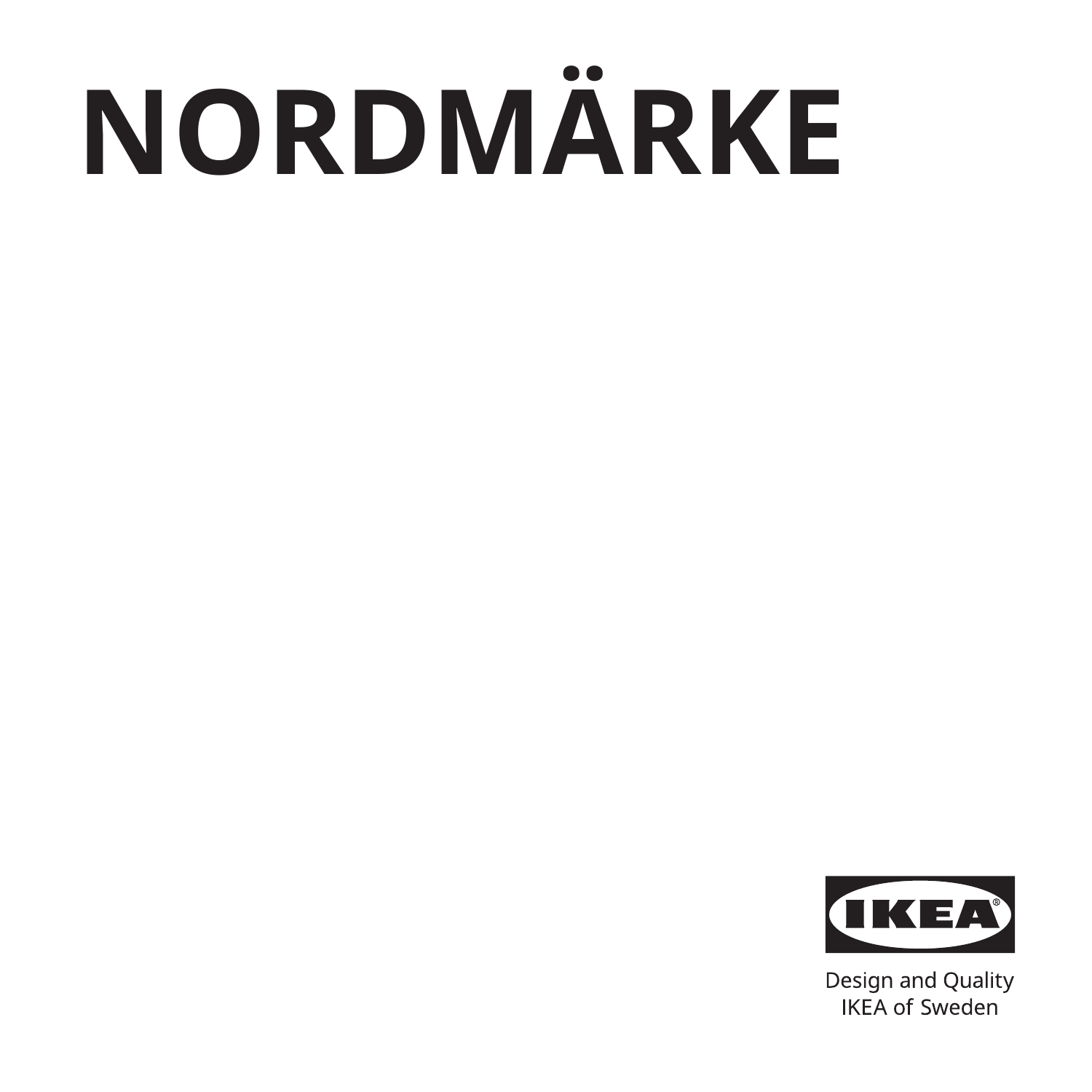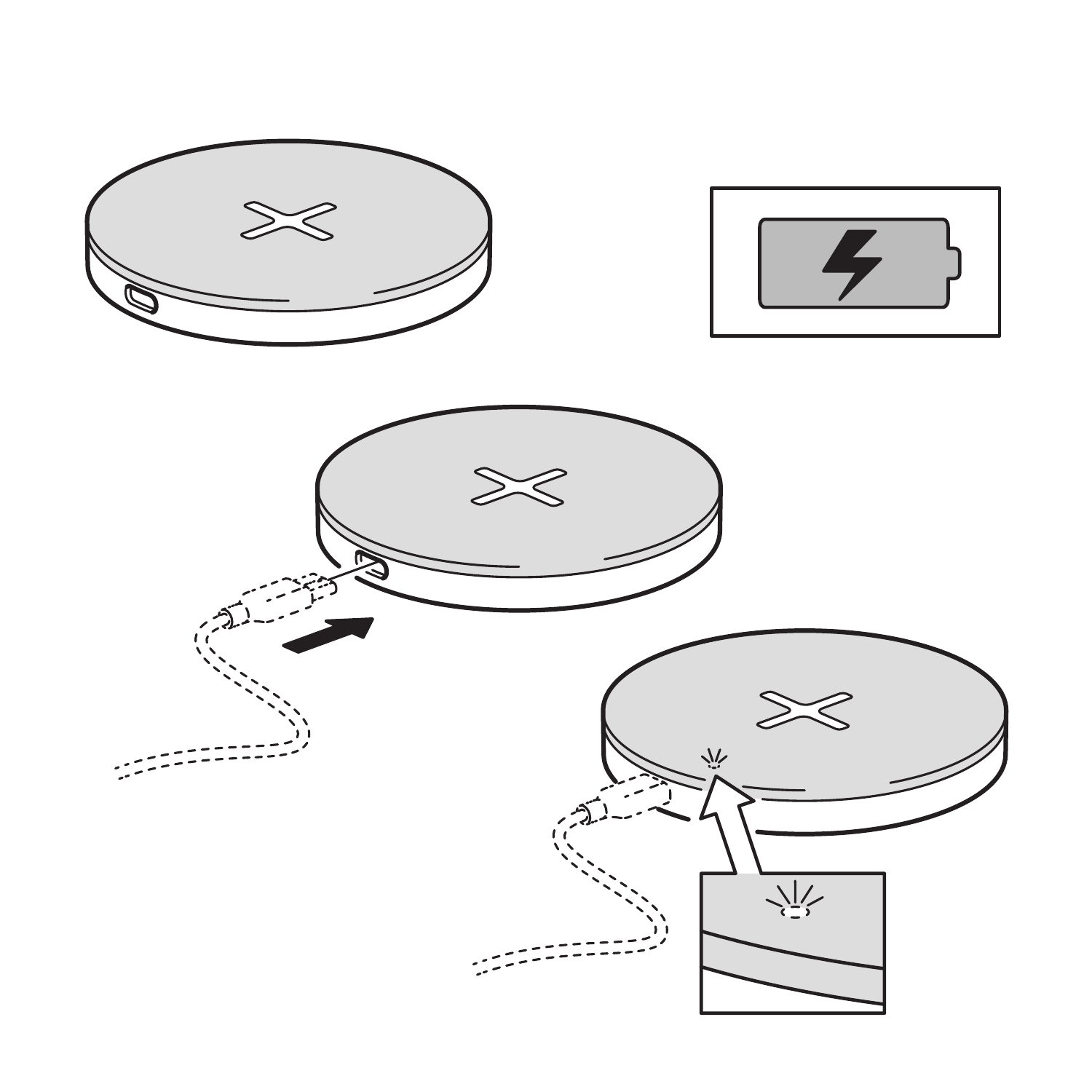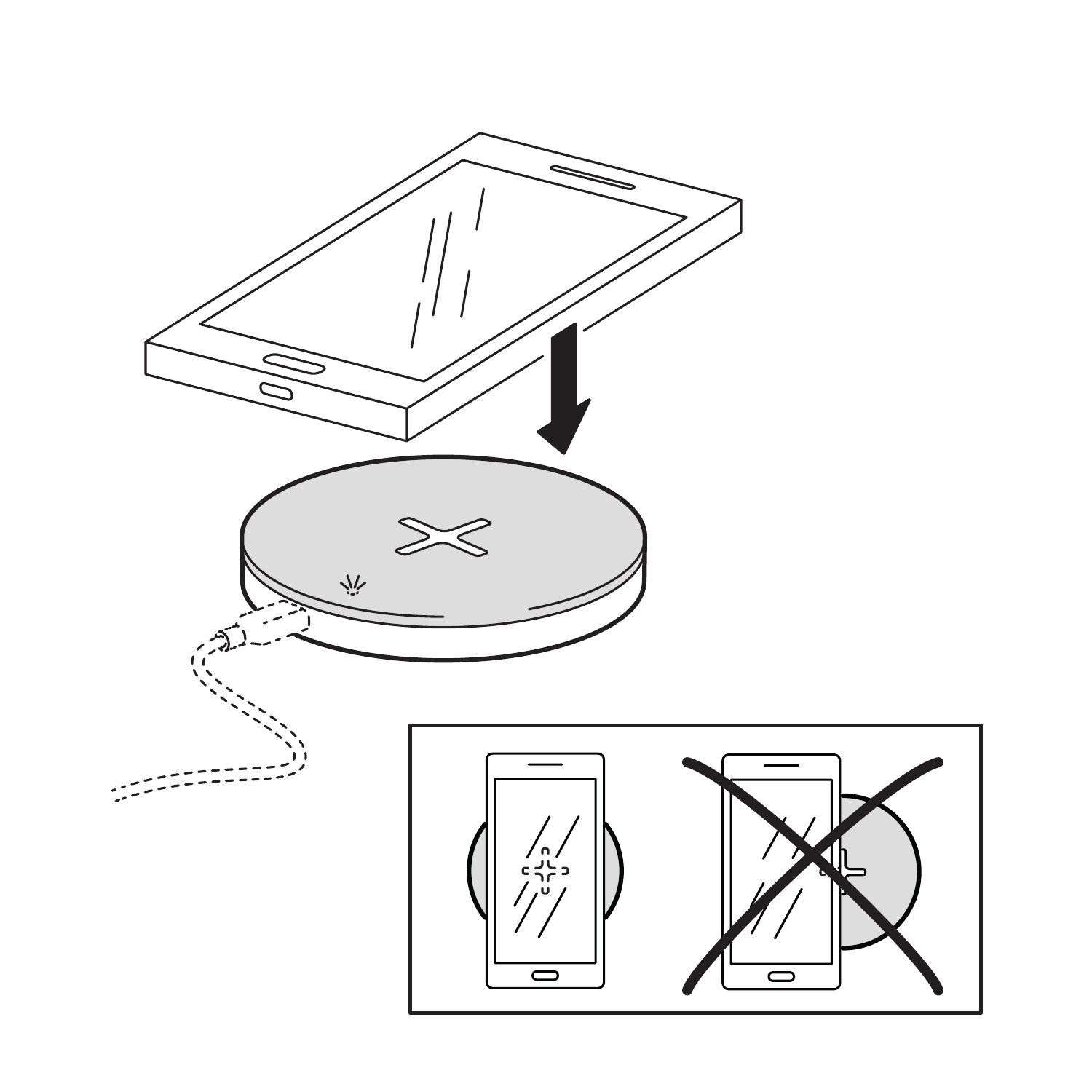| <b>English</b>    | 6  |
|-------------------|----|
| <b>Deutsch</b>    | 10 |
| <b>Français</b>   | 14 |
| <b>Nederlands</b> | 18 |
| <b>Dansk</b>      | 22 |
| Íslenska          | 26 |
| <b>Norsk</b>      | 30 |
| Suomi             | 34 |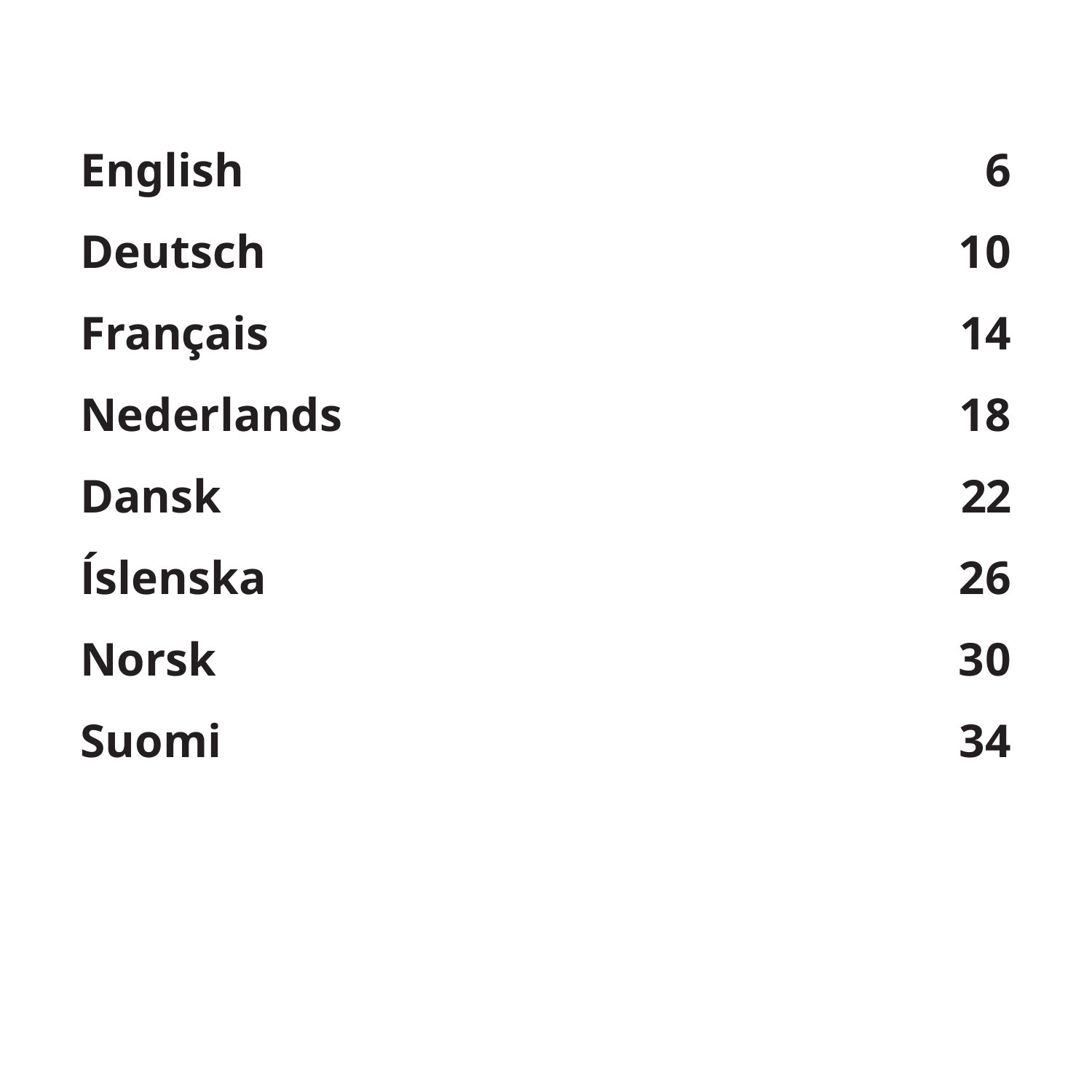| Svenska          | 38 |
|------------------|----|
| <b>Español</b>   | 42 |
| <b>Português</b> | 46 |
| Ελληνικα         | 50 |
| Türkçe           | 54 |
| عربي             | 58 |
| <b>Italiano</b>  | 62 |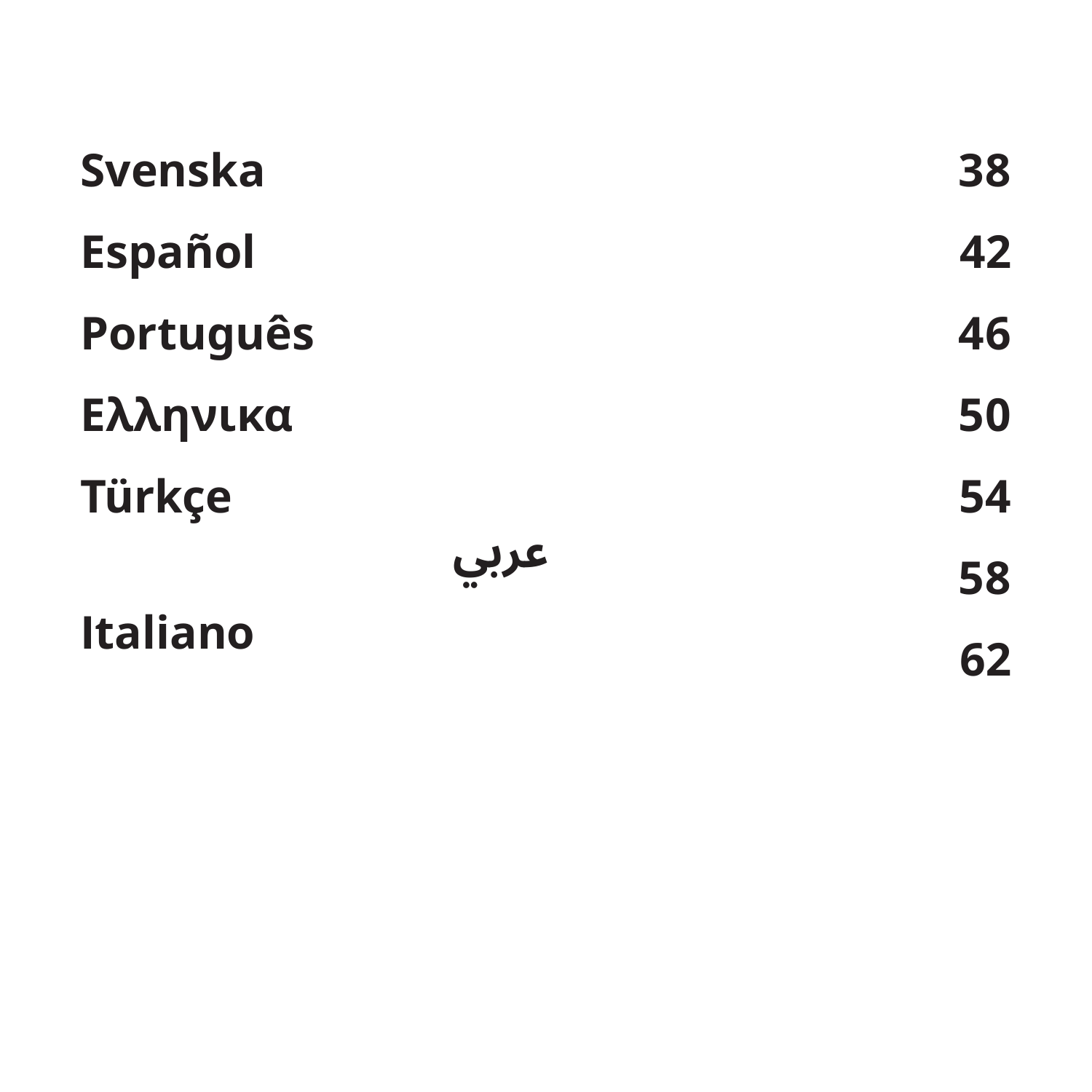## **English 6**

#### **Charger features**

- USB power adapter (5V, 2A) and USB Type-C cable not included.
- Wirelessly charges Qi-compatible devices.
- Compatible with Qi 1.2.4BPP specification.
- Temperature and power monitor for safety.
- LED status indicator.

#### **Instructions for use**

- Connect the USB cable to the power adapter and to NORDMÄRKE. Plug it into the wall socket.
- For wireless charging, place the device to be charged on top of the plus sign (+) on the charger. The device must be placed directly over the plus sign (+) on the charger for the charging function to work optimally. Note that on some devices you may have to activate wireless charging in settings.
- If your battery is completely discharged, it may take a few minutes before it starts charging. This is entirely normal. You can see that the battery has begun charging when the battery symbol appears on your phone.

LED indicator (see illustrations):

- 1. Power on: LED lights up for 3 seconds.
- 2. Charging: LED on.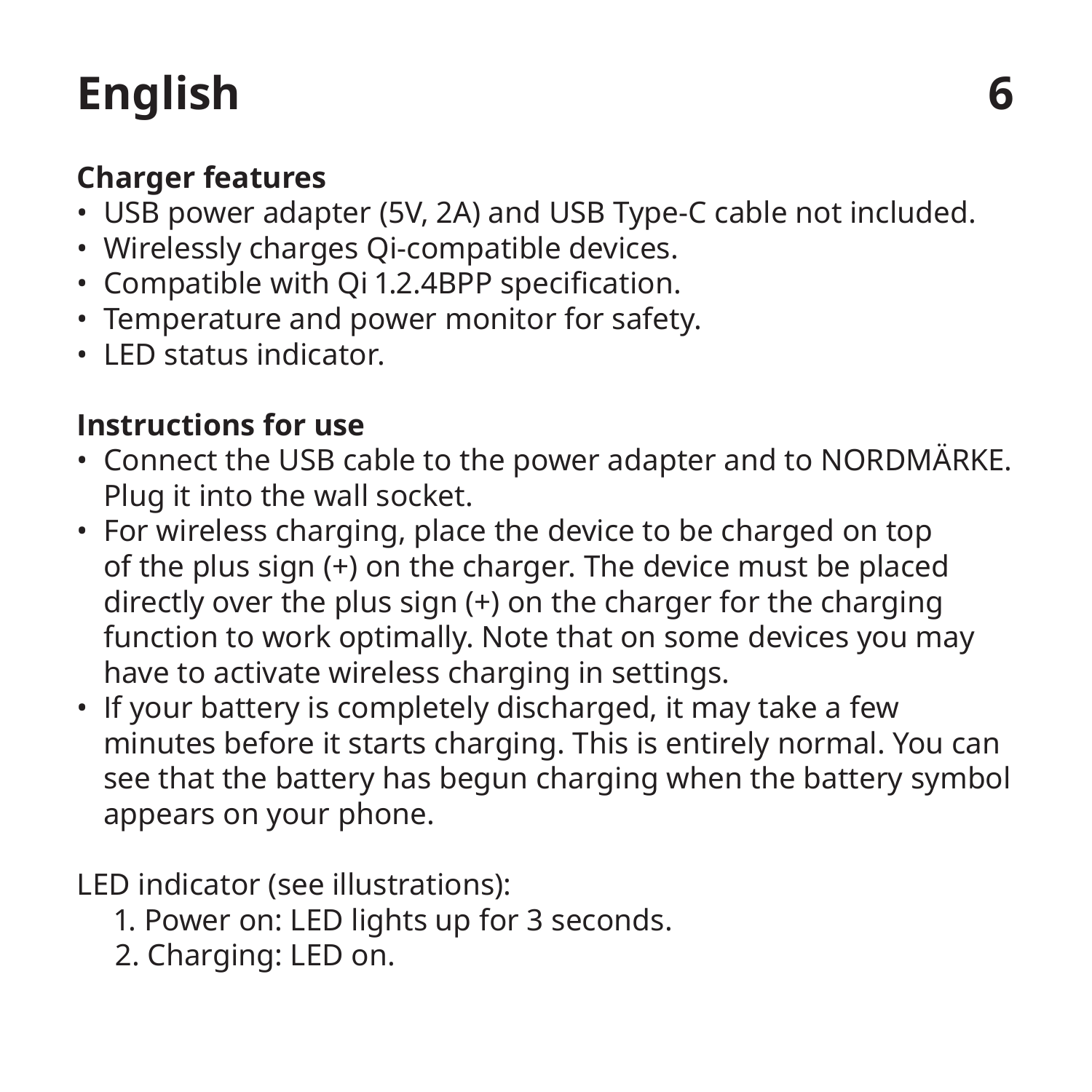3. Charging completed: LED off.

4. Error: LED flashes.

#### **Good to know**

- USB cable length and quality influences charging speed and performance.
- Devices may get warm during charging; this is completely normal and they will gradually cool down again after they are fully charged.
- Charging time may vary based on the device's battery capacity, charge level, the age of the battery and the temperature in the surrounding area.
- Charger storage temperature: -20°C to 25°C.
- Charger operating temperature: 0°C to 40°C.

Unplug the charger from the power source before cleaning and when it is not in use.

To clean the charger, wipe with a moist cloth.

Never submerge the charger in water.

Recommended precautionary measures and technical data: see the back of the charger.

#### **Save these instructions for future use.**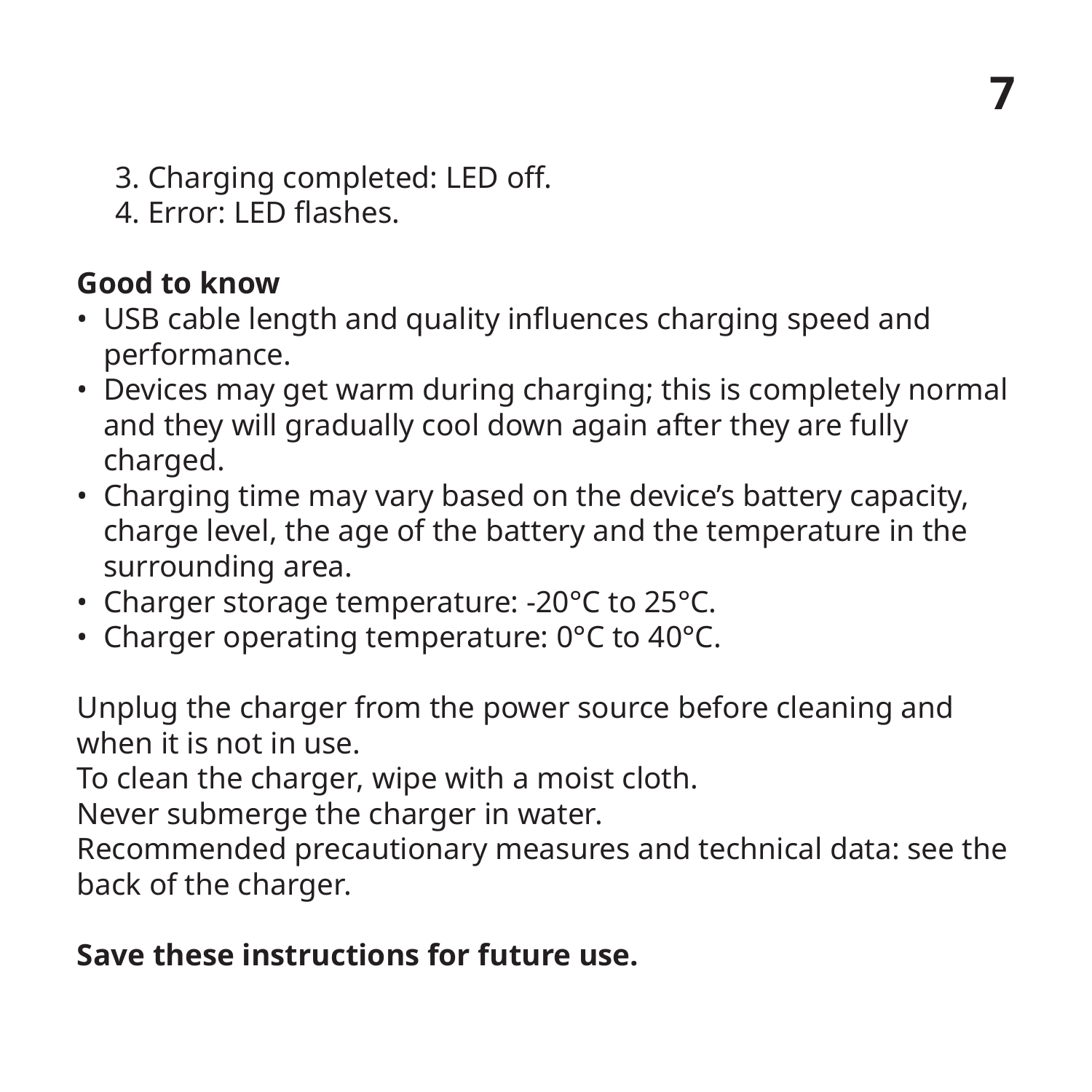#### **WARNING:**

- Only charge devices that are Qi-compatible.
- The wall socket must be located near the equipment and must be easily accessible.
- Only use in dry locations.
- Children should be supervised to ensure they do not play with the product.
- Never use a damage or faulty USB cable for charging, since this can damage the appliance and harm your device.

#### **Product servicing**

Do not attempt to repair this product yourself, as opening or removing covers may expose you to dangerous voltage points or other risks.

#### **TECHNICAL DATA**

**Type:** E2011 NORDMÄRKE **Input:** 5V DC, 2A USB Type-C **Indoor use only Operating frequency:** 113 - 148 KHz **Output power:** 33 dBµA/m at 3m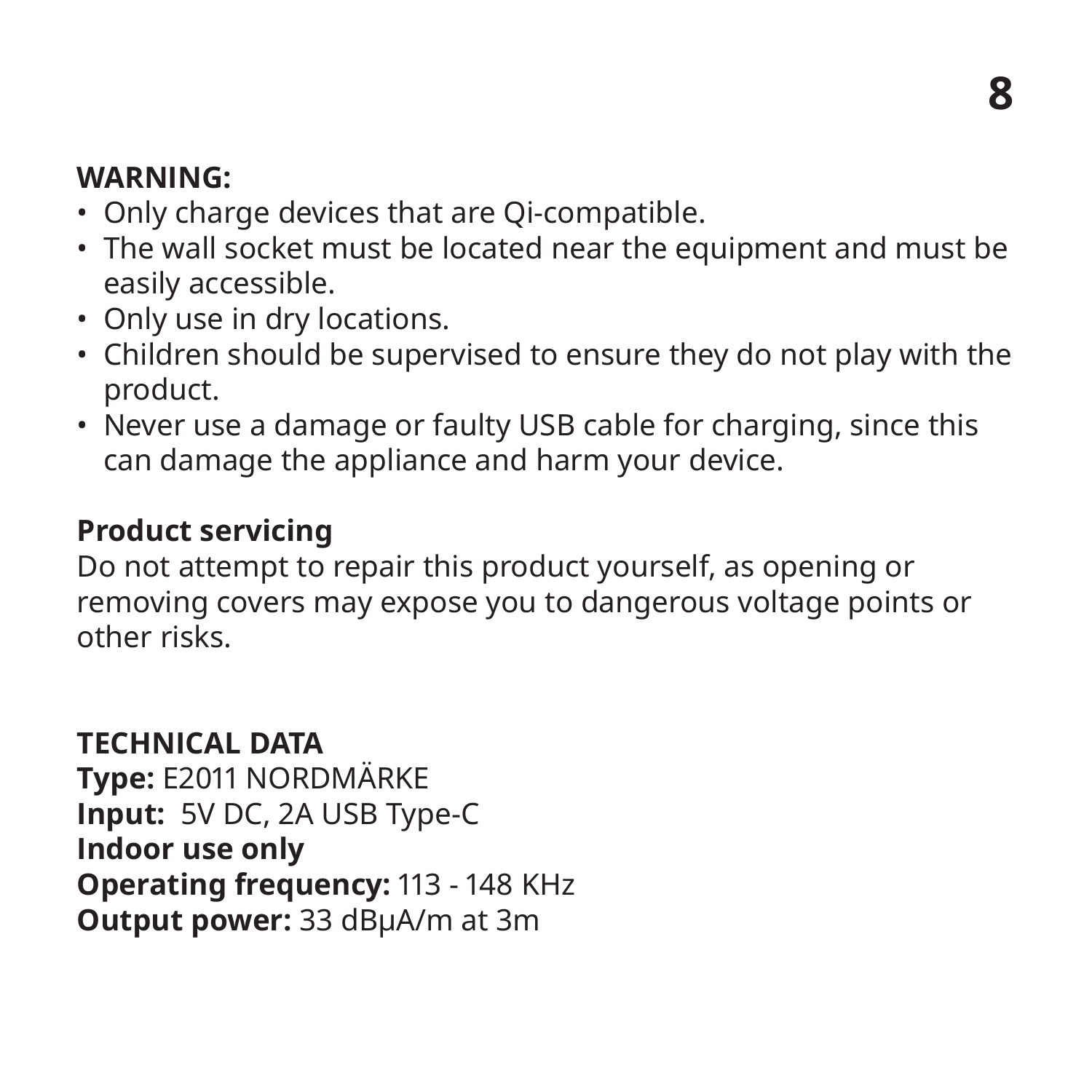#### **Manufacturer: IKEA of Sweden AB**

#### **Address: Box 702, SE-343 81 Älmhult, SWEDEN**

The 'Qi' symbol is a trademark of the Wireless Power Consortium

#### **RF EXPOSURE INFORMATION**

According to RF exposure regulations, under normal operations the end user shall refrain from being closer than 10 cm from the device.

The crossed-out wheeled bin symbol indicates that the item should be disposed of separately from household waste.  $\stackrel{\bullet}{\bullet}$  The item should be handed in for recycling in accordance with local environmental regulations for waste disposal. By separating a marked item from household waste, you will help reduce the volume of waste sent to incinerators or land-fill and minimize any potential negative impact on human health and the environment. For more information, please contact your IKEA store.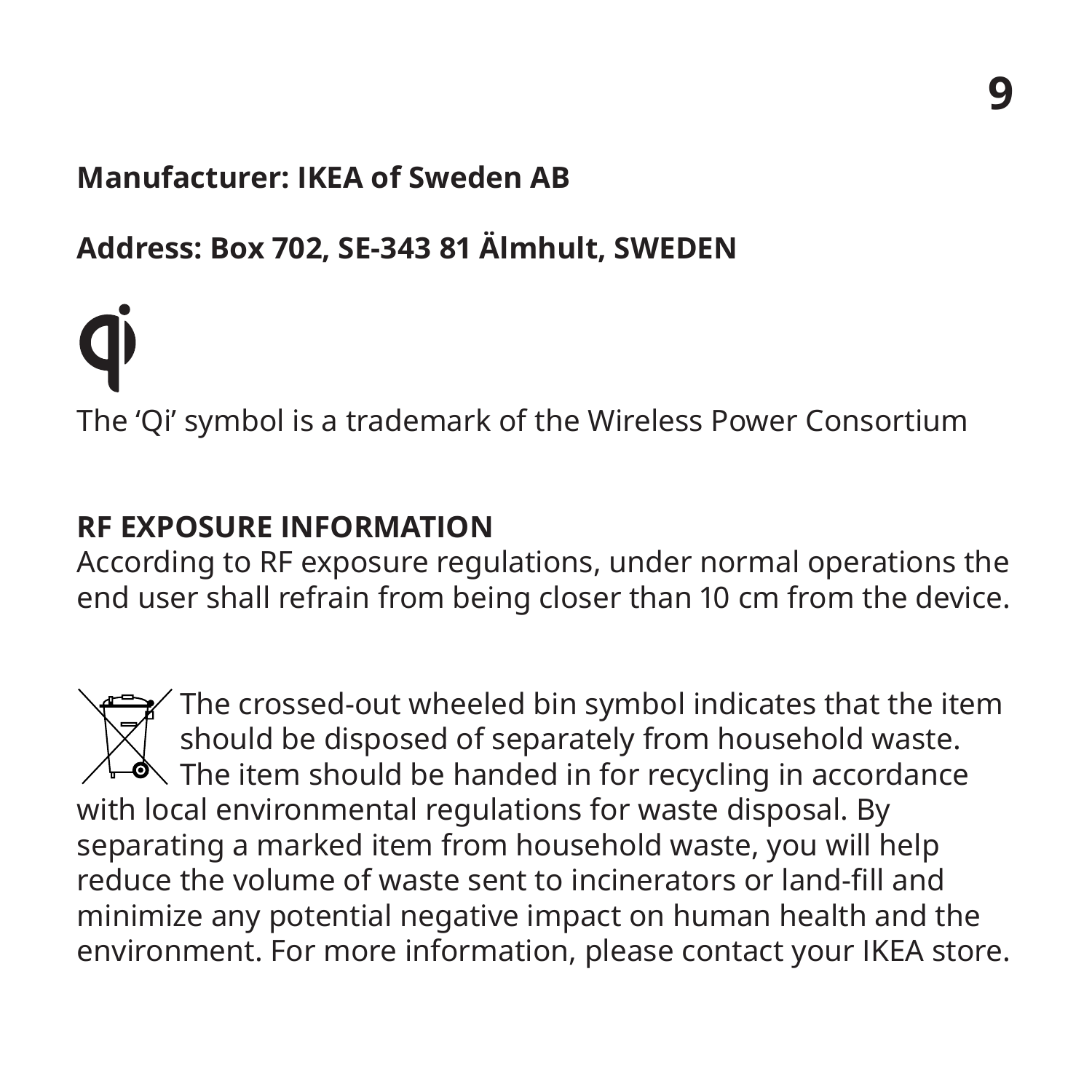## **Deutsch 10**

#### **Eigenschaften des Ladegeräts**

- USB-Netzadapter (5V, 2A) und USB-C-kabel sind nicht beigepackt.
- Lädt Qi-kompatible Geräte drahtlos.
- Kompatibel mit Qi-Spezifikation 1.2.4BPP.
- Sicher durch Temperatur- und Stromsensor.
- LED-Statusanzeige.

#### **Benutzerinformation**

- Das USB-Kabel an das Netzteil und NORDMÄRKE anschließen und das Kabel in die Steckdose stecken.
- Zum kabellosen Laden das zu ladende Gerät auf das Pluszeichen (+) des Ladegeräts legen. Für optimales Laden muss das Gerät akkurat auf dem Pluszeichen (+) des Ladegeräts liegen. Bitte beachten, dass bei manchen Geräten kabelloses Aufladen erst unter "Einstellungen" aktiviert werden muss.
- Bei vollständig entladenem Akku kann es bis zum Ladebeginn einige Minuten dauern. Sobald der Ladevorgang beginnt, erscheint das Batteriesymbol im Telefondisplay.

#### LED-Anzeige (siehe Abbildungen):

- 1. Strom ein: LED leuchtet 3 Sekunden lang.
- 2. Ladevorgang: LED leuchtet
- 3. Ladevorgang beendet: LED erlischt.
- 4. Störung: LED blinkt.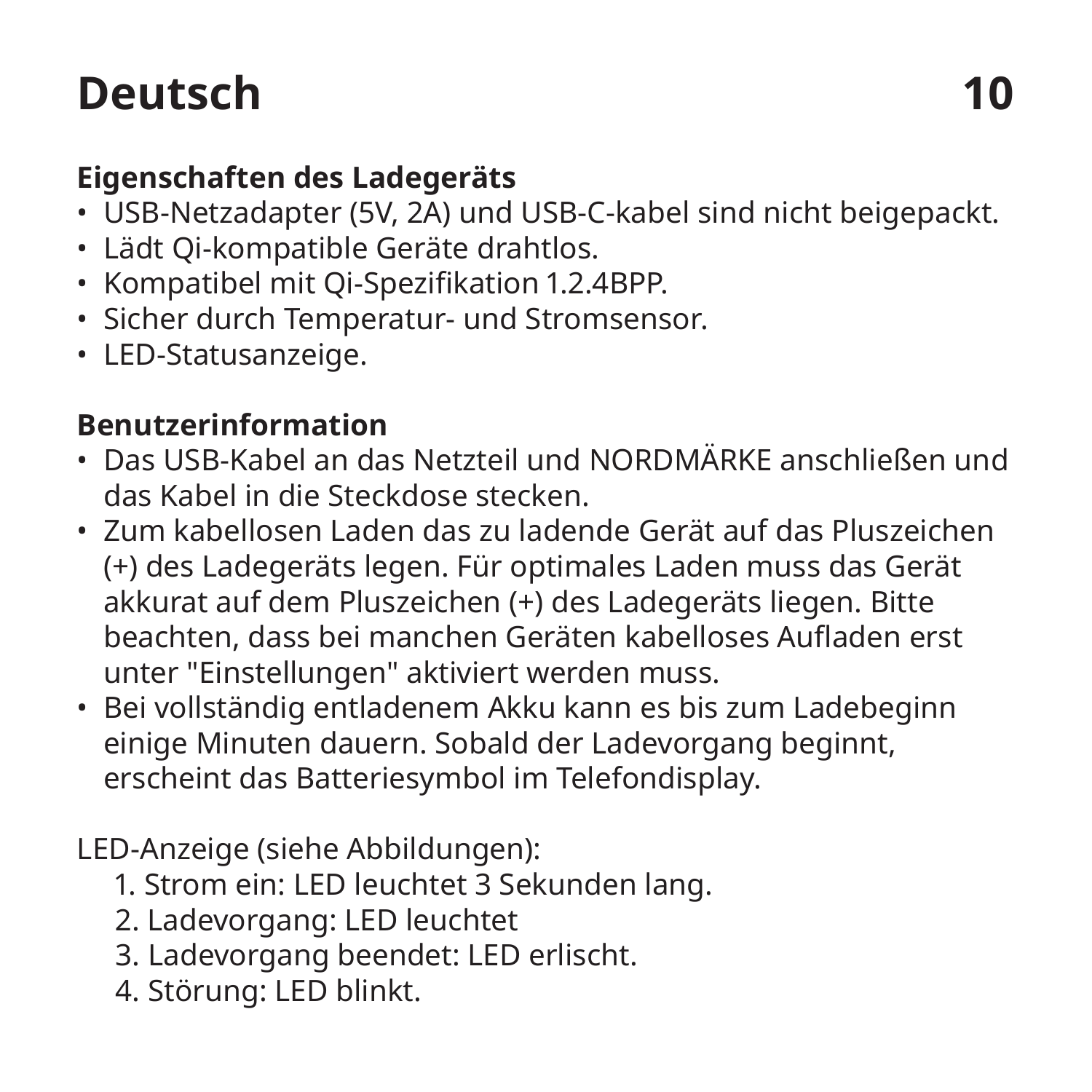## **11**

#### **Gut zu wissen**

- USB-Kabellänge und -qualität wirken sich auf die Ladegeschwindigkeit und -leistung aus.
- Während des Ladevorgangs können sich die Komponenten erwärmen. Das ist normal und sie kühlen nach dem Aufladen langsam ab.
- Die Ladezeit kann je nach Akkukapazität, Restenergie, dem Alter des Akkus bzw. abhängig von der Umgebungstemperatur unterschiedlich lang sein.
- Aufbewahrungstemperatur für das Ladegerät: -20 bis +25 °C.
- Temperatur für Einsatz des Ladegeräts: 0 bis +40 °C.

Zum Reinigen des Ladegeräts oder bei Nichtbenutzung den Netzstecker herausziehen.

Das Gerät mit einem feuchten Tuch reinigen. Darf nicht in Wasser getaucht werden.

Empfohlene Sicherheitsvorkehrungen und technische Informationen: siehe Geräterückseite.

#### **Diese Anleitung für spätere Benutzung aufbewahren.**

#### **Warnung:**

• Nur Qi-kompatible Geräte laden.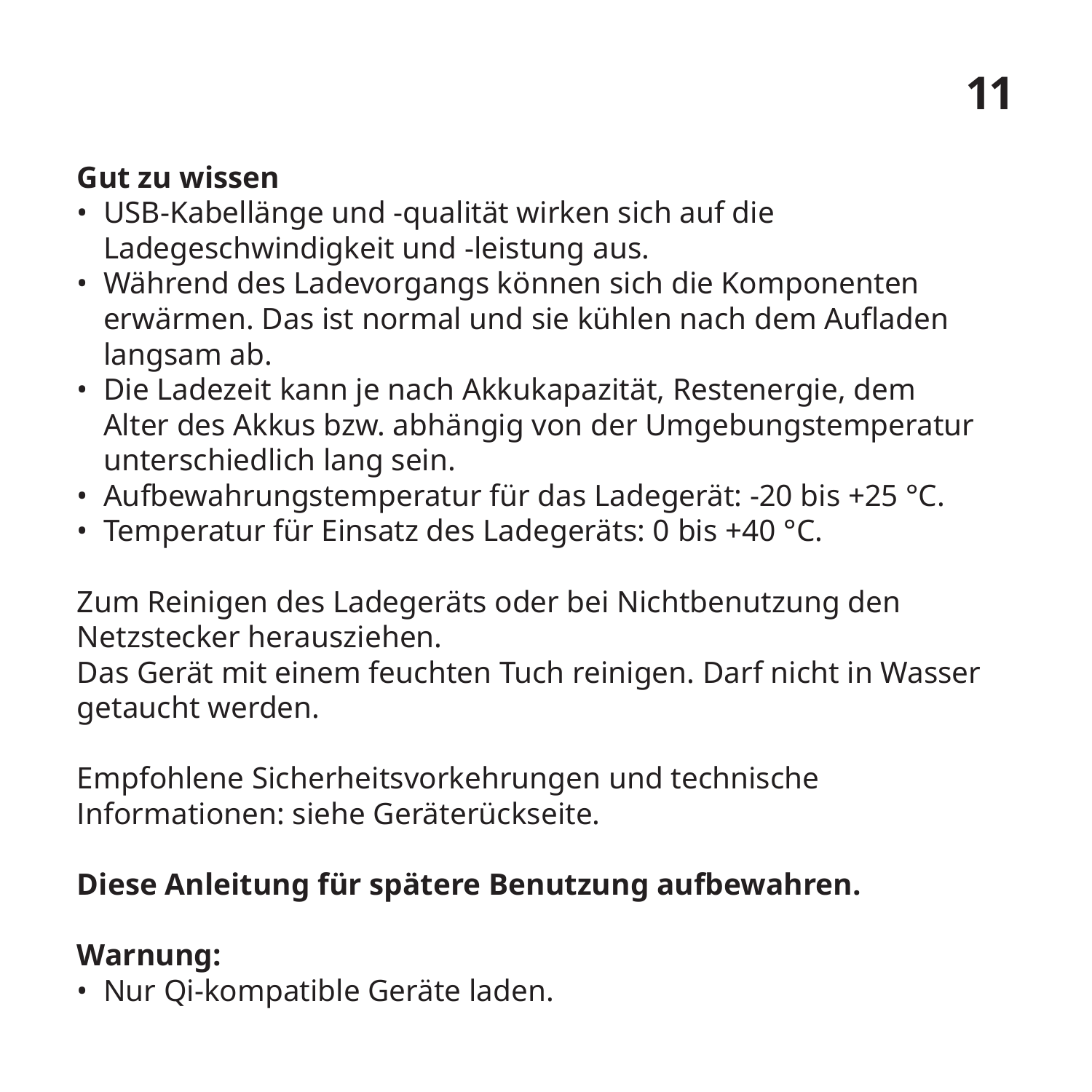- Die Steckdose muss sich in der Nähe des Geräts befinden und leicht zugänglich sein.
- Nur in trockenen Räumen benutzen.
- Kinder unter Aufsicht halten, um sicherzustellen, dass sie nicht mit dem Produkt spielen.
- Niemals ein falsches oder schadhaftes USB-Kabel zum Laden benutzen - das kann dem Produkt schaden und das Gerät beschädigen.

#### **Produktinstandhaltung**

Niemals versuchen, das Produkt selbst zu reparieren. Durch das Öffnen oder Entfernen von Teilen kann man sich gefährlichen stromführenden Punkten und anderen Risiken aussetzen.

#### **TECHNISCHE DATEN**

**Typ:** E2011 NORDMÄRKE **Eingang:** 5V DC, 2A USB Typ-C **Nur für den Innenbereich geeignet Betriebsfrequenz:** 113 - 148 KHz **Ausgangsleistung** 33 dBµA/m bei 3 m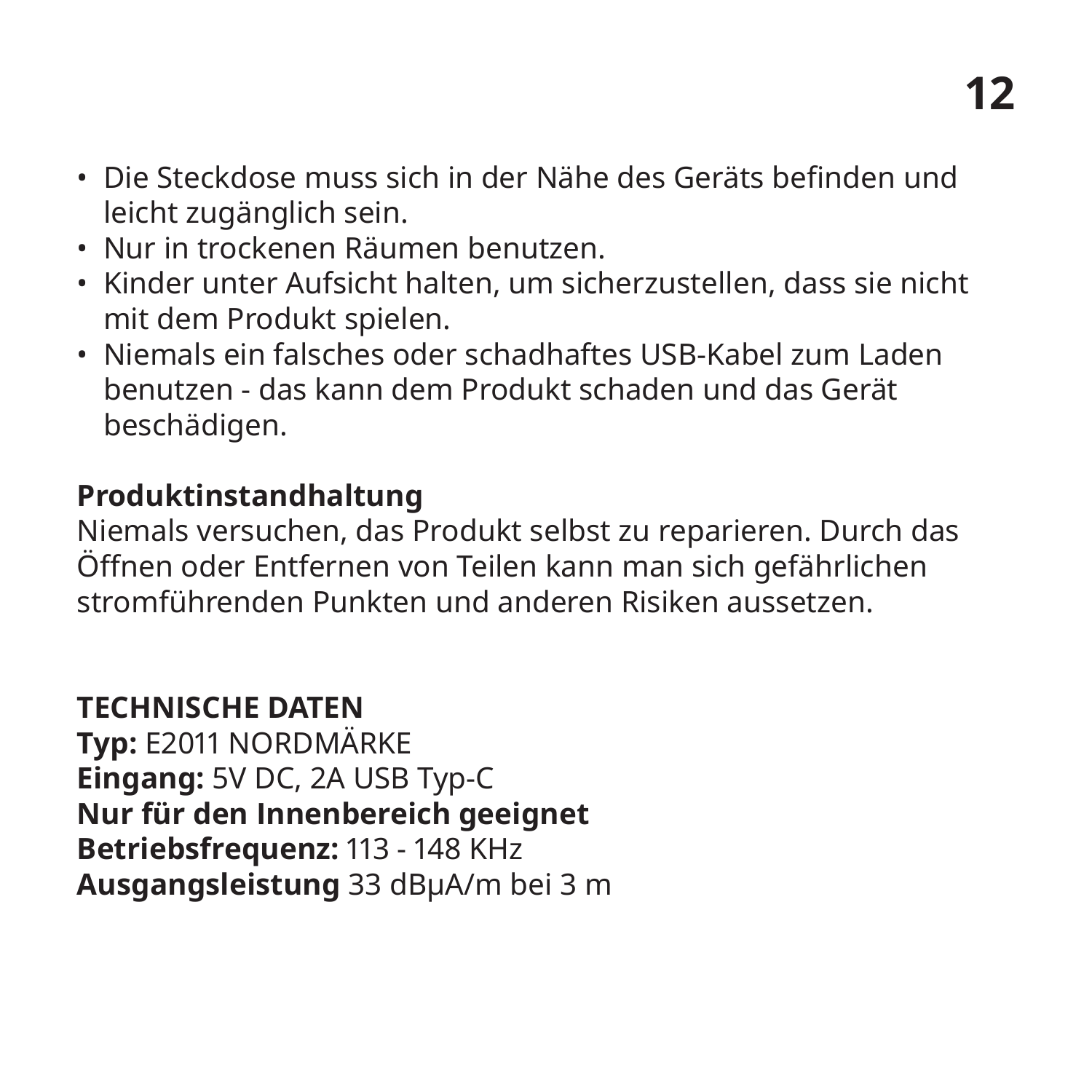#### **Hersteller: IKEA of Sweden AB**

#### **Adresse: Box 702, SE-343 81 Älmhult, SCHWEDEN**

Das "Qi"-Symbol ist ein Warenzeichen des Unternehmens Wireless Power Consortium.

#### **INFORMATION ZU RF-Belastung**

Gem. den Funkfrequenz-Richtlinien soll der Endnutzer im Normalbetrieb davon absehen, sich dem Gerät um mehr als 10 cm zu nähern.

Das Symbol mit der durchgestrichenen Abfalltonne bedeutet, dass das Produkt getrennt vom Haushaltsabfall  $\backslash$  entsorgt werden muss. Das Produkt muss gem. der örtlichen Entsorgungsvorschriften der Wiederverwertung zugeführt werden. Durch separate Entsorgung des Produkts trägst du zur Minderung des Verbrennungs- oder Deponieabfalls bei und reduzierst eventuelle negative Einwirkungen auf die menschliche Gesundheit und die Umwelt. Weitere Informationen im IKEA Einrichtungshaus.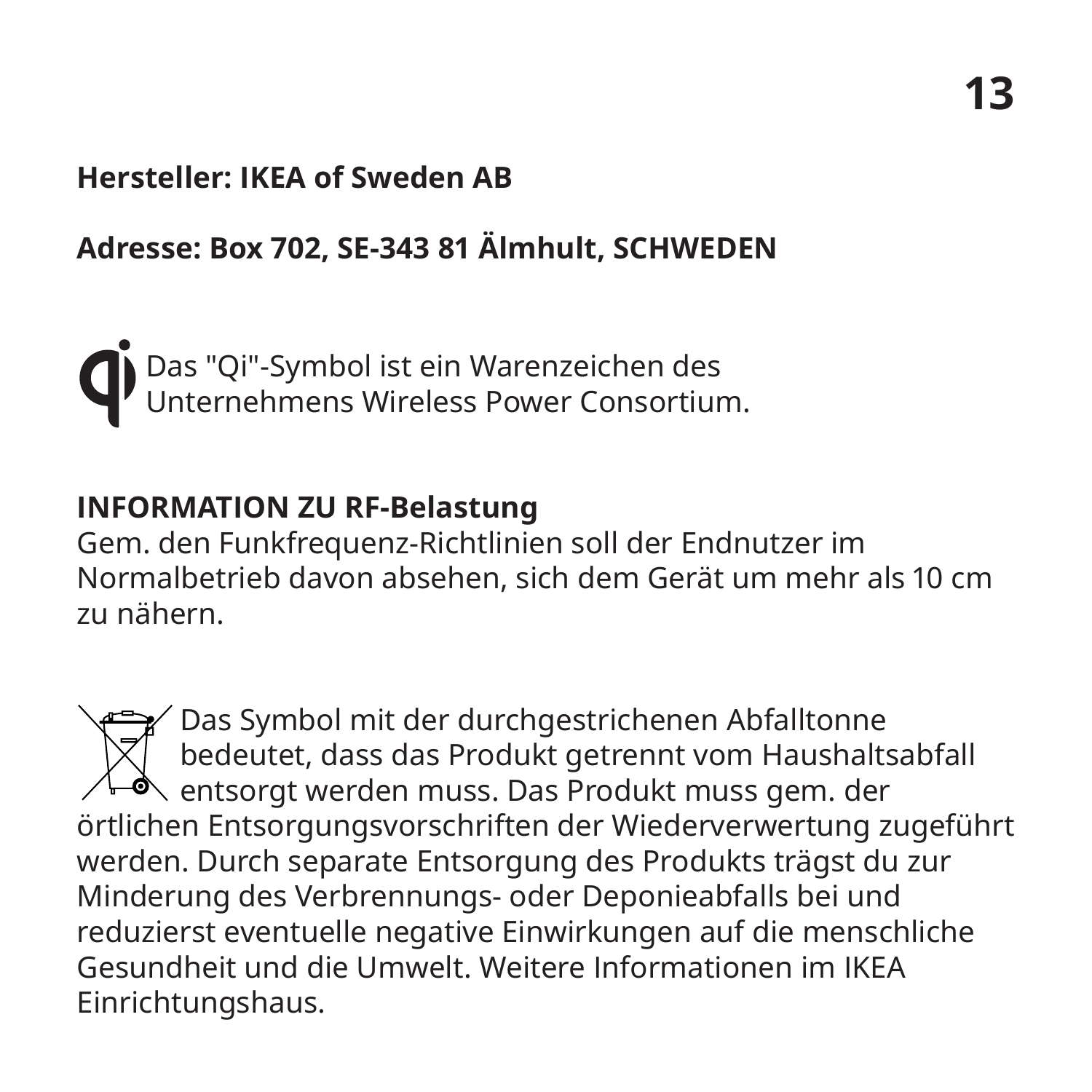## **Français**

#### **Caractéristiques du chargeur**

- Adaptateur USB (5V, 2A) et câble USB Type-C non inclus.
- Appareils de charge sans fil compatibles avec la technologie Qi.
- Conforme à la norme Qi 1.2.4BPP.
- Contrôle température et charge pour plus de sécurité.
- Voyant d'état LED.

#### **Instructions d'utilisation**

- Raccorder le câble USB à l'adaptateur et à NORDMÄRKE, puis brancher à une prise de courant.
- Pour le chargement sans fil, placer le téléphone sur le signe (+) du chargeur. L'appareil doit être placé précisément sur le signe (+) du chargeur pour un chargement optimal. Sur certains appareils, il est nécessaire d'activer la fonction de chargement sans fil dans les paramètres pour que le chargement fonctionne.
- Si la batterie est complètement déchargée, elle peut mettre quelques minutes avant de commencer à se recharger. Cela est tout à fait normal. Lorsque le symbole de la batterie apparaît sur le téléphone cela indique le début du chargement.

Voyant lumineux LED (voir illustrations) :

- 1. En fonctionnement : la LED s'allume pendant 3 secondes.
- 2. En chargement : la LED est allumée.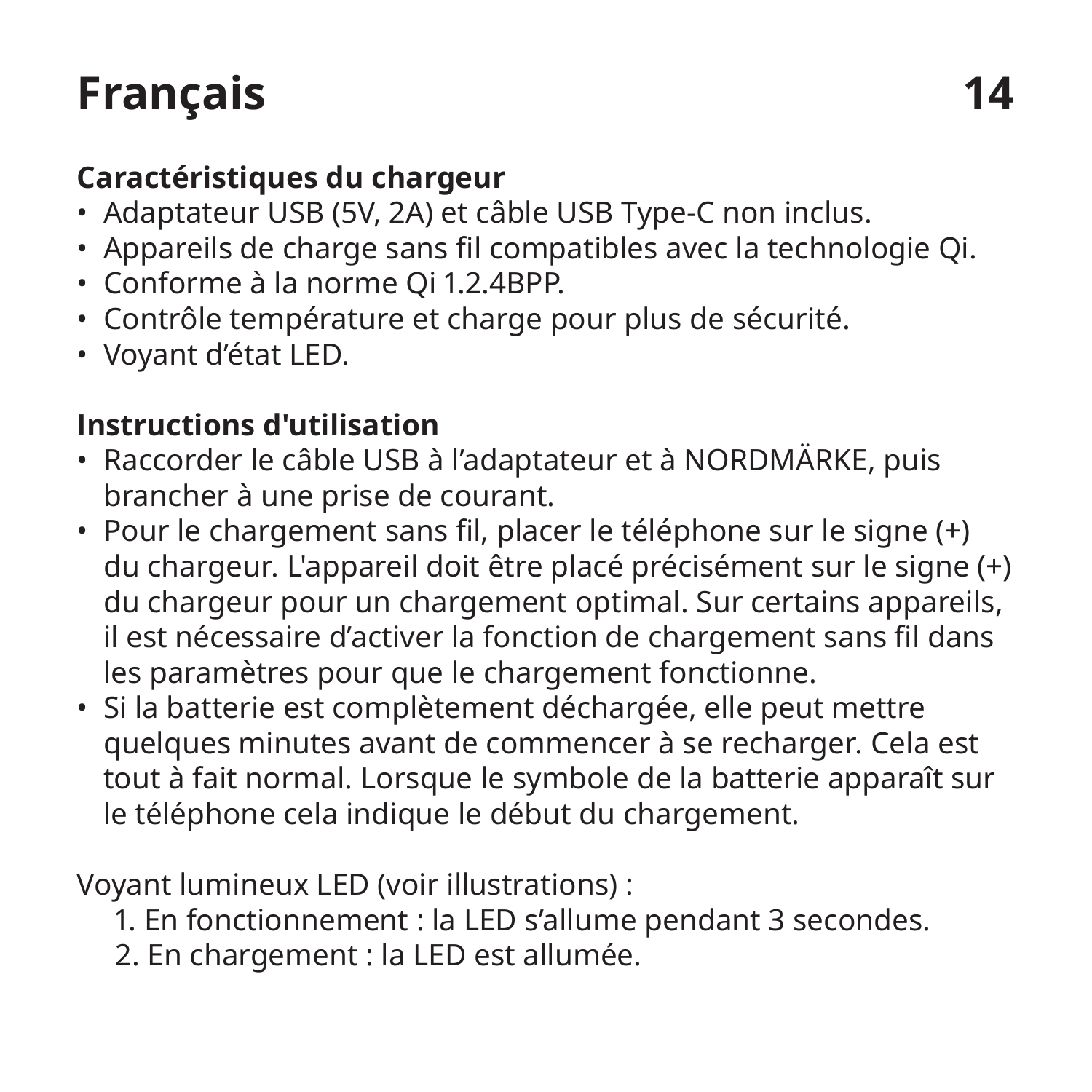3. Chargement terminé : la LED s'éteint.

4. Erreur : la LED clignote.

#### **Bon à savoir**

- La longueur et la qualité du câble USB influent sur la vitesse et la performance du chargement.
- Il est tout à fait normal que les appareils chauffent au cours du chargement ; ils refroidiront progressivement une fois qu'ils seront entièrement chargés.
- La durée du chargement peut varier en fonction de la capacité de la batterie de l'appareil, du niveau de charge, de l'âge de la batterie et de la température ambiante.
- Température de stockage du chargeur : -20°C à 25°C.
- Température de fonctionnement du chargeur : 0°C à 40°C.

Débranchez le chargeur de la source d'alimentation avant de procéder à son nettoyage et lorsqu'il n'est pas utilisé. Pour nettoyer le chargeur, essuyez-le avec un chiffon humide. Ne

jamais plonger le chargeur dans l'eau.

Mesures de précaution recommandées et données techniques. Se reporter au dos du chargeur.

#### **Conserver ces instructions en vue d'une utilisation ultérieure.**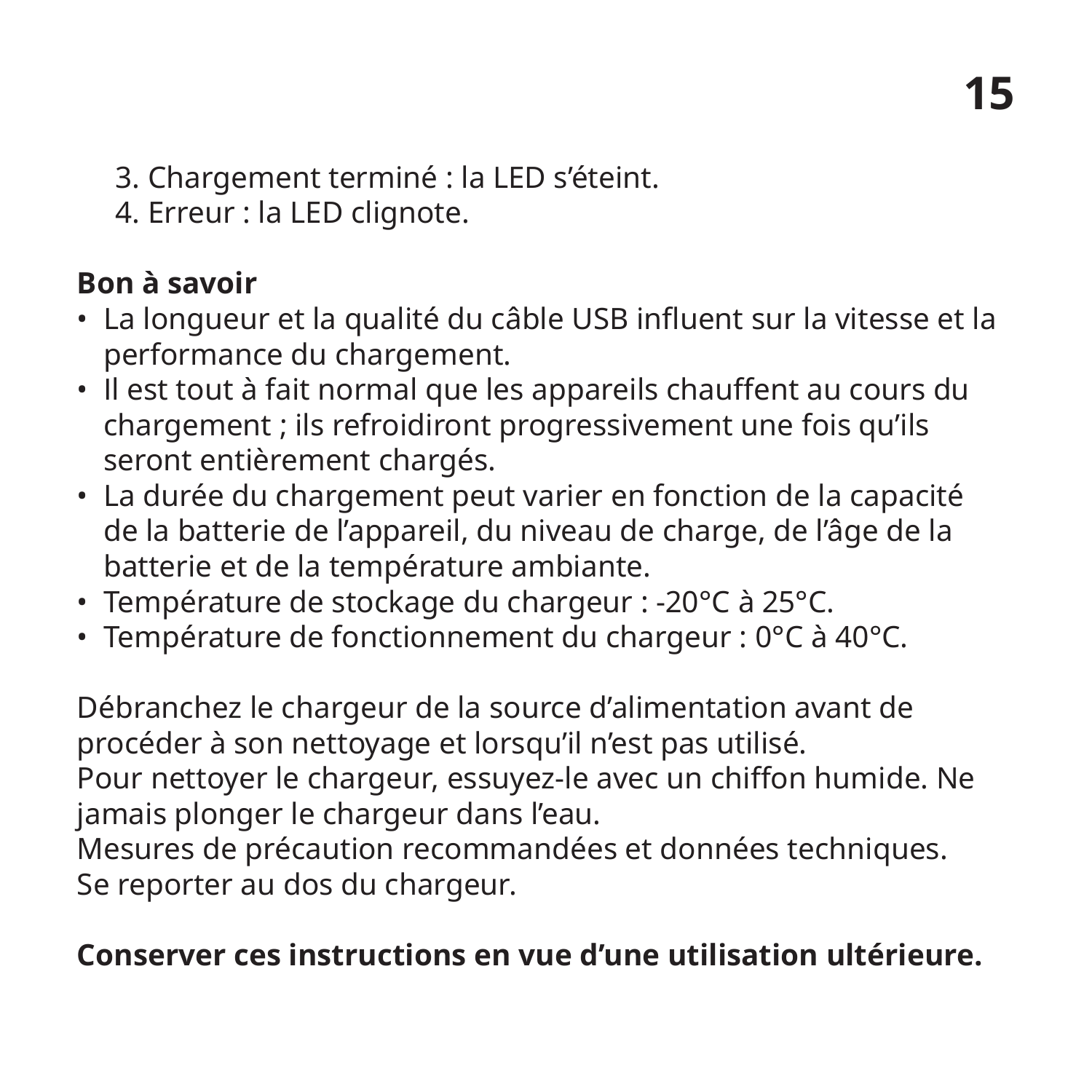## **16**

#### **ATTENTION :**

- Ne charger que des appareils compatibles avec la technologie Qi.
- La prise murale doit être proche de l'équipement et facilement accessible.
- Utiliser dans des endroits secs uniquement.
- Veiller à ce que les enfants ne jouent pas avec ce produit.
- Ne jamais utiliser pour le chargement un câble USB endommagé ou présentant un défaut, car cela peut abîmer l'équipement ainsi que votre appareil.

#### **Réparation du produit**

Ne pas tenter de réparer soi-même ce produit ; soulever ou retirer le couvercle du boîtier risque notamment de provoquer des chocs électriques.

#### **CARACTÉRISTIQUES TECHNIQUES**

**Type :** E2011 NORDMÄRKE **Entrée :** 5V DC, 2A USB Type-C **Utilisation en intérieur uniquement. Fréquence de transmission :** 113 - 148 KHz **Puissance de sortie :** 33 dBµA/m à 3 m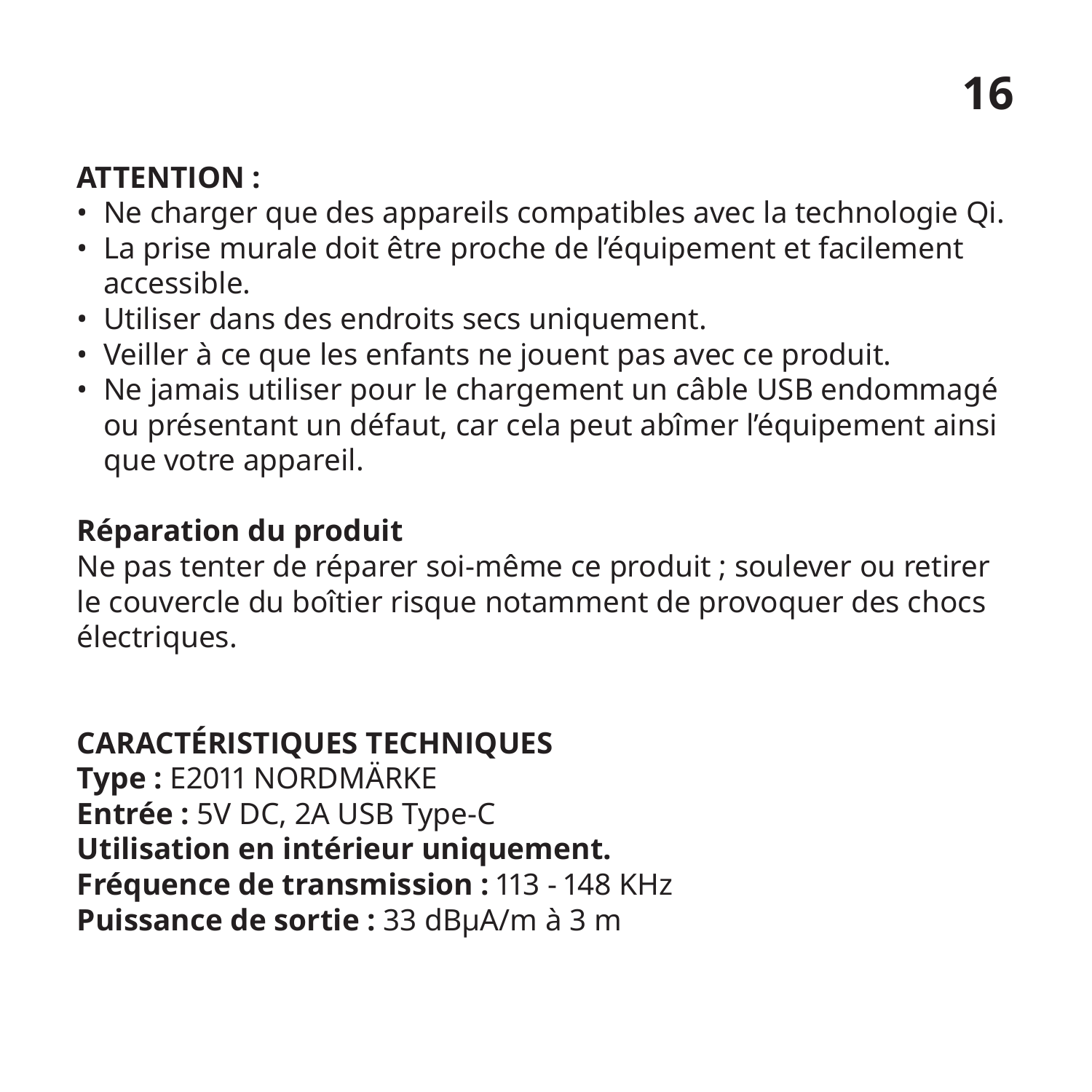## **17**

#### **Fabricant : IKEA of Sweden AB**

#### **Adresse : Box 702, SE-343 81 Älmhult, SUÈDE**

Le logo 'Qi' est la marque déposée du Wireless Power Consortium.

#### **INFORMATION SUR L'EXPOSITION AUX RADIOFRÉQUENCES**

Selon la réglementation sur l'exposition aux radiofréquences, dans des conditions normales d'utilisation l'utilisateur final ne doit pas se tenir à moins de 10 cm de l'appareil.

Le pictogramme de la poubelle barrée indique que le produit doit faire l'objet d'un tri. Il doit être recyclé  $\triangle$  conformément à la réglementation environnementale locale en matière de déchets. En triant les produits portant ce pictogramme, vous contribuez à réduire le volume des déchets incinérés ou enfouis, et à diminuer tout impact négatif sur la santé humaine et l'environnement. Pour plus d'information, merci de contacter votre magasin IKEA.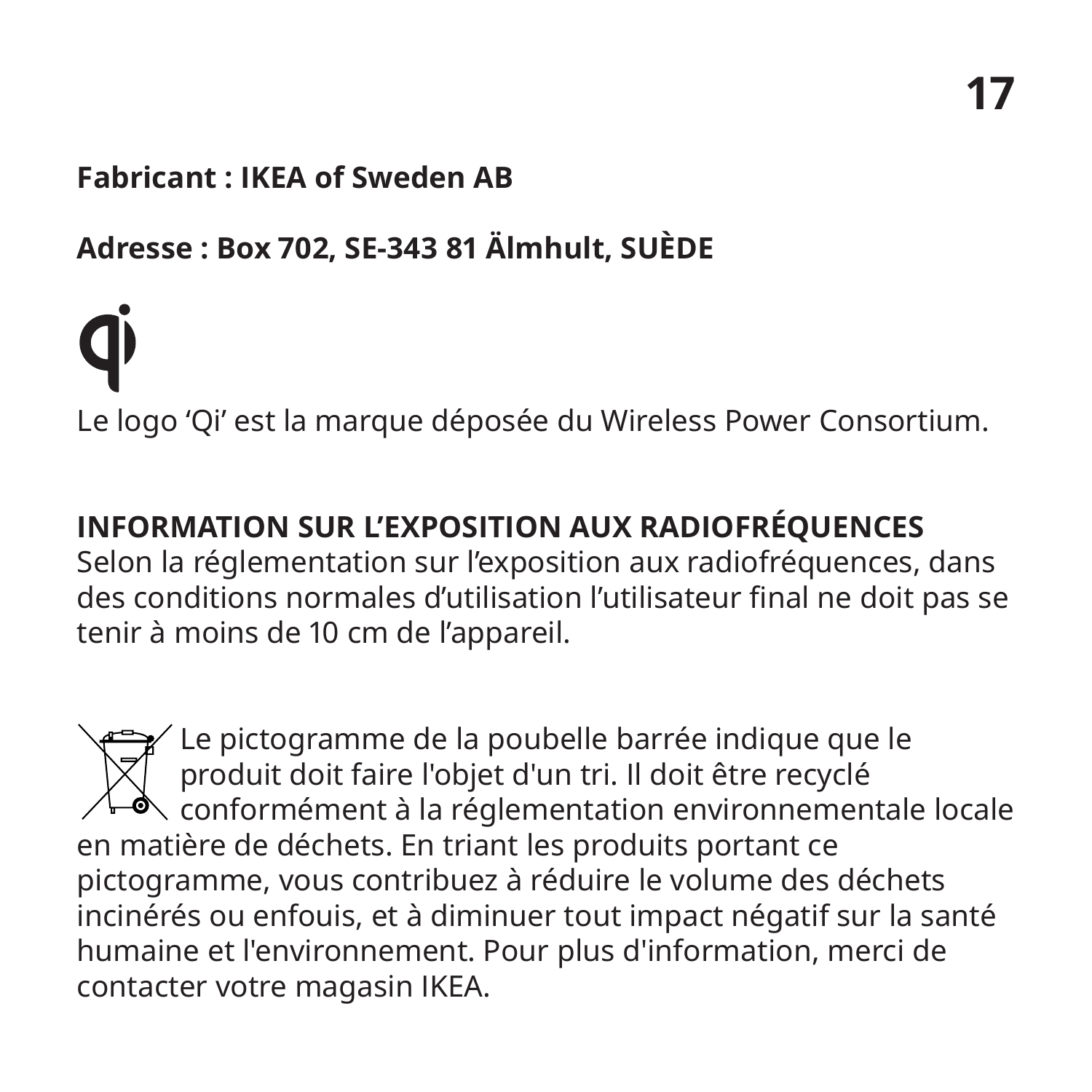## **Nederlands 18**

#### **Eigenschappen van de oplader**

- USB-lichtnetadapter (5 V, 2A) en USB type-C kabel niet inbegrepen.
- Draadloos opladen van Qi-compatibele apparaten.
- Compatibel met Qi 1.2.4 BPP-specificatie.
- Temperatuur- en vermogensbewaking voor de veiligheid.
- Led-statusindicator.

#### **Gebruikersinstructies**

- Sluit de USB-kabel aan op de lichtnetadapter en op NORDMÄRKE. Steek de stekker in het stopcontact.
- Voor draadloos opladen plaats je het op te laden apparaat bovenop het plusteken (+) van de lader. Het apparaat moet direct op het plusteken (+) op de lader worden geplaatst om de oplaadfunctie optimaal te laten functioneren. Let erop dat je bij sommige apparaten het draadloze opladen moet activeren in de instellingen.
- Als de batterij volledig ontladen is, kan het enkele minuten duren voordat het opladen start. Dit is volkomen normaal. Je kan zien dat het opladen van de batterij is begonnen als het batterijsymbool op je telefoon verschijnt.

Led-indicator (zie afbeeldingen):

- 1. Ingeschakeld: led brandt gedurende 3 seconden.
- 2. Opladen: led brandt.
- 3. Opladen voltooid: led uit.
- 4. Storing: led knippert.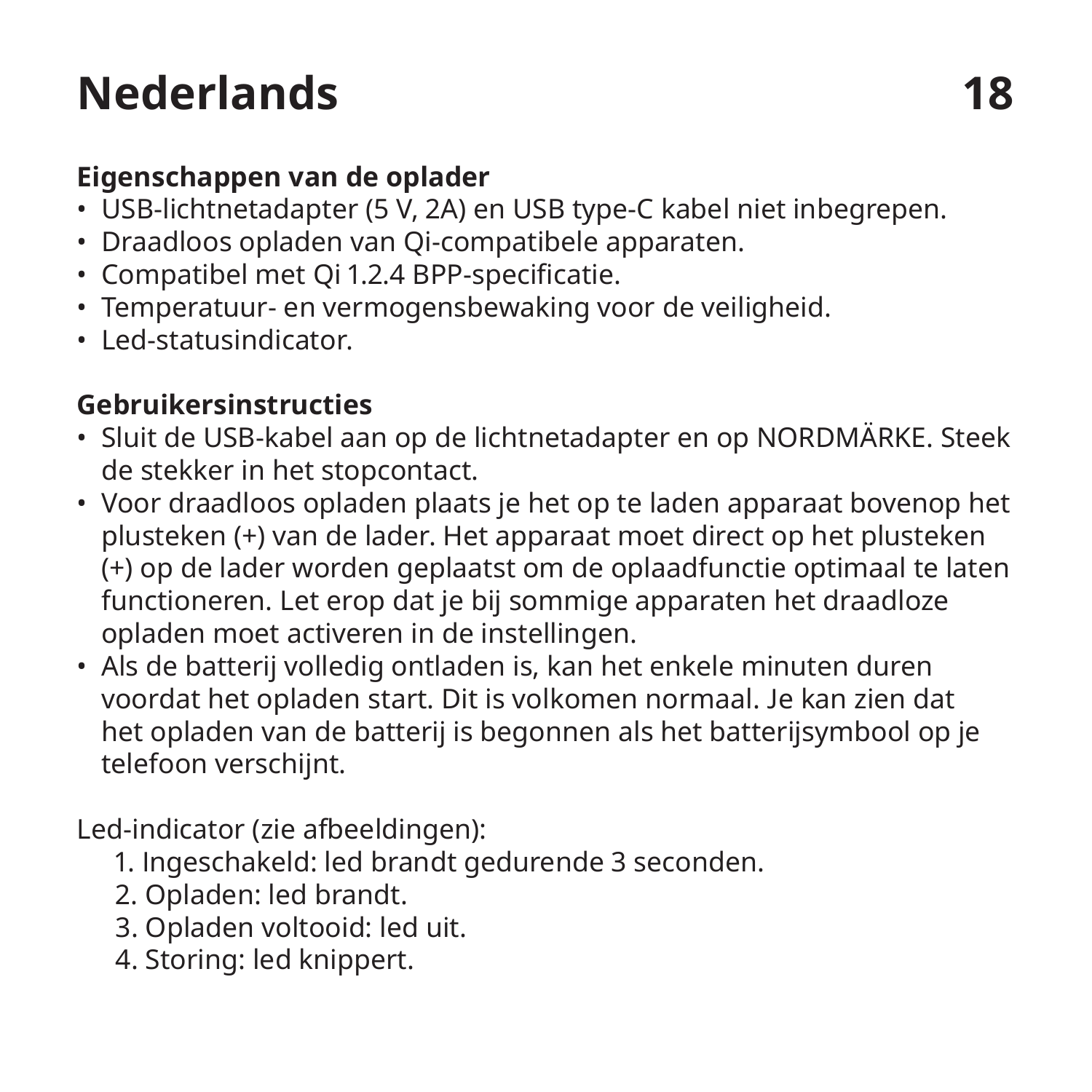#### **Goed om te weten**

- De lengte en de kwaliteit van de USB-kabel zijn van invloed op de snelheid en prestaties van het opladen.
- Apparaten kunnen warm worden tijdens het opladen. Dit is normaal. Ze zullen geleidelijk weer afkoelen nadat ze volledig zijn opgeladen.
- De oplaadtijd kan variëren afhankelijk van de batterijcapaciteit van het apparaat, het laadniveau, de ouderdom van de batterij en de omgevingstemperatuur.
- Bewaartemperatuur lader: -20 °C tot 25 °C.
- Bedrijfstemperatuur lader: 0 °C tot 40 °C.

Haal de stekker van de lader uit het stopcontact voordat je hem gaat schoonmaken en wanneer hij niet gebruikt wordt.

Veeg de lader schoon met een zachte, vochtige doek.

Dompel de lader niet onder in water.

Aanbevolen voorzorgsmaatregelen en technische gegevens: zie de achterkant van de lader.

#### **Bewaar deze instructies voor toekomstig gebruik.**

#### **Waarschuwing:**

- Laad alleen apparaten die compatibel zijn met Qi.
- Het stopcontact moet dicht bij de apparatuur zijn en gemakkelijk toegankelijk zijn.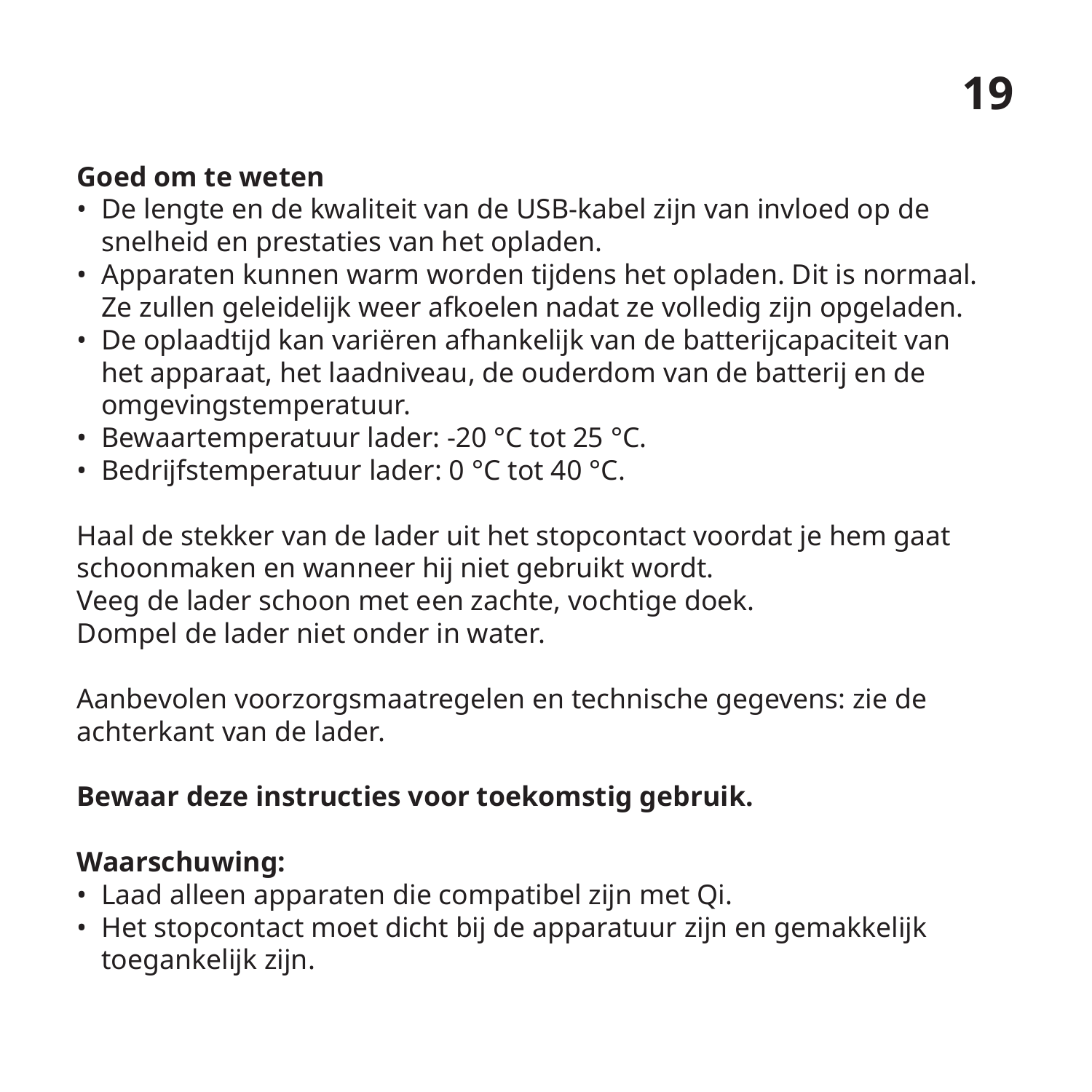- Alleen gebruiken in droge ruimtes.
- Er moet op worden toegezien dat kinderen niet met het product spelen.
- Gebruik nooit een beschadigde of een defecte USB-kabel voor het opladen. Dit kan het product en je eenheid beschadigen.

#### **Onderhoud**

Probeer het product niet zelf te repareren. Als je onderdelen openmaakt of verwijdert kan je jezelf blootstellen aan gevaarlijke, stroomgeleidende punten en andere risico's.

#### **TECHNISCHE GEGEVENS**

**Type:** E2011 NORDMÄRKE **Ingangsvermogen:** 5 V DC, 2 A USB type-C **Alleen voor gebruik binnen Zend-/ontvangstfrequentie:** 113 - 148 KHz **Uitgangsvermogen:** 33 dB μA/m op 3m

**Fabrikant: IKEA of Sweden AB**

**Adres: Box 702, SE-343 81 Älmhult, ZWEDEN**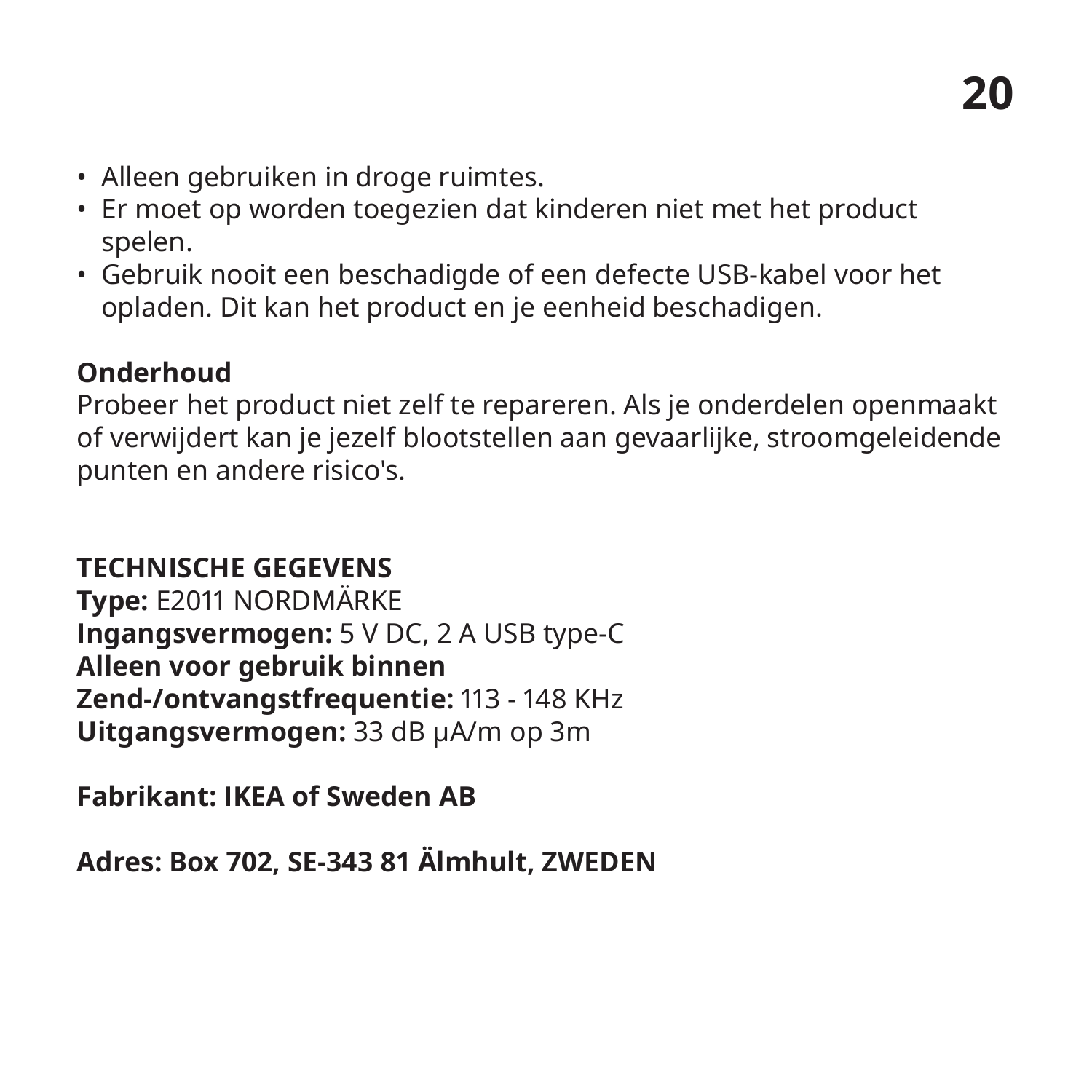Het "Qi"-symbool is een handelsmerk van het Wireless Power Consortium.

#### **Informatie RF-blootstelling**

Radiofrequente signalen. Volgens de RF internationale blootstellingrichtlijnen zal de eindgebruiker bij normaal gebruik niet dichter dan tot 10 centimeter van het apparaat komen.

Het symbool met de doorgestreepte vuilnisbak op wieltjes geeft aan dat het product gescheiden van het huishoudelijk afval moet worden aangeboden. Het product moet worden ingeleverd voor recycling in overeenstemming met de plaatselijke milieuvoorschriften voor afvalverwerking. Breng het naar de plaatselijke milieustraat of het dichtstbijzijnde IKEA woonwarenhuis. Door producten met dit symbool te scheiden van het huishoudelijk afval, help je de hoeveelheid afval naar verbrandingsovens of stortplaatsen te verminderen en eventuele negatieve invloeden op de volksgezondheid en het milieu te minimaliseren. Voor meer informatie neem contact op met IKEA.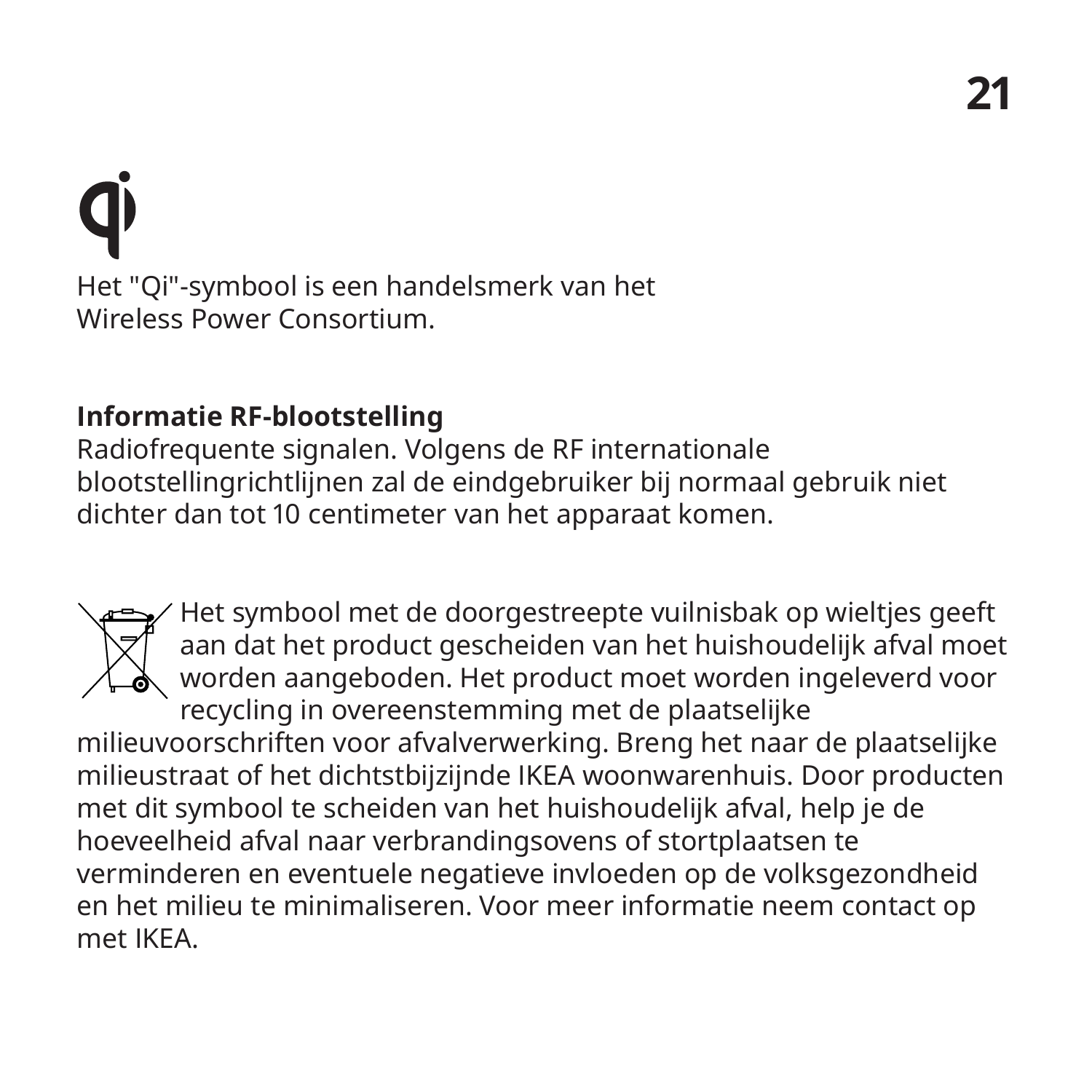## **Dansk 22**

#### **Opladerens funktioner**

- USB-strømadapter (5V, 2A) og USB-kabel af type C medfølger ikke.
- Oplader trådløst Qi-kompatible enheder.
- Kompatibel med specifikationen Qi 1.2.4BPP.
- Temperatur- og strømovervågning af sikkerhedsmæssige grunde.
- LED-statusindikator.

#### **Brugsanvisning**

- Tilslut USB-kablet til strømadapteren og til NORDMÄRKE. Tilslut til stikkontakten.
- Ved trådløs opladning skal den enhed, der skal oplades, placeres oven på plustegnet (+) på opladeren. Enheden skal placeres direkte over plustegnet (+) på opladeren, for at ladefunktionen fungerer optimalt. Bemærk, at det på nogle enheder kan være nødvendigt at aktivere trådløs opladning under indstillingerne.
- Hvis batteriet er helt afladet, kan det tage et par minutter, før det begynder at oplade. Det er helt normalt. Du kan se, at batteriet er begyndt at oplade, når batterisymbolet vises på din telefon.

#### LED-indikator (se illustrationerne):

- 1. Tændt: Lysdioden lyser i 3 sekunder.
- 2. Oplader: Lysdioden er tændt.
- 3. Opladningen er færdig: Lysdioden er slukket.
- 4. Fejl: Lysdioden blinker.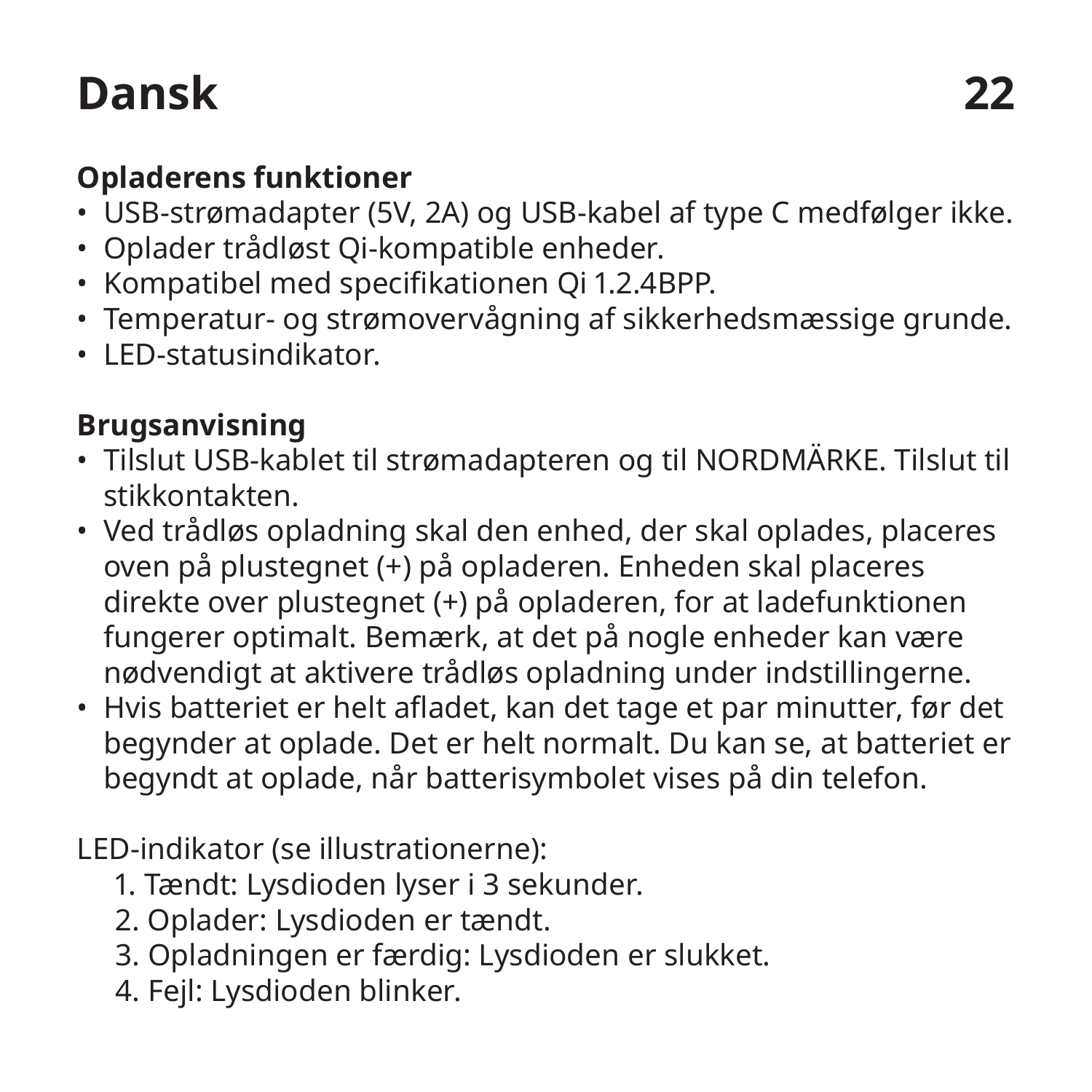#### **Godt at vide**

- USB-kablets længde og kvalitet påvirker ladehastigheden og ydeevnen.
- Enhederne kan blive varme under opladning. Det er helt normalt, og de køler gradvist ned, når de er fuldt opladet.
- Opladningstiden kan variere afhængig af enhedens batterikapacitet, opladningsniveau, batteriets alder og den omgivende temperatur.
- Opbevaringstemperatur for oplader: -20° til 25°.
- Driftstemperatur for oplader: 0° til 40°.

Tag opladeren ud af stikkontakten, før du gør den ren, og når den ikke er i brug.

Opladeren gøres ren ved at tørre den af med en fugtig klud. Opladeren må ikke nedsænkes i vand.

Anbefalinger til forholdsregler og tekniske data: Se opladerens bagside.

#### **Gem disse anvisninger til fremtidig brug.**

#### **ADVARSEL!**

- Oplad kun enheder, der er Qi-kompatible.
- Stikkontakten skal være placeret i nærheden af udstyret og være let tilgængelig.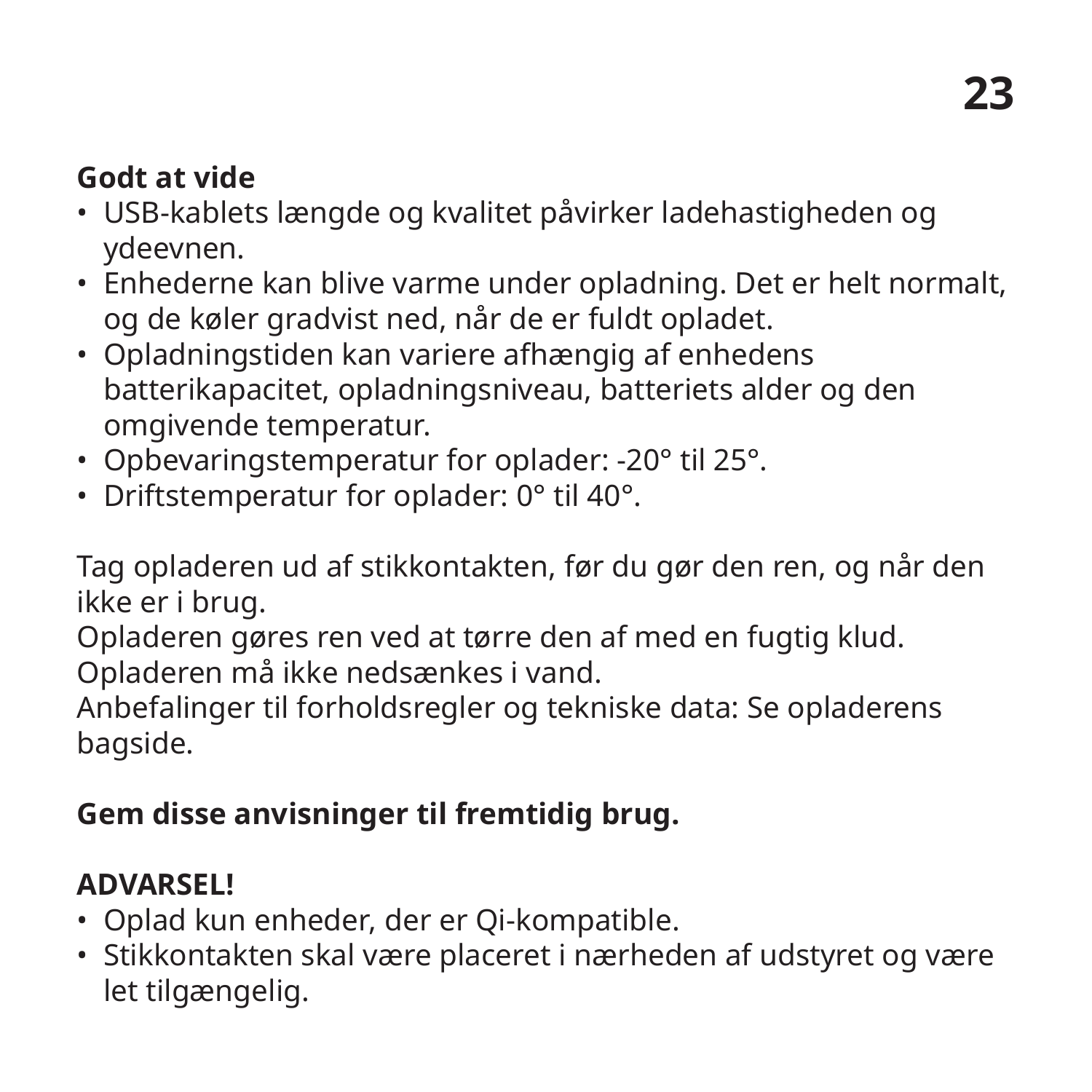- Må kun bruges i tørre omgivelser.
- Børn skal være under opsyn for at sikre, at de ikke leger med produktet.
- Brug aldrig et beskadiget eller defekt USB-kabel til opladning, da det kan beskadige produktet og ødelægge din enhed.

#### **Service af produktet**

Forsøg ikke at reparere dette produkt selv, da du kan blive udsat for farlig spænding eller andre risici, hvis du åbner eller fjerner dækslerne.

**TEKNISKE DATA Type:** E2011 NORDMÄRKE **Indgangseffekt:** 5 V DC, 2A USB-kabel af type C **Kun til indendørs brug Driftsfrekvens:** 113 - 148 KHz **Udgangseffekt:** 33 dBµA/m ved 3 m

**Producent: IKEA of Sweden AB**

**Adresse: Box 702, SE-343 81 Älmhult, SVERIGE**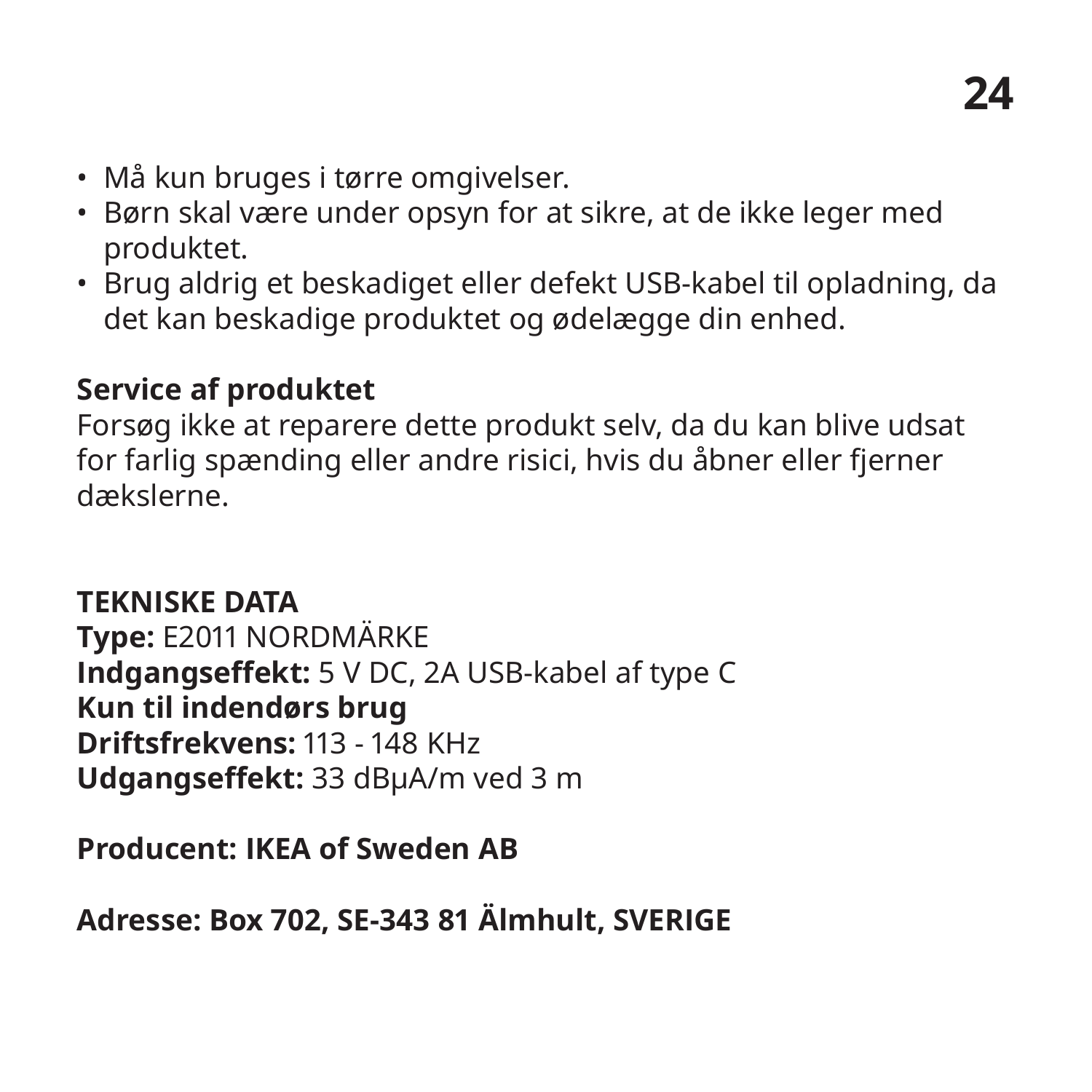"Qi"-symbolet er et varemærke, der tilhører Wireless Power Consortium

#### **INFORMATION OM UDSÆTTELSE FOR RADIOFREKVENS**

I henhold til bestemmelser om udsættelse for radiofrekvens må slutbrugeren under normal betjening ikke komme tættere end 10 cm på enheden.

Symbolet med den overkrydsede affaldsspand på hjul angiver, at produktet skal bortskaffes adskilt fra  $\backslash$  husholdningsaffald. Produktet skal indleveres til genbrug i henhold til den lokale miljølovgivning for bortskaffelse af affald. Ved at adskille produktet fra husholdningsaffald hjælper du med at reducere den mængde affald, der sendes til forbrænding eller på lossepladsen, og minimerer eventuelle negative indvirkninger på menneskers sundhed og miljøet. Kontakt det nærmeste IKEA varehus for at få flere oplysninger.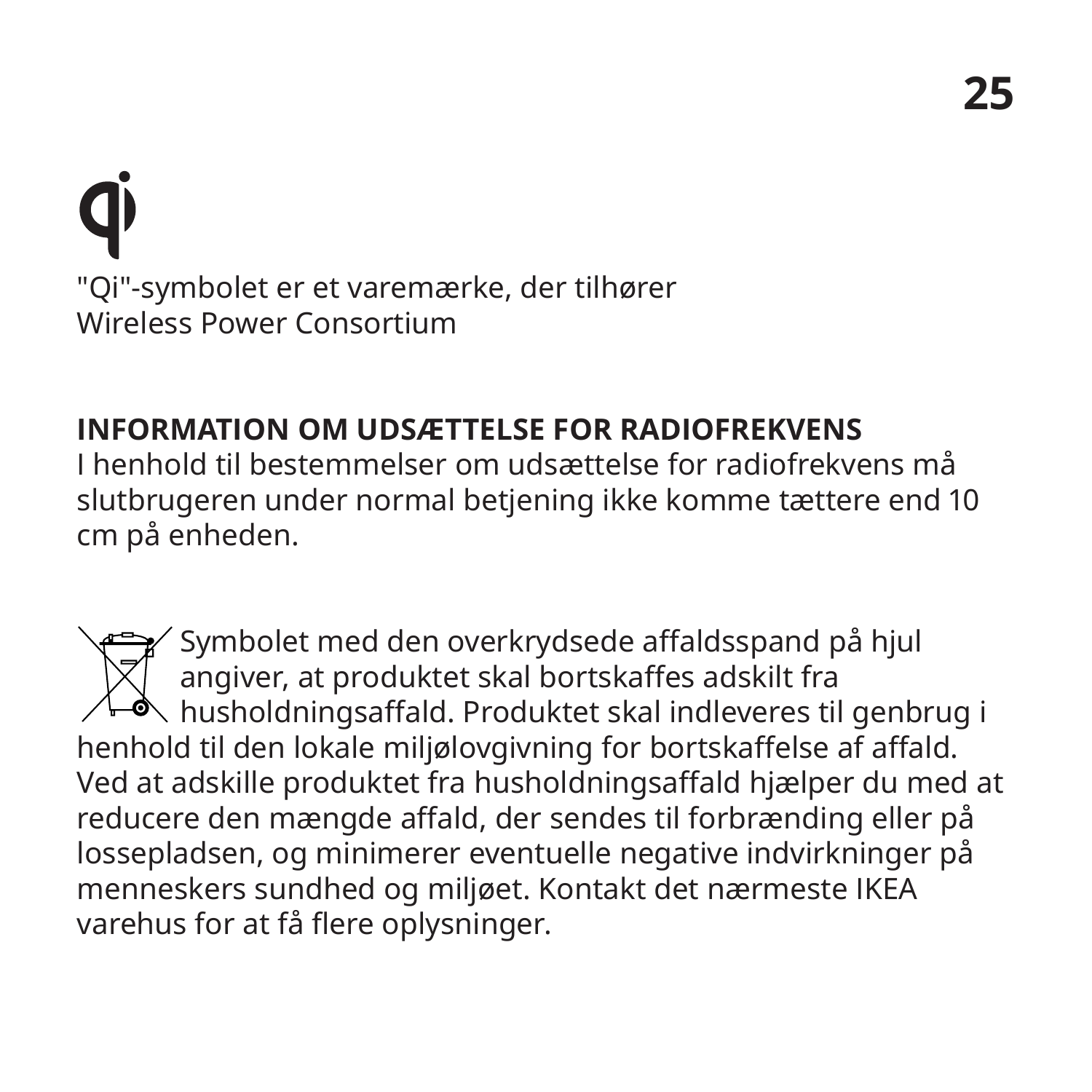## **Íslenska 26**

#### **Helstu upplýsingar**

- USB-spennubreytir (5V, 2A) og USB C-snúra fylgja ekki.
- Þráðlaus Qi-hleðsla möguleg.
- Styður Qi 1.2.4BPP tækniforskrift.
- Vaktar hitastig og orku í öryggisskyni.
- LED stöðuvísir.

#### **Notkunarleiðbeiningar**

- Tengdu USB snúruna við spennubreytinn og við NORDMÄRKE. Stingdu í samband við rafmagn.
- Fyrir þráðlausa hleðslu þarf að setja tækið ofan á plúsmerkið (+) á hleðslutækinu. Tækið þarf að vera sett beint ofan á plúsmerkið (+) á hleðslutækinu til að hleðslan gangi sem best fyrir sig. Athugaðu að á sumum tækjum þarf að virkja þráðlausa hleðslu.
- Ef rafhlaðan er alveg tóm gæti það tekið nokkrar mínútur að hefja hleðslu. Það er eðlilegt. Hleðslan byrjar um leið og rafhlöðutáknið birtist á símanum þínum.

LED stöðuvísir (sjá myndir):

- 1. Kveikja: LED ljós lýsir í þrjár sekúndur.
- 2. Hleðsla: LED ljós kviknar.
- 3. Hleðslu lokið: LED ljós slokknar.
- 4. Villa: LED ljós blikkar.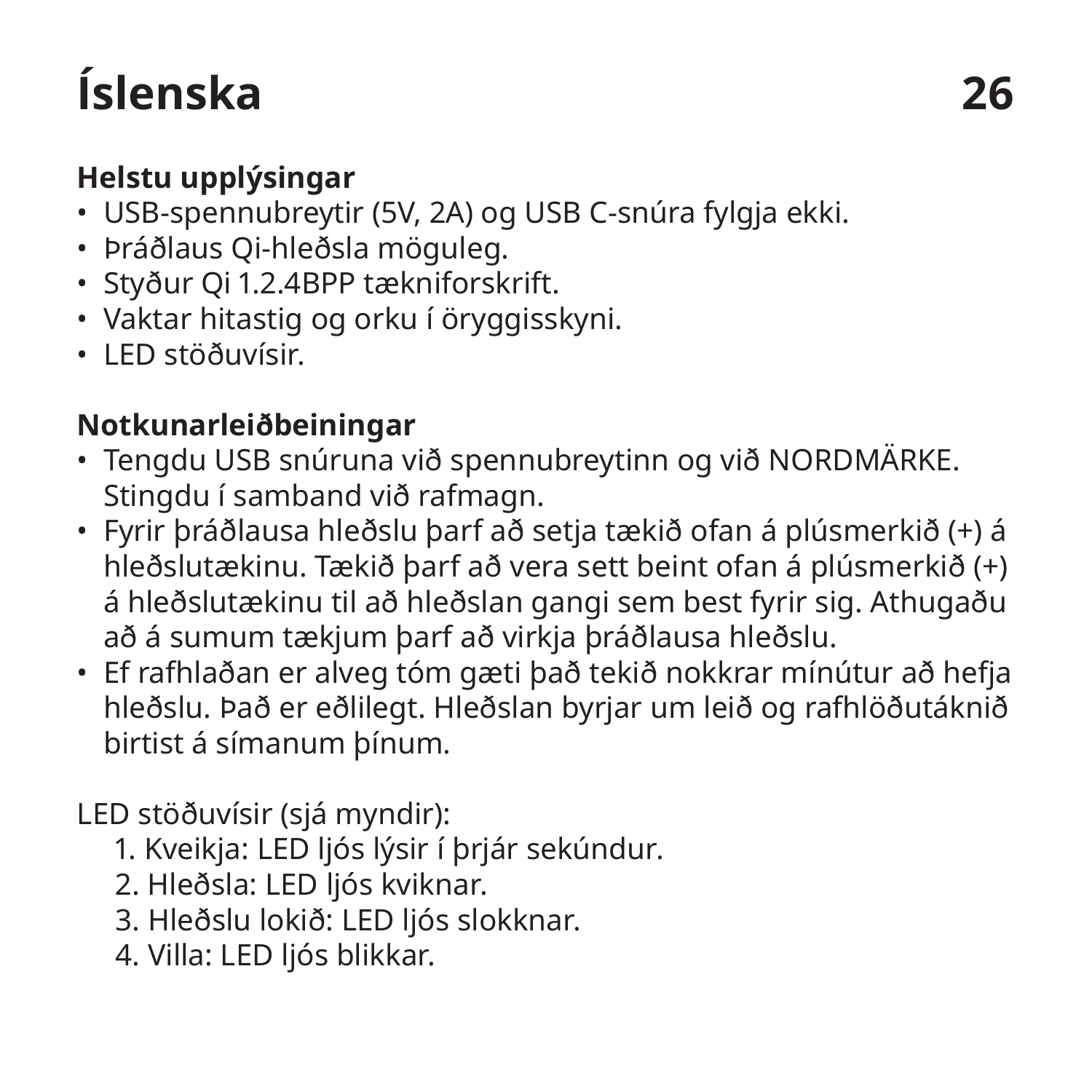#### **Gott að vita**

- Lengd og gæði snúrunnar hafa áhrif á hleðsluhraða og virkni.
- Tæki geta hitnað á meðan hleðslu stendur. Það er fullkomlega eðlilegt, þau kólna eftir að hafa náð fullri hleðslu.
- Hleðslutími er mismunandi, hann fer eftir afkastagetu rafhlöðu, hleðslustigi, aldri rafhlöðunnar og hitastigi umhverfisins sem hleðslan fer fram í.
- Hitastig við geymslu: -20°C til 25°C.
- Hitastig við hleðslu: 0°C til 40°C.

Taktu hleðslutækið úr sambandi fyrir þrif og þegar það er ekki í notkun.

Þurrkaðu af hleðslutækinu með rökum klút.

Ekki setja hleðslutækið í vatn.

Varúðarráðstafanir og tæknilegar upplýsingar má sjá á bakhlið hleðslutækisins.

#### **Geymdu leiðbeiningarnar.**

#### **VIÐVÖRUN:**

- Aðeins hægt að hlaða tæki sem virka með Qi-hleðslu.
- Vegginnstungan ætti að vera nálægt búnaðinum og aðgengileg.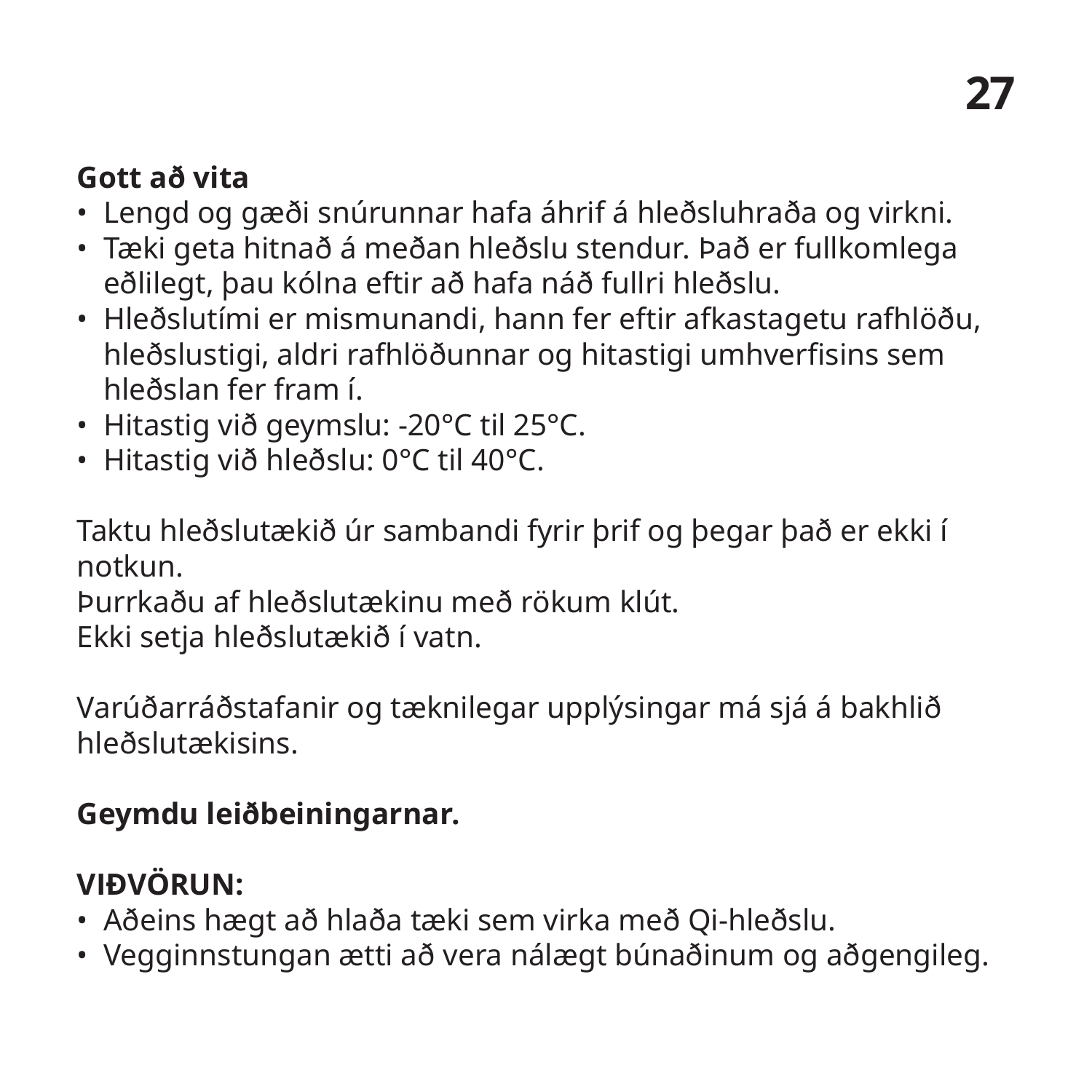- Notaðu aðeins í þurru umhverfi.
- Eftirlit ætti að vera með börnum til að tryggja að þau leiki sér ekki með vöruna.
- Aldrei nota skemmda eða gallaða USB snúru til að hlaða, það getur skemmt búnaðinn og skaddað tækið þitt.

#### **Viðhald**

Ekki reyna að gera við vöruna sjálf/ur. Með því að opna eða fjarlæga hlífar getur þú komist í snertingu við rafstrauma eða aðra hættu.

#### **TÆKNILEGAR UPPLÝSINGAR**

**Tegund:** E2011 NORDMÄRKE **Inntak:** 5V DC, USB-C-snúra 2A **Aðeins til notkunar innandyra Rekstrartíðni:** 113 - 148 KHz **Útgangsafl:** 33 dBµA/m við 3m

#### **Framleiðandi: IKEA of Sweden AB**

**Heimilisfang: Box 702, SE-343 81 Älmhult, SWEDEN**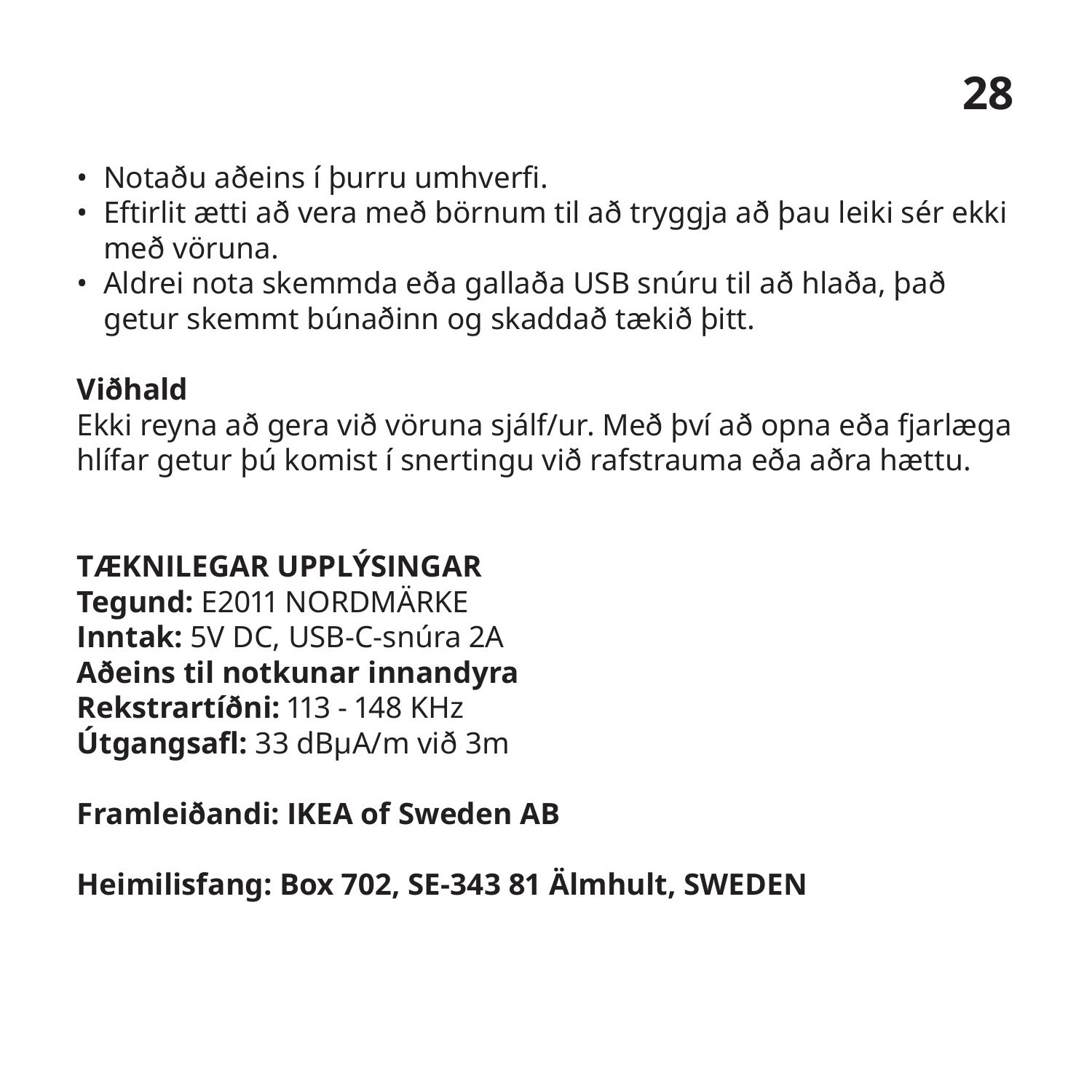## 'Qi' táknið er vörumerki Wireless Power Consortium

#### **Reglugerð um fjarskiptatíðni**

Samkvæmt reglugerð um fjarskiptatíðni ætti notandinn ekki að vera í minna en 10 cm fjarlægð frá tækinu við hefðbundna notkun.

Táknið með mynd af ruslatunnu með krossi yfir þýðir að ekki má farga vörunni með venjulegu heimilissorpi. Vörunni þarf  $\backslash$  að skila í endurvinnslu eins og lög gera ráð fyrir á hverjum stað fyrir sig. Með því að henda slíkum vörum ekki með venjulegu heimilissorpi hjálpar þú til við að draga úr því magni af úrgangi sem þarf að brenna eða nota sem landfyllingu og lágmarkar möguleg neikvæð áhrif á heilsu fólks og umhverfið. Þú færð nánari upplýsingar í IKEA versluninni.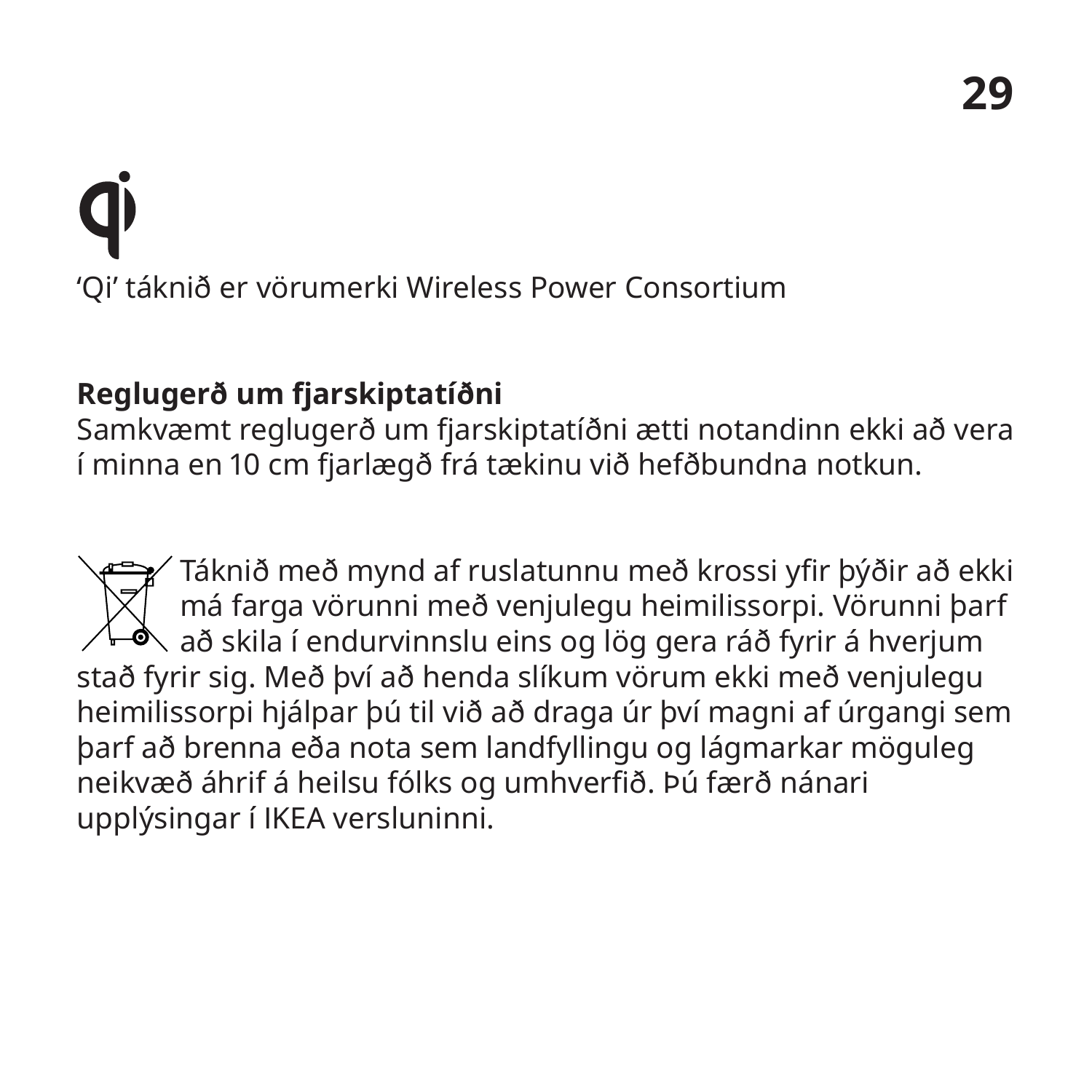### **Norsk 30**

#### **Laderens egenskaper**

- USB strømadapter (5 V, 2 A) og USB-C-kabel er ikke inkludert.
- Lader Qi-kompatible enheter trådløst.
- Kompatibel med Qi 1.2.4BPP.
- Temperatur- og strømovervåking for ekstra sikkerhet.
- LED statusindikator.

#### **Bruksanvisning**

- Koble USB-kabelen til strømadapteren og til NORDMÄRKE. Koble til stikkontakten.
- For trådløs lading plasserer du enheten som skal lades på plusstegnet (+) på laderen. Enheten må plasseres rett over plusstegnet (+) på laderen, for at ladefunksjonen skal fungere optimalt. På enkelte enheter må du aktivere trådløs lading i innstillingene.
- Hvis batteriet er helt utladet, kan det ta et par minutter før ladingen begynner. Dette er helt normalt. Du kan se at batteriet har begynt å lade når batterisymbolet kommer frem på telefonen din.

LED-indikator (se illustrasjoner):

- 1. Strøm på: LED lyser i 3 sekunder.
- 2. Lading: LED lyser.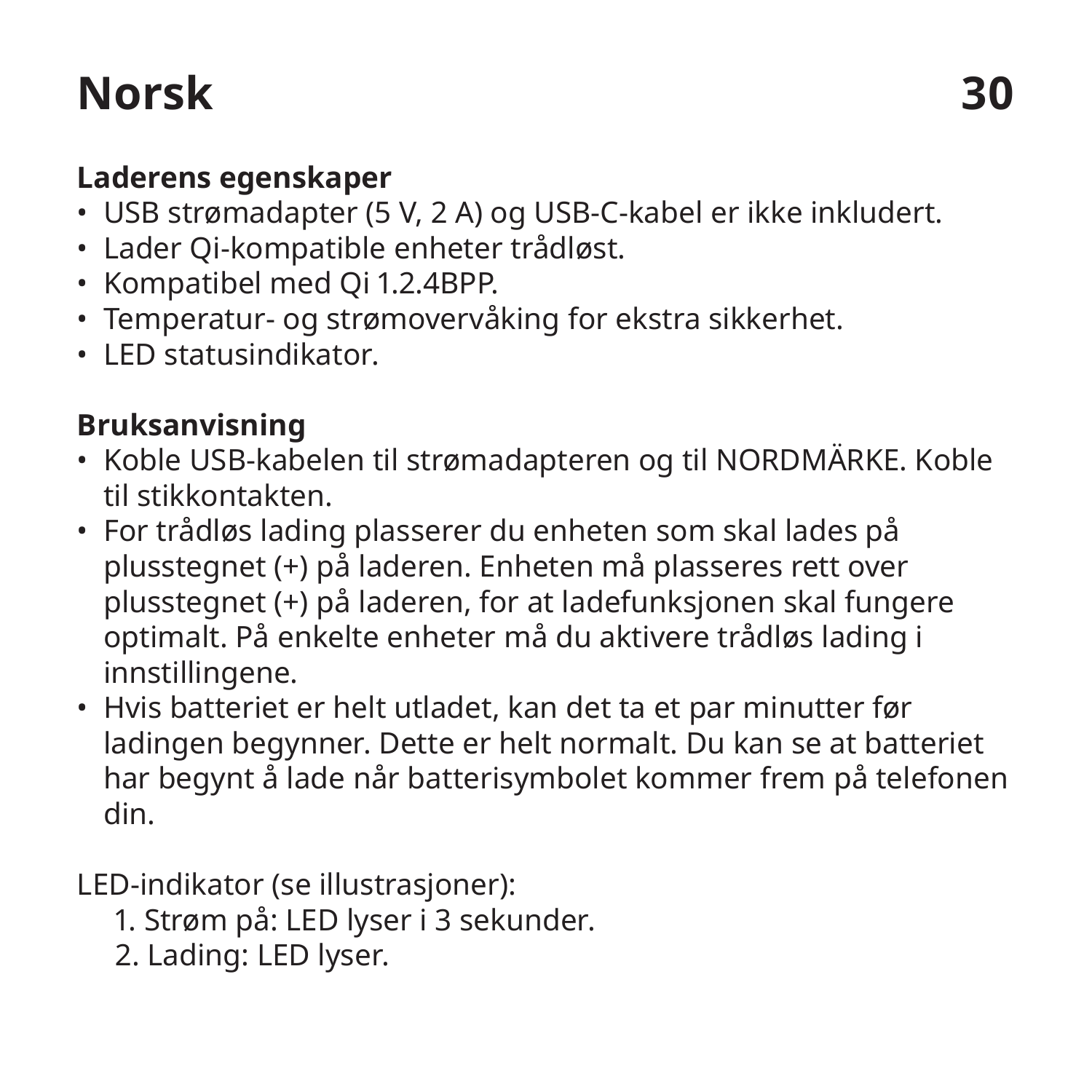3. Lading fullført: LED lyser ikke.

4. Ladefeil: LED blinker.

#### **Godt å vite**

- Lengden og kvaliteten på USB-ledningen påvirker ladetiden og ytelsen.
- Enheter kan bli varme når de lades; dette er helt normalt og de kjøles gradvis ned igjen etter at de er fulladet.
- Ladetiden kan variere med enhetens batterikapasitet, ladenivå, batteriets alder og temperaturen i rommet.
- Temperatur ved oppbevaring av laderen: –20 °C til 25 °C.
- Temperatur ved bruk av laderen: 0 °C til 40 °C.

Koble laderen fra strømkilden før du rengjør den og når den ikke skal brukes.

For å rengjøre laderen, tørk av med en fuktig klut.

Laderen må aldri senkes ned i vann.

Anbefalte sikkerhetsforholdsregler og tekniske data, se laderens bakside.

#### **Spar på disse instruksene for fremtidig bruk.**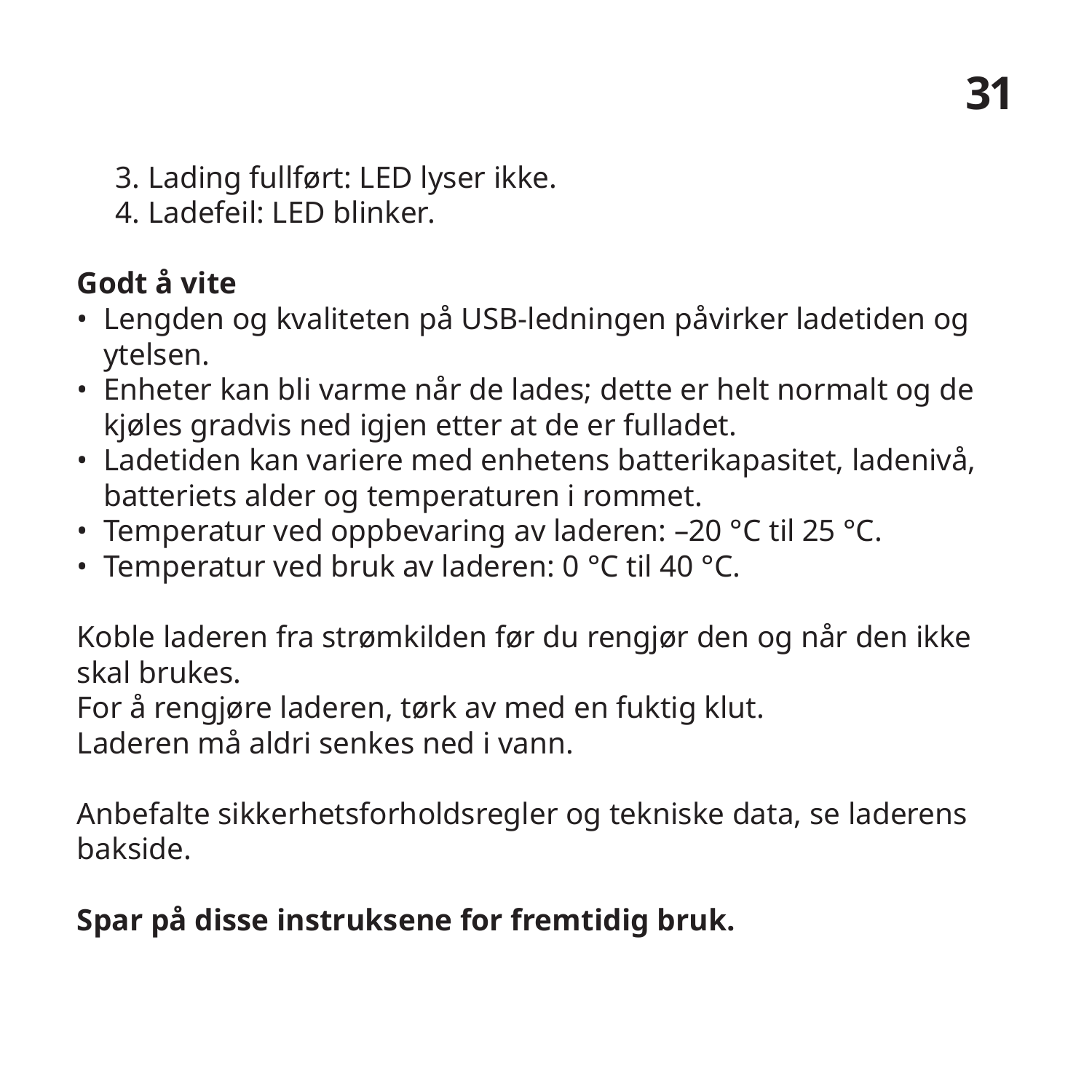#### **ADVARSEL:**

- Lad bare enheter som er Qi-kompatible.
- Stikkontakten må være plassert i nærheten av utstyret og den må være lett tilgjengelig.
- Må kun brukes på et tørt sted.
- Barn må være under oppsyn for å sikre at de ikke leker med produktet.
- Bruk aldri en skadet eller ødelagt USB-ledning til lading, siden det kan skade laderen og enheten du prøver å lade.

#### **Service på produktet**

Du må ikke forsøke å reparere dette produktet på egen hånd, siden åpning eller fjerning av dekselet kan utsette deg for farlig spenning eller annen risiko.

#### **TEKNISKE DATA**

**Type:** E2011 NORDMÄRKE **Input:** 5V DC, 2A Type-C **Kun for innendørs bruk Driftsfrekvens:** 113 - 148 KHz **Effekt:** 33 dBµA/m ved 3m avstand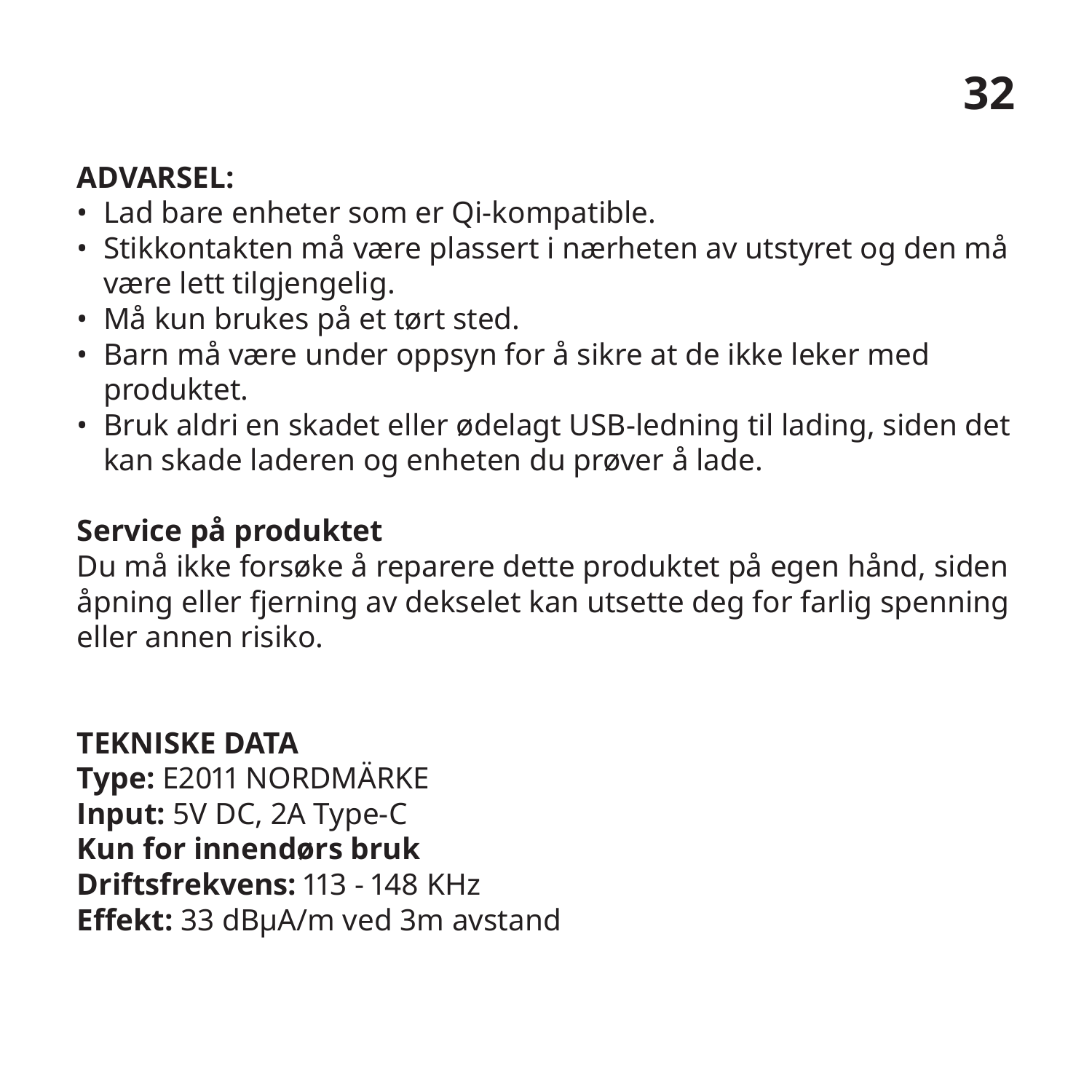#### **Produsent: IKEA of Sweden AB**

#### **Adresse: Box 702, SE-343 81 Älmhult, SWEDEN**

"Qi"-symbolet er et varemerke som tilhører Wireless Power Consortium.

#### **INFORMASJON OM RF-EKSPONERING**

I henhold til reglene for RF-eksponering ved normal drift, skal sluttbrukeren avstå fra å være nærmere enn 10 cm fra utstyret.

 $\sqrt{2}$  Symbolet viser en søppeldunk med et kryss over. Dette betyr at produktet ikke skal kastes i søpla, men holdes  $\delta$  atskilt fra husholdningsavfallet. Produktet skal leveres til resirkulering i henhold til lokale ordninger for kildesortering. Informasjon om løsningen i din kommune finner du på www. sortere.no. Ved å holde produktet atskilt fra ordinært husholdningsavfall, hjelper du med å unngå potensiell negativ virkning på menneskers helse og miljøet. For mer informasjon, vennligst kontakt nærmeste IKEA-varehus.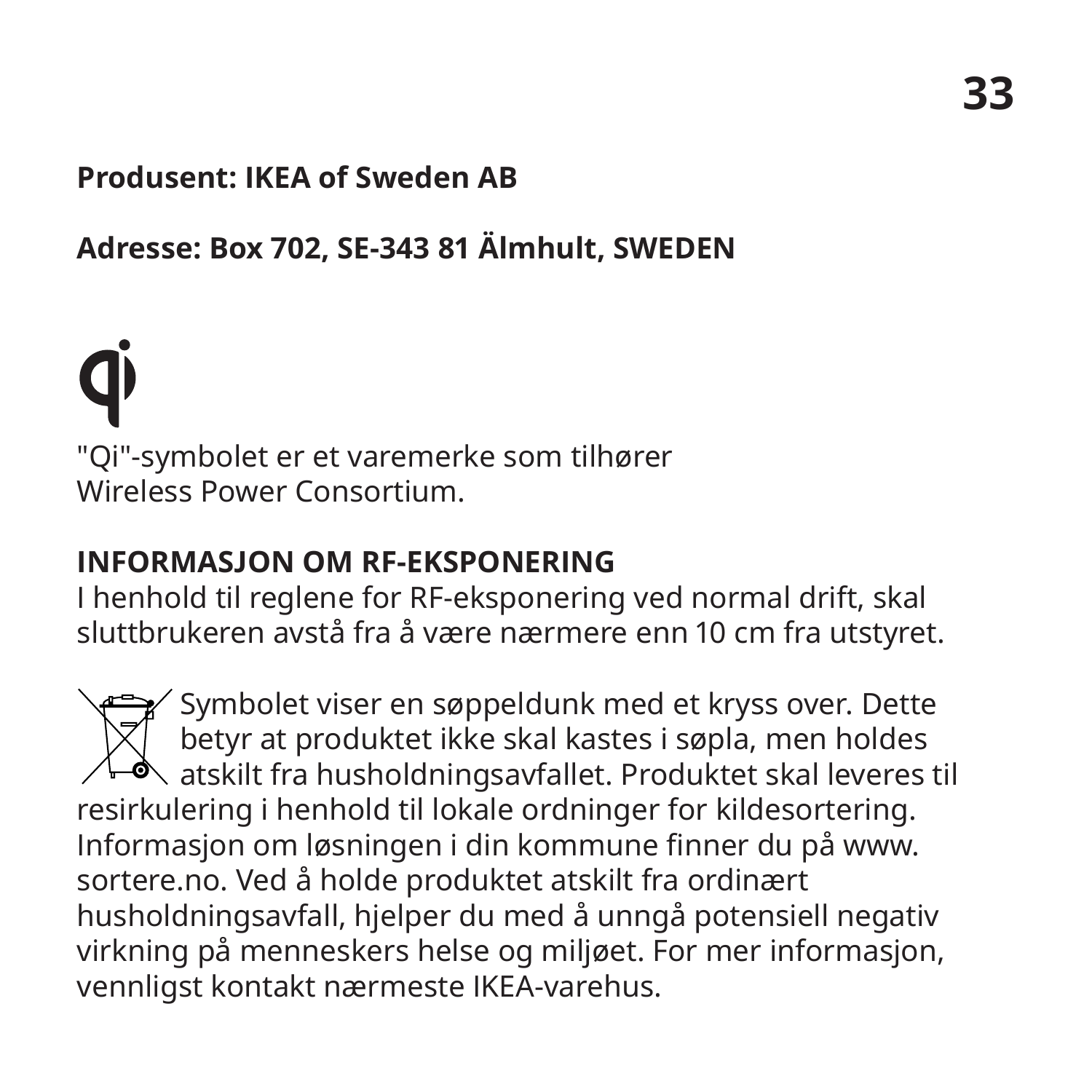## **Suomi 34**

#### **Laturin ominaisuudet**

- USB-virtalähde (5V, 2A) ja USB-C-johto eivät sisälly pakkaukseen.
- Lataa Qi-yhteensopivat laitteet langattomasti.
- Yhteensopiva Qi 1.2.4 BPP -version kanssa.
- Turvallisuusominaisuuksina lämpötilan ja tehon valvonta.
- Led-merkkivalo.

#### **Käyttöohjeet**

- Liitä USB-johto virtalähteeseen ja NORDMÄRKE-laitteeseen. Kytke johto pistorasiaan.
- Jos käytät langatonta latausta, aseta laite ladattavaksi laturin plusmerkin (+) päälle. Laitteen on oltava suoraan laturin plusmerkin (+) päällä, jotta lataus toimisi parhaalla mahdollisella tavalla. Huomaa, että joissakin laitteissa on ensin aktivoitava langaton lataus asetuksissa.
- Jos akku on täysin tyhjä, voi kestää muutaman minuutin ennen kuin lataus alkaa. Tämä on täysin normaalia. Kun akku alkaa latautua, puhelimessa näkyy latauksen kuvake.

#### Led-merkkivalo (katso kuvat):

- 1. Virta päällä: led-valo syttyy 3 sekunniksi.
- 2. Lataus: led-merkkivalo päällä.
- 3. Lataus valmis: led-merkkivalo pois päältä.
- 4. Virhe: led-merkkivalo vilkkuu.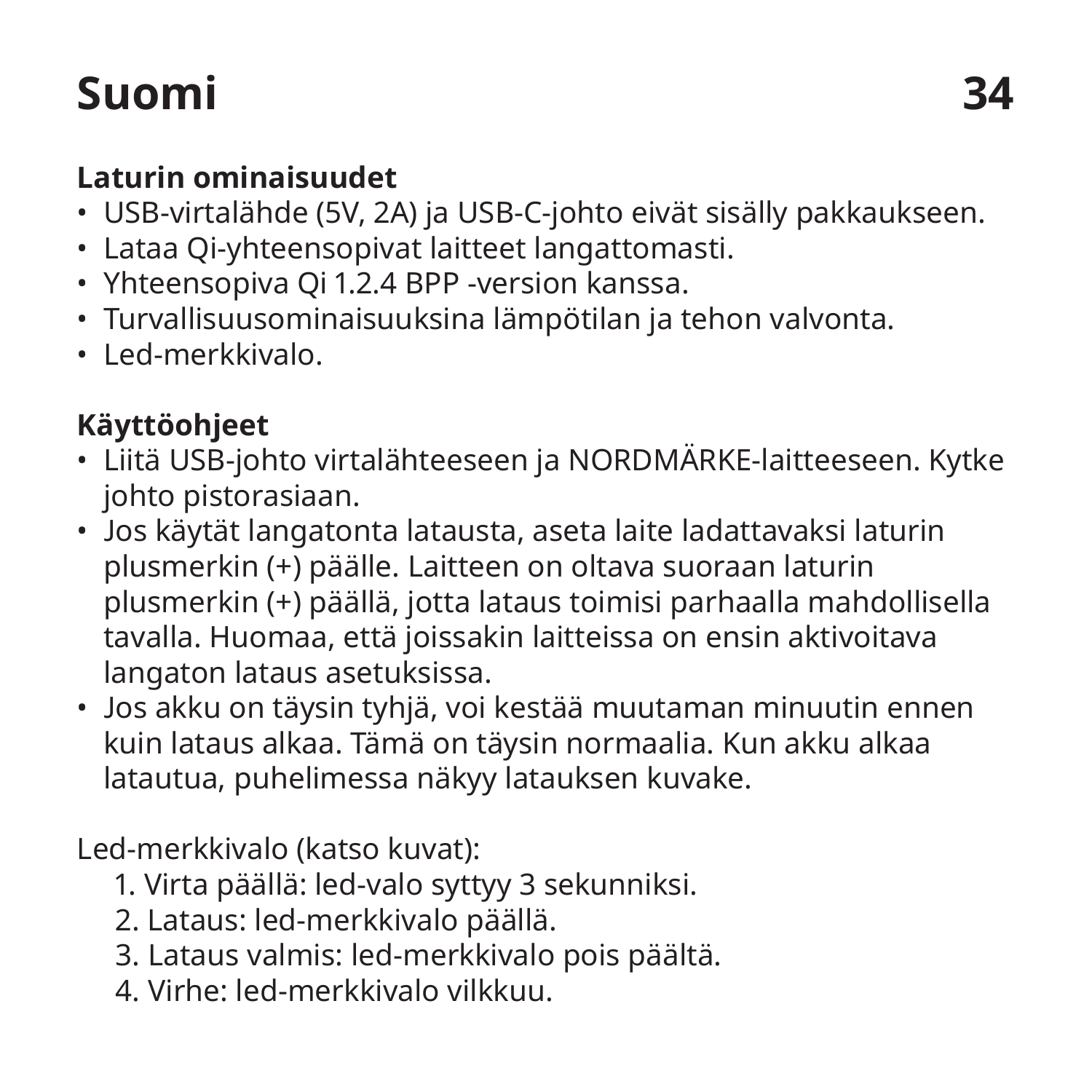#### **Hyvä tietää**

- USB-kaapelin pituus ja laatu vaikuttavat latausnopeuteen ja laturin suorituskykyyn.
- Laitteet voivat lämmetä latauksen aikana. Tämä on täysin normaalia, ja laitteet jäähtyvät vähitellen, kun lataus on valmis.
- Latausaika voi vaihdella laitteen akun kapasiteetin, varaustason, akun iän ja ympäristön lämpötilan mukaan.
- Laturin säilytyslämpötila: -20–25 °C.
- Laturin käyttölämpötila: 0–40 °C.

Irrota tuote virtalähteestä ennen puhdistamista ja kun se ei ole käytössä.

Puhdista laturi pyyhkimällä se kostealla liinalla.

Älä koskaan upota laturia veteen.

Suositellut varotoimenpiteet ja tekniset tiedot: katso laturin takaosa.

#### **Säilytä nämä ohjeet myöhempää käyttöä varten.**

#### **VAROITUS:**

- Lataa vain Qi-yhteensopivia laitteita.
- Pistorasian on oltava laitteen lähellä ja helposti ulottuvilla.
- Käytä vain kuivissa tiloissa.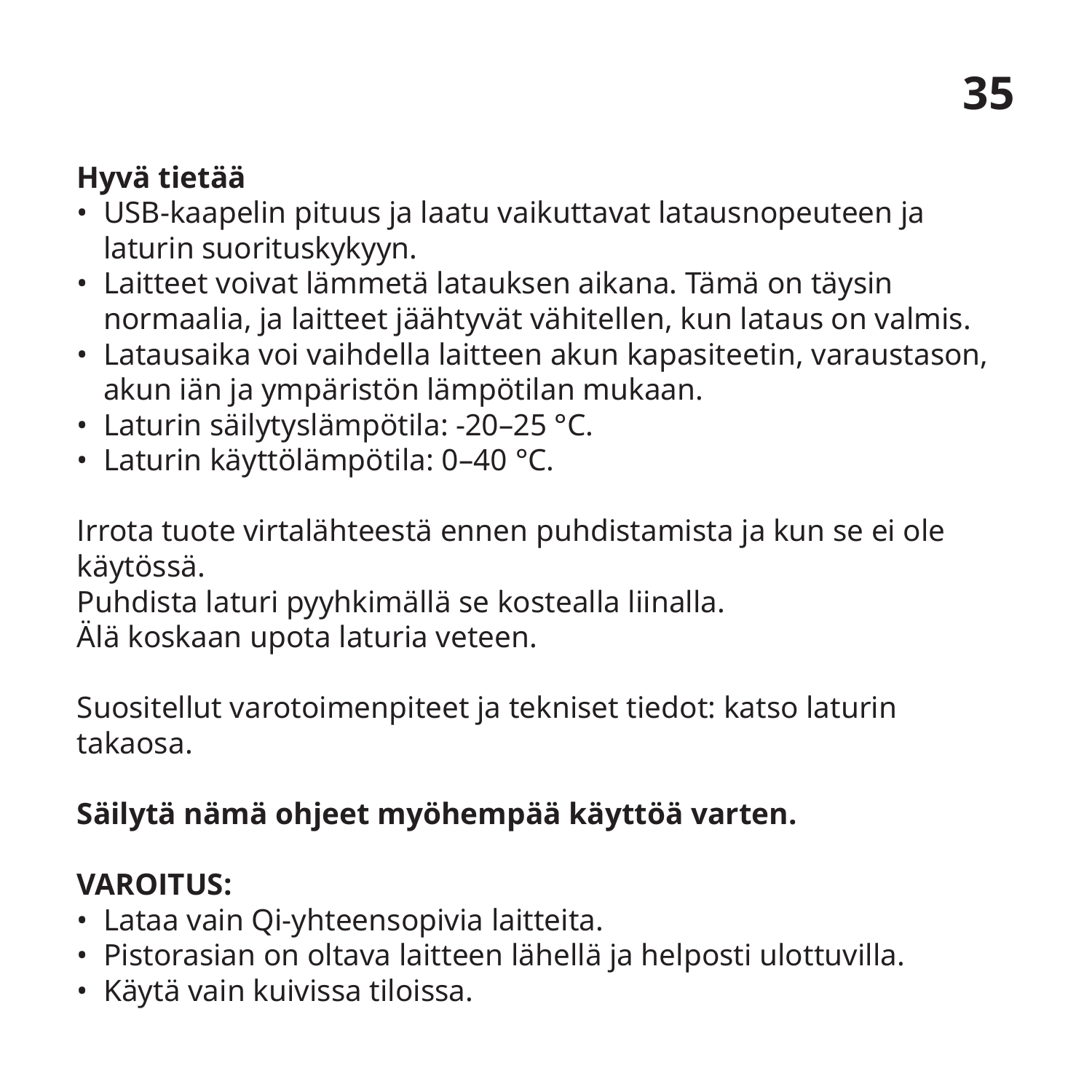- Lasten ei saa antaa leikkiä tuotteella.
- Älä koskaan käytä vahingoittunutta tai viallista USB-kaapelia lataamiseen, sillä se voi vahingoittaa laturia ja ladattavaa laitetta.

#### **Tuotteen huolto**

Tuotetta ei saa yrittää korjata itse. Kuorien avaaminen tai poistaminen voi altistaa vaaralliselle jännitteelle tai aiheuttaa muita vaaratilanteita.

#### **TEKNISET TIEDOT**

**Tyyppi:** E2011 NORDMÄRKE **Virtalähde:** 5V DC, 2A USB-C **Vain sisäkäyttöön Toimintataajuus:** 113 - 148 KHz **Lähetysteho:** 33 dBμA/m 3 m:n etäisyydellä

**Valmistaja: IKEA of Sweden AB**

**Osoite: PL 702, SE-343 81 Älmhult, RUOTSI**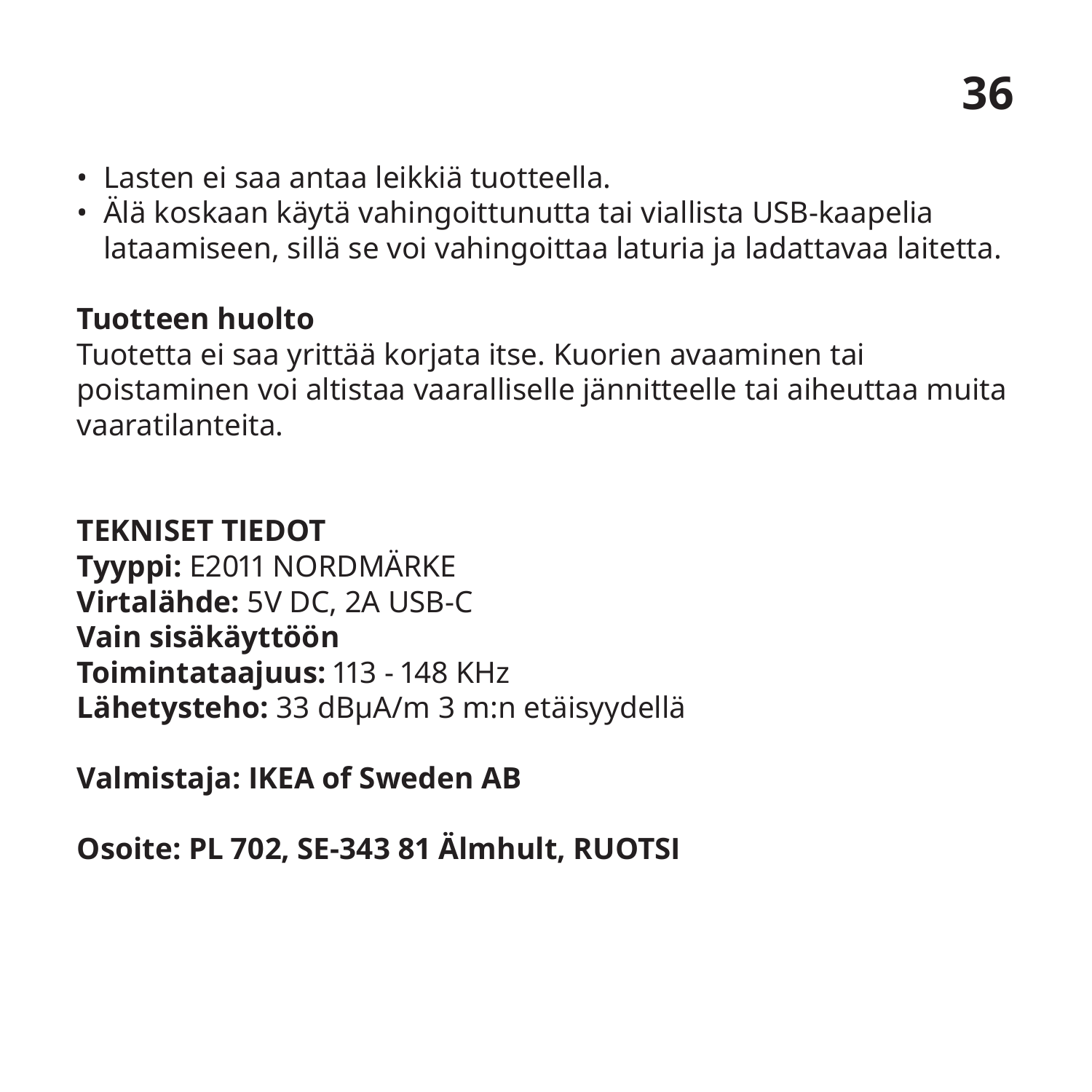## Qi-symboli on Wireless Power Consortiumin tavaramerkki.

#### **TIETOA RF-ALTISTUKSESTA**

RF-säteilyaltistusta koskevien säädösten mukaan käyttäjän tulee tavallisessa käytössä pysytellä vähintään 10 cm:n päässä laitteesta.

Rastitettu jäteastiasymboli ilmaisee, että tuotetta ei saa hävittää kotitalousjätteen joukossa. Kun hävität tuotteen,  $\backslash$  vie se asianmukaiseen keräys- tai kierrätyspisteeseen. Huolehtimalla tällä merkillä varustetun laitteen asianmukaisesti kierrätykseen vähennät kaatopaikalle päätyvän jätteen määrää ja mahdollisia ympäristölle ja terveydelle aiheutuvia haittoja. Lisätietoja lähimmästä IKEA-tavaratalosta.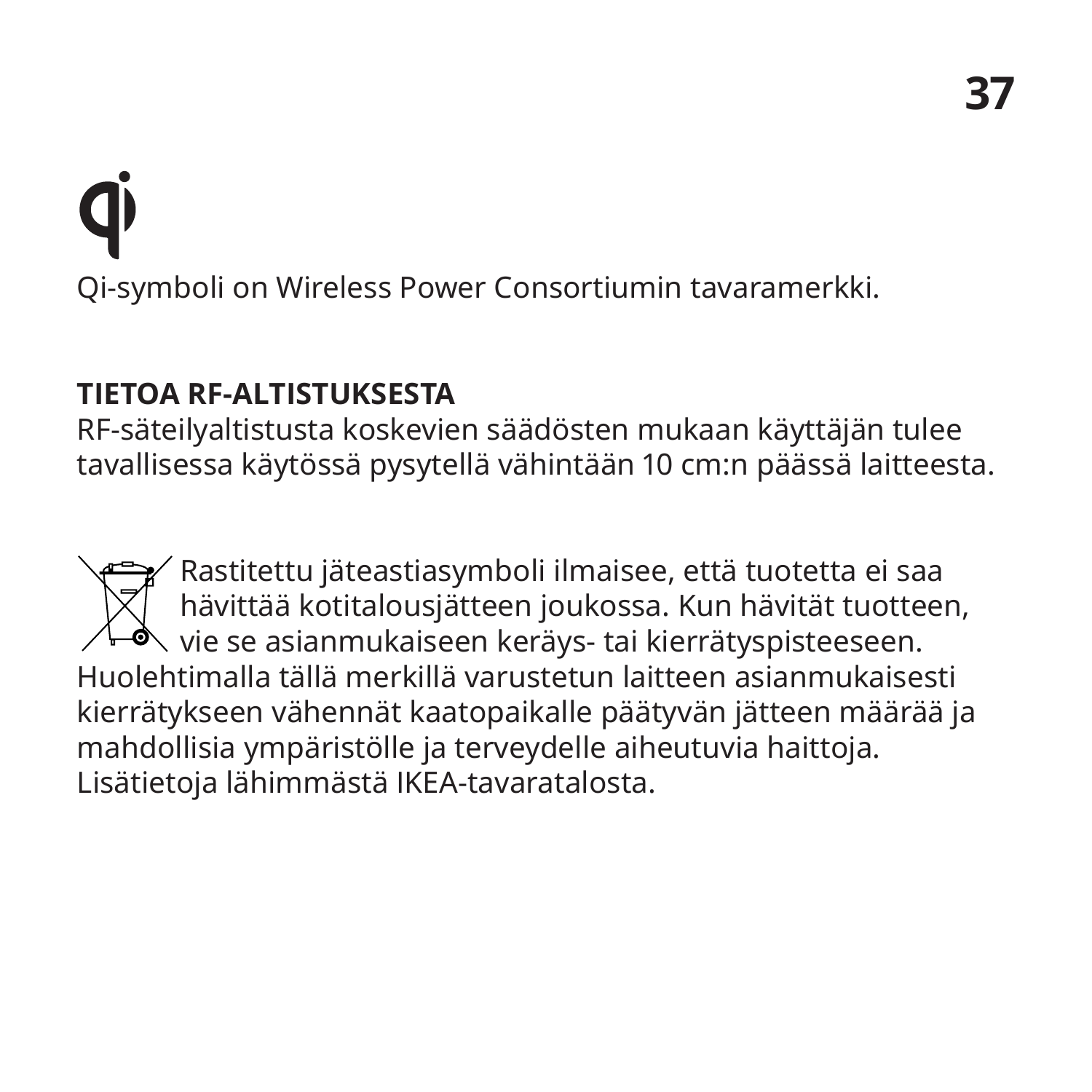### **Svenska 38**

#### **Laddarens egenskaper**

- USB-nätadapter (5V, 2A) och USB-C-kabel medföljer ej.
- Trådlös laddning för Qi-kompatibla enheter.
- Kompatibel med Qi 1.2.4BPP-specifikation.
- Säkerhet genom temperatur- och strömavkännare.
- LED-statusindikering.

#### **Användarinstruktioner**

- Anslut USB-kabeln till nätadaptern och till NORDMÄRKE. Sätt den i vägguttaget.
- För trådlös laddning, placera enheten som ska laddas på laddarens plustecken (+). Enheten måste placeras rakt på plustecknet (+) för att laddningsfunktionen ska fungera optimalt. Notera att på vissa enheter kan du vara tvungen att aktivera trådlös laddning i inställningar.
- Om ditt batteri är helt urladdat när du börjar ladda kan det ta några minuter innan laddningen påbörjas. Detta är helt normalt. Du kan se att laddningen startats när batterisymbolen visas på din telefon.

LED-indikator (se illustrationer):

- 1. Ström på: LED lyser i 3 sekunder.
- 2. Laddning pågår: LED på.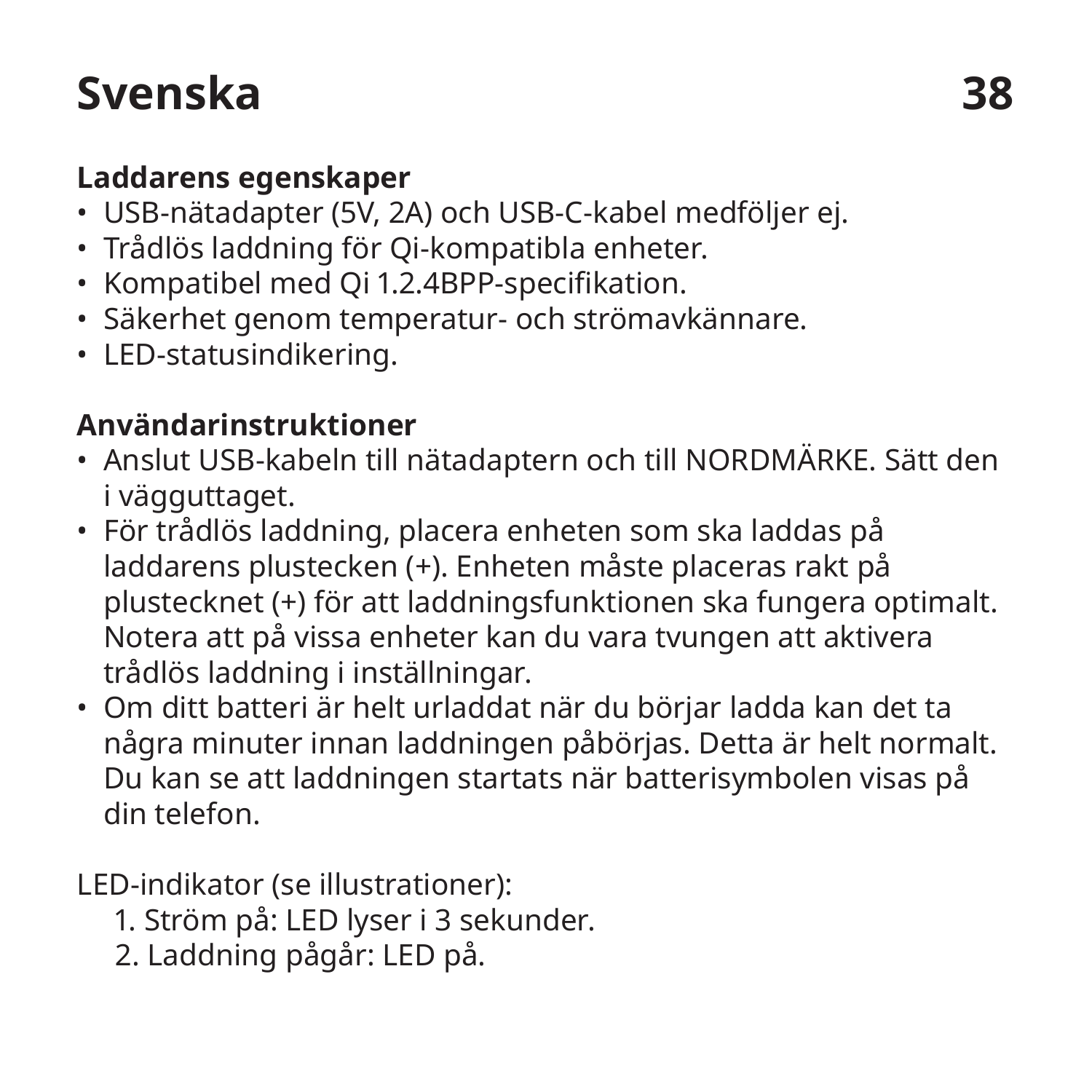3. Laddning avslutad: LED av.

4. Fel: LED blinkar.

#### **Bra att veta**

- USB-kabelns längd och kvalitet påverkar laddningens hastighet och prestanda.
- Under laddning kan enheter bli varma. Detta är helt normalt och de svalnar successivt efter att de är fulladdade.
- Laddningstiden kan variera beroende på enhetens batterikapacitet, restladdning, batteriets ålder och den omgivande temperaturen.
- Förvaringstemperatur för laddaren: -20°C till 25°C.
- Laddarens arbetstemperatur: 0°C till 40°C.

Koppla bort laddaren från strömuttaget före rengöring eller när den inte används.

Rengör laddaren med en fuktig trasa. Laddaren får aldrig sänkas ner i vatten.

Rekommenderade försiktighetsåtgärder och teknisk data: se laddarens baksida.

#### **Spara dessa instruktioner för framtida bruk.**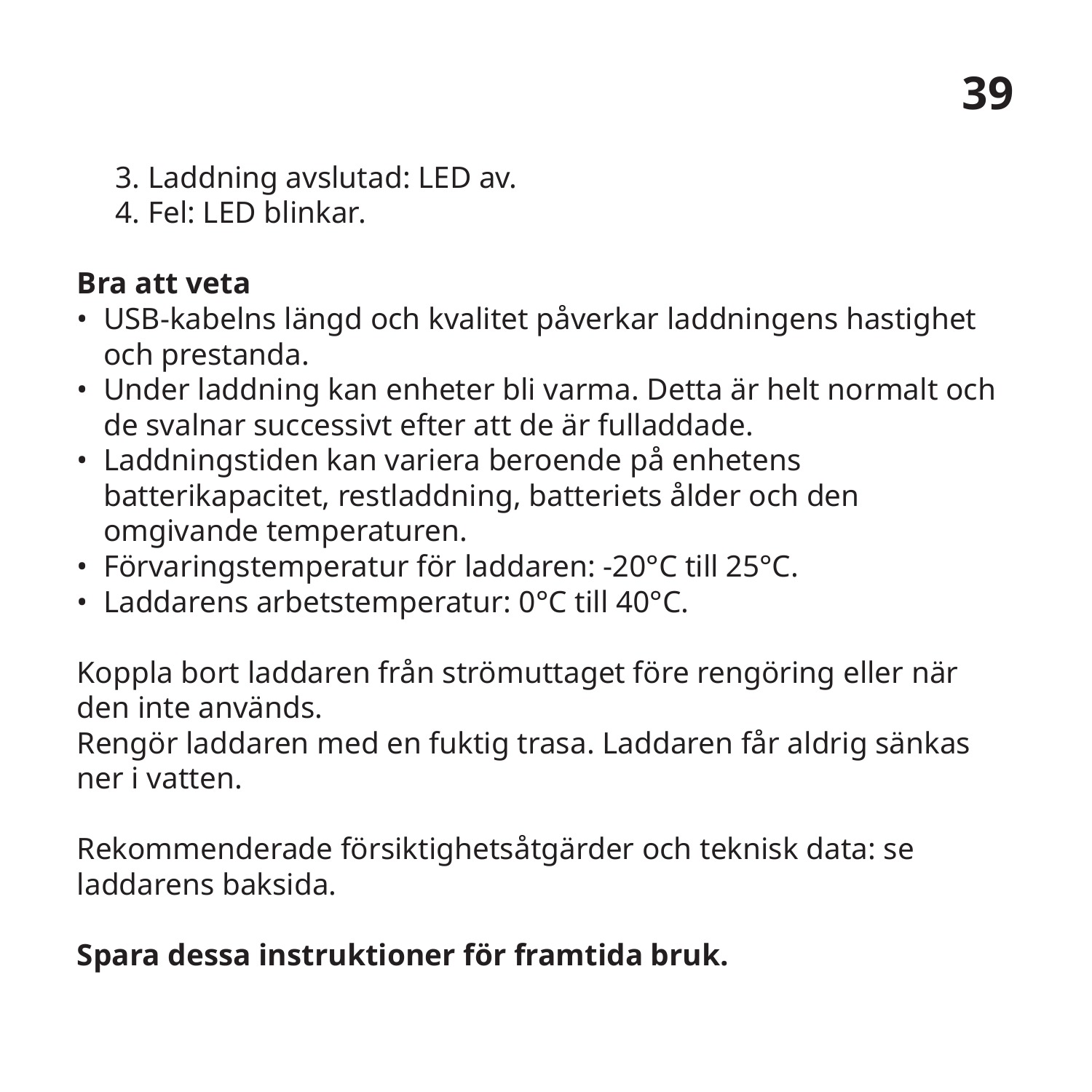#### **Varning:**

- Ladda endast enheter som är Qi-kompatibla.
- Vägguttaget ska vara beläget nära utrustningen och lättillgängligt.
- Använd enbart i torra utrymmen.
- Barn ska hållas under uppsikt för att säkerställa att de inte leker med produkten.
- Använd aldrig en skadad eller felaktig USB-kabel för att ladda, eftersom det kan skada produkten och din enhet.

#### **Produktservice**

Försök inte att reparera produkten själv. Om du öppnar eller tar bort delar kan du utsätta dig själv för farliga strömförande punkter eller andra risker.

**TEKNISK DATA Typ:** E2011 NORDMÄRKE **Strömförsörjning:** 5V DC, 2A USB Typ-C **Endast avsedd för inomhusbruk Frekvensområde:** 113 - 148 KHz **Uteffekt:** 33 dBµA/m vid 3m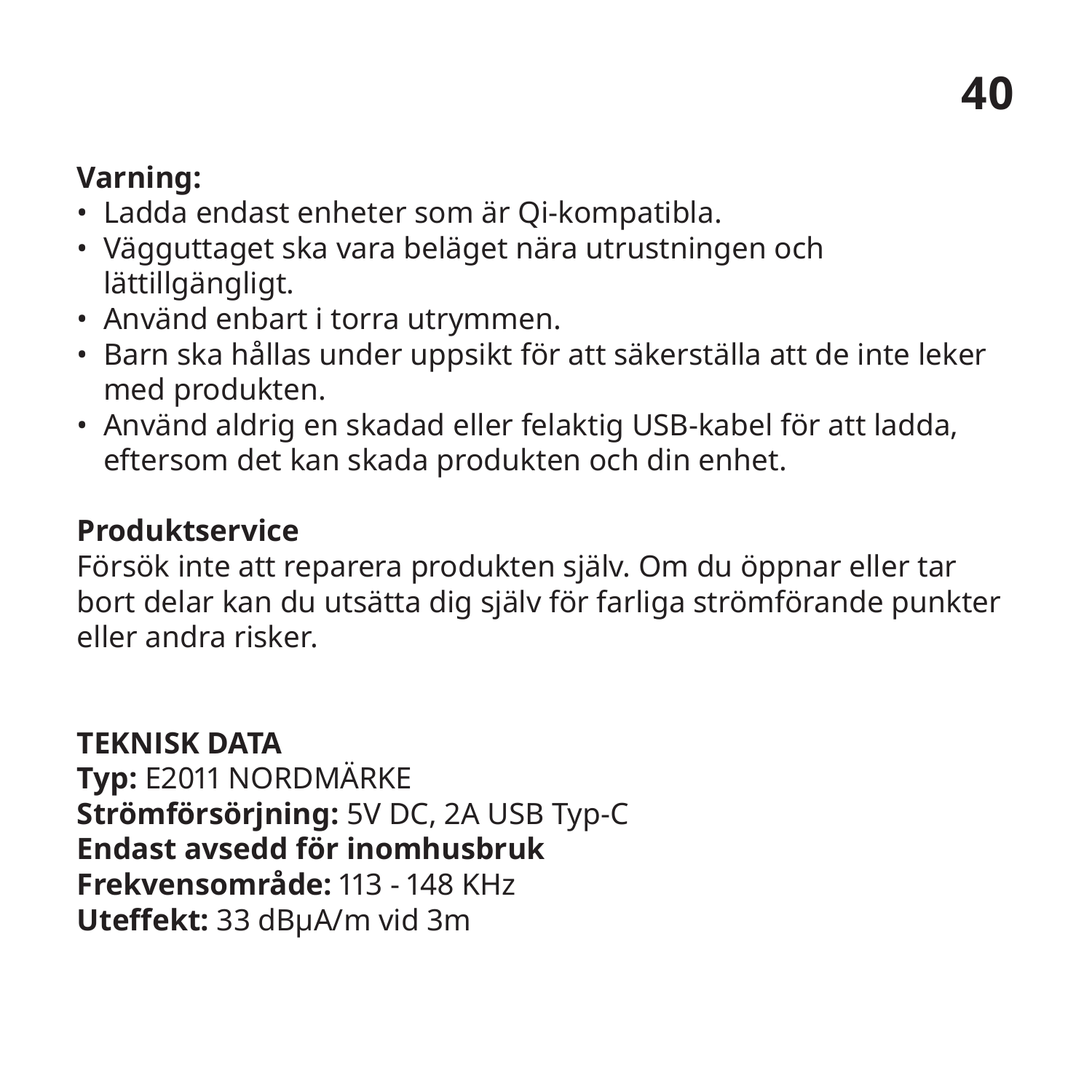#### **Tillverkare: IKEA of Sweden AB**

#### **Adress: Box 702, SE-343 81 Älmhult, SVERIGE**

"Qi"-symbolen är ett varumärke som tillhör Wireless Power Consortium.

#### **INFORMATION OM RF-EXPONERING**

Enligt regler för RF-exponering vid normal drift ska slutanvändaren avstå från att vara närmare än 10 cm från utrustningen.

Symbolen med den överkorsade soptunnan betyder att produkten ska kasseras separat från hushållsavfall.  $\triangle$  Produkten ska lämnas in för återvinning enligt lokala regler för avfallshantering. Genom att kassera en märkt produkt separat från hushållsavfallet bidrar du till att reducera mängden avfall som skickas till förbränning eller deponi och minimerar varje potentiell negativ påverkan på mänsklig hälsa och miljön. För mer information, vänligen kontakta ditt IKEA varuhus.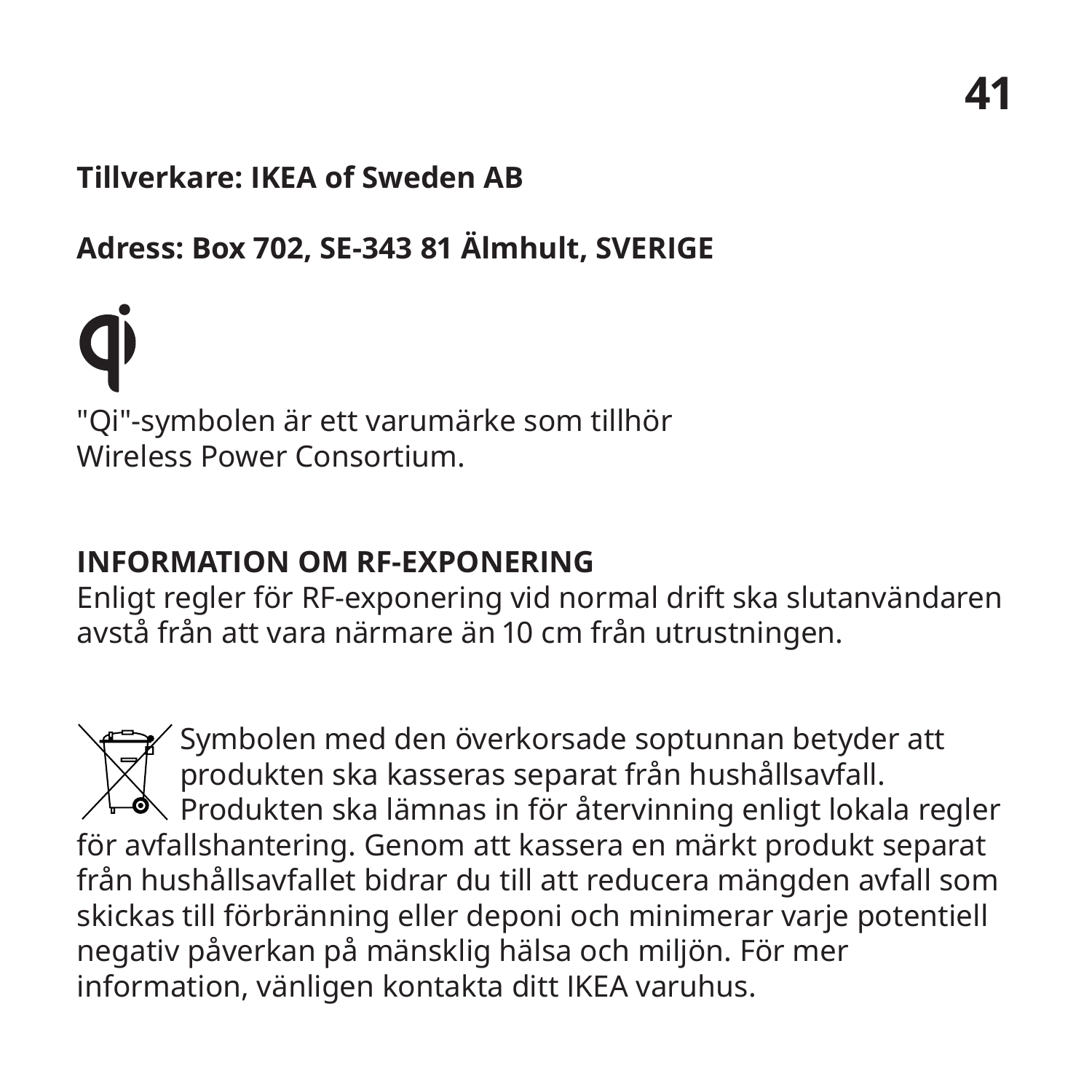## **Español 42**

#### **Características del cargador**

- No incluye el adaptador de corriente USB (5V, 2A) ni el cable USB tipo C.
- Carga de forma inalámbrica dispositivos compatibles con Qi.
- Compatible con la especificación Qi 1.2.4BPP.
- Monitor de temperatura y potencia para mayor seguridad.
- Indicador del estado de led.

#### **Instrucciones de uso**

- Conecta el cable USB al adaptador de corriente y a NORDMÄRKE. Enchúfalo a la toma de corriente.
- Para la carga inalámbrica, coloca el dispositivo que vas a cargar encima del signo positivo (+) del cargador. El dispositivo se debe colocar directamente sobre el signo positivo (+) del cargador para que la función de carga funcione de forma óptima. Ten en cuenta que en algunos dispositivos puede que tengas que activar la carga inalámbrica en los ajustes.
- Si la batería está completamente descargada, pueden pasar unos minutos antes de que empiece a cargarse. Esto es completamente normal. Puedes ver que la batería ha comenzado a cargarse cuando el símbolo de la batería aparece en el teléfono.

#### Indicador led (consulta las ilustraciones):

1. Encendido: el led se enciende durante 3 segundos.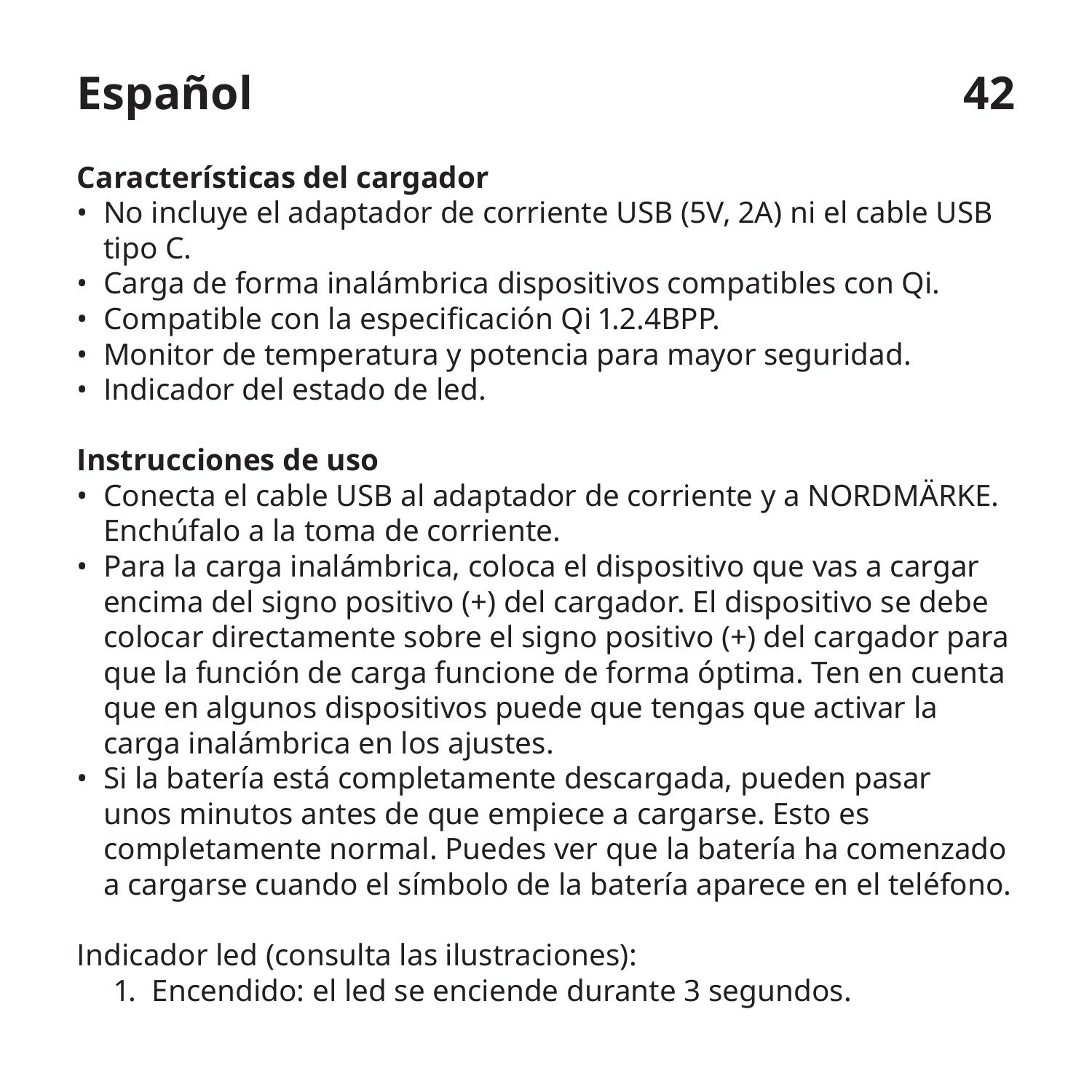- 2. Carga: led encendido.
- 3. Carga completa: led apagado.
- 4. Error: led intermitente.

#### **Información importante**

- La longitud y la calidad del cable USB influyen en la velocidad y el rendimiento de la carga.
- Es normal que los aparatos se calienten durante la carga. Una vez que estén totalmente cargados, empezarán a enfriarse gradualmente.
- La duración de la carga puede variar en función de la capacidad de la batería del aparato, del nivel de carga, de la antigüedad de la batería y de la temperatura ambiente.
- Temperatura de almacenamiento del cargador: de -20 °C a 25 °C.
- Temperatura de funcionamiento del cargador: de 0 °C a 40 °C.

Desenchufa el cargador de la fuente de alimentación antes de limpiarlo y cuando no lo utilices. Para limpiar el cargador, pásale un paño húmedo. No sumerjas nunca el cargador en agua. Medidas de precaución recomendadas y datos técnicos: consulta la parte posterior del cargador.

#### **Conserva estas instrucciones para poder consultarlas en el futuro.**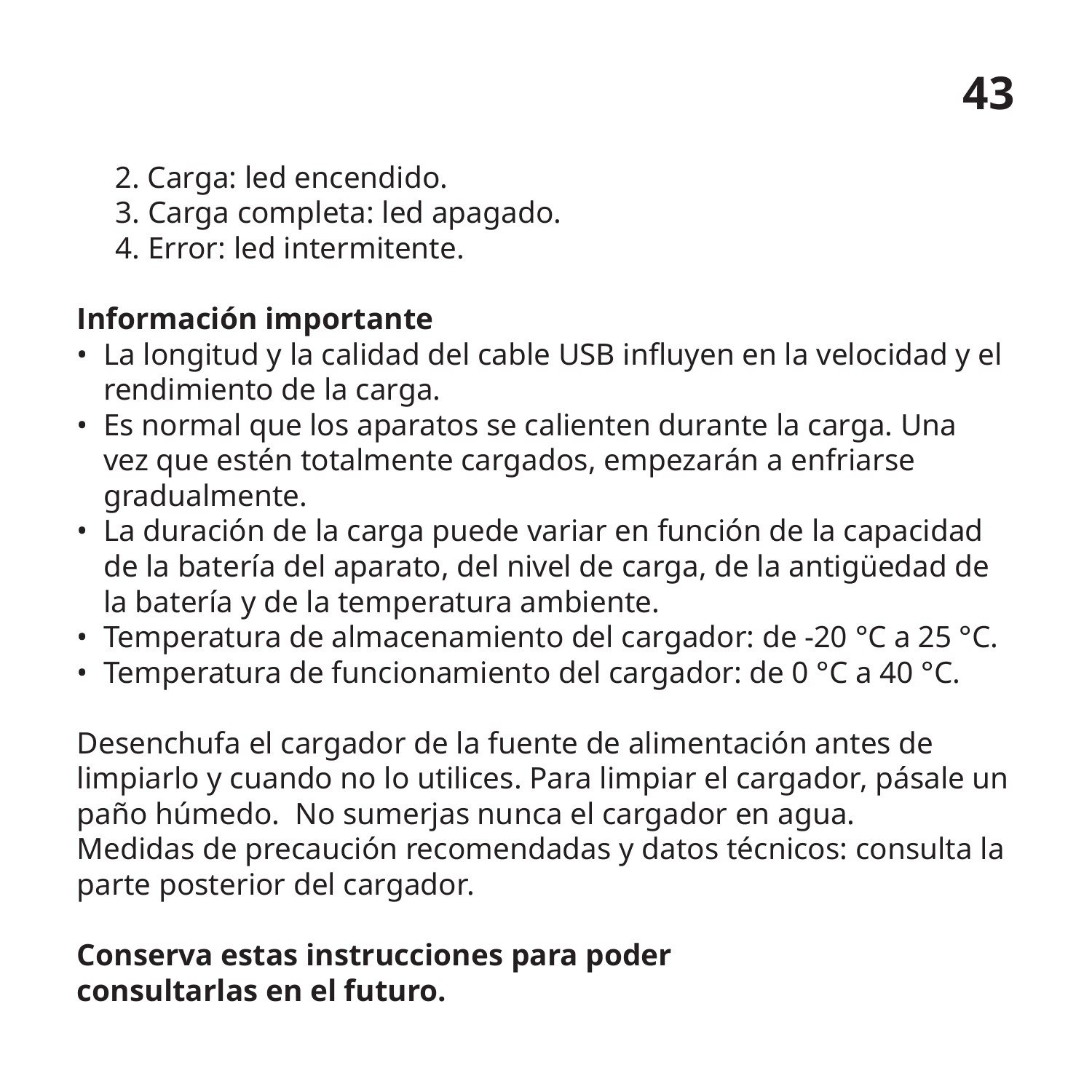#### **AVISO IMPORTANTE:**

- Cargar solo dispositivos compatibles con Qi.
- La toma de pared debe encontrarse cerca del aparato y estar a mano.
- Utilizar solo en espacios secos.
- Los niños deben estar en todo momento supervisados para evitar que jueguen con el producto.
- No utilizar nunca un cable USB dañado o defectuoso para realizar la carga, ya que esto puede provocar daños en ambos aparatos.

#### **Mantenimiento del producto**

No intentes reparar por tu cuenta el producto, ya que al abrir y quitar las tapas puedes quedar expuesto a posibles descargas eléctricas u otros peligros.

**DATOS TÉCNICOS TIPO:** E2011 NORDMÄRKE **Entrada:** 5V DC, 2A USB Tipo C **Solo para uso en interiores. Frecuencia de funcionamiento:** 113 - 148 KHz **Potencia de salida:** 33 dBµA/m a 3 m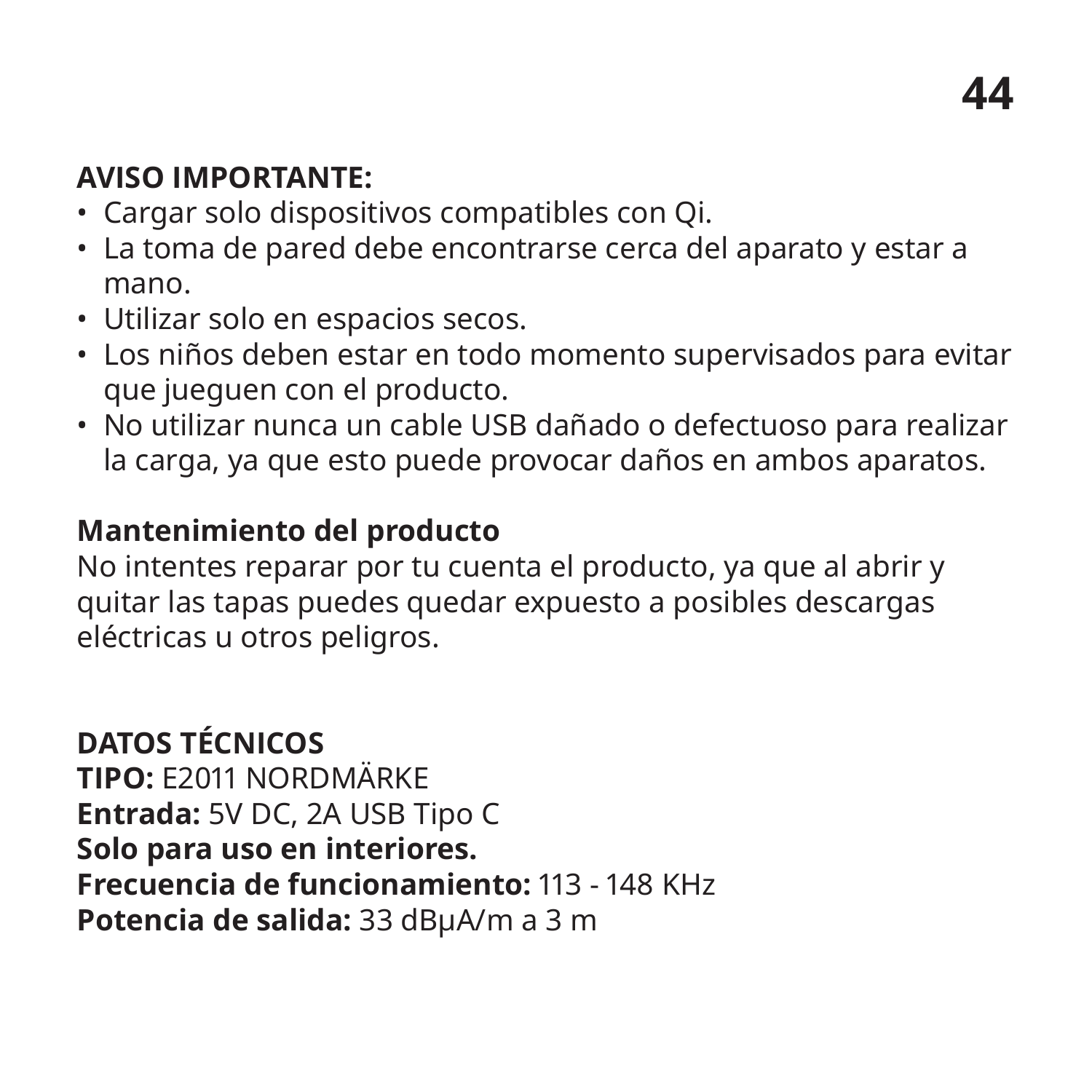#### **Fabricante: IKEA of Sweden AB**

**Dirección: Box 702, SE-343 81 Älmhult, SUECIA**

El símbolo "Qi" es una marca registrada de Wireless Power Consortium.

#### **INFORMACIÓN SOBRE LA EXPOSICIÓN A RF**

Según la normativa sobre la exposición a radiofrecuencias, en condiciones normales de uso el usuario final no debe estar a menos de 10 cm del aparato.

La imagen del cubo de basura tachado indica que el producto no debe formar parte de los residuos habituales  $\bullet$  del hogar. Se debe reciclar según la normativa local medioambiental de eliminación de residuos. Cuando separas los productos que llevan esta imagen, contribuyes a reducir el volumen de residuos que se incineran o se envían a vertederos y minimizas el impacto negativo sobre la salud y el medio ambiente. Para más información, ponte en contacto con tu tienda IKEA.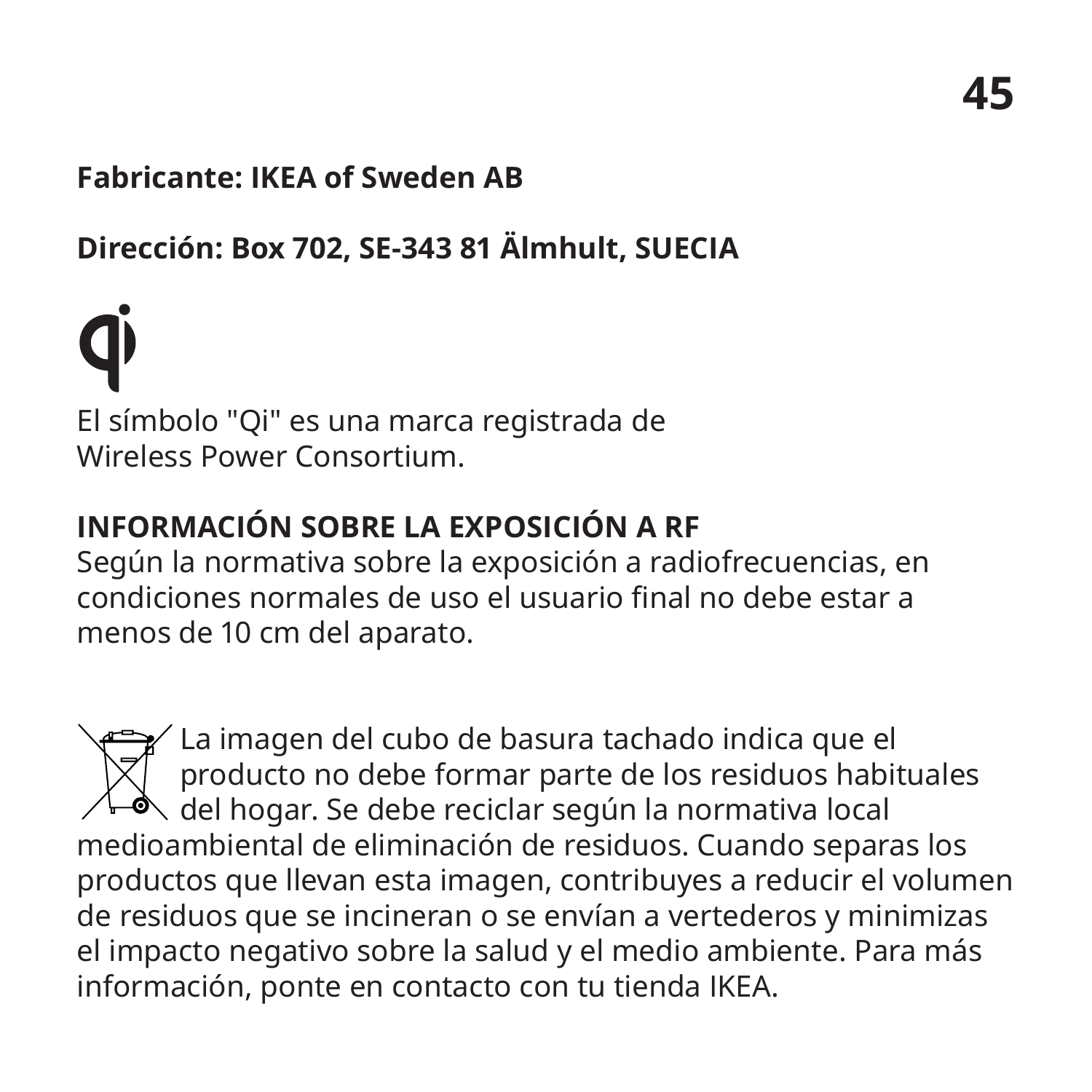## **Português 46**

#### **Características do carregador**

- Adaptador de corrente USB (5V, 2A) e cabo USB Tipo-C não incluídos.
- Carregamento sem fios de dispositivos compatíveis Qi.
- Compatível com a especificação Qi 1.2.4BPP.
- Monitorização da temperatura e da corrente para uma maior segurança.
- Indicador LED de estado.

#### **Instruções de utilização**

- Ligue o cabo USB ao adaptador de corrente e ao NORDMÄRKE. Ligue à corrente elétrica.
- No carregamento sem fios, coloque o dispositivo sobre o sinal mais (+) no carregador. O dispositivo deve ser colocado diretamente sobre o sinal mais (+) do carregador para que a função de carregamento funcione corretamente. Tenha em atenção que, em certos dispositivos, pode ter de ativar a definição de carregamento sem fios.
- Se a bateria estiver totalmente descarregada, podem ser necessários alguns minutos para começar a carregar. Isso é normal. Pode verificar que a bateria começou a carregar quando o símbolo da bateria aparecer no telemóvel.

Indicador LED (veja as imagens):

- 1. Ligado: a luz LED ilumina-se durante 3 segundos.
- 2. Carregamento: a luz LED acende-se.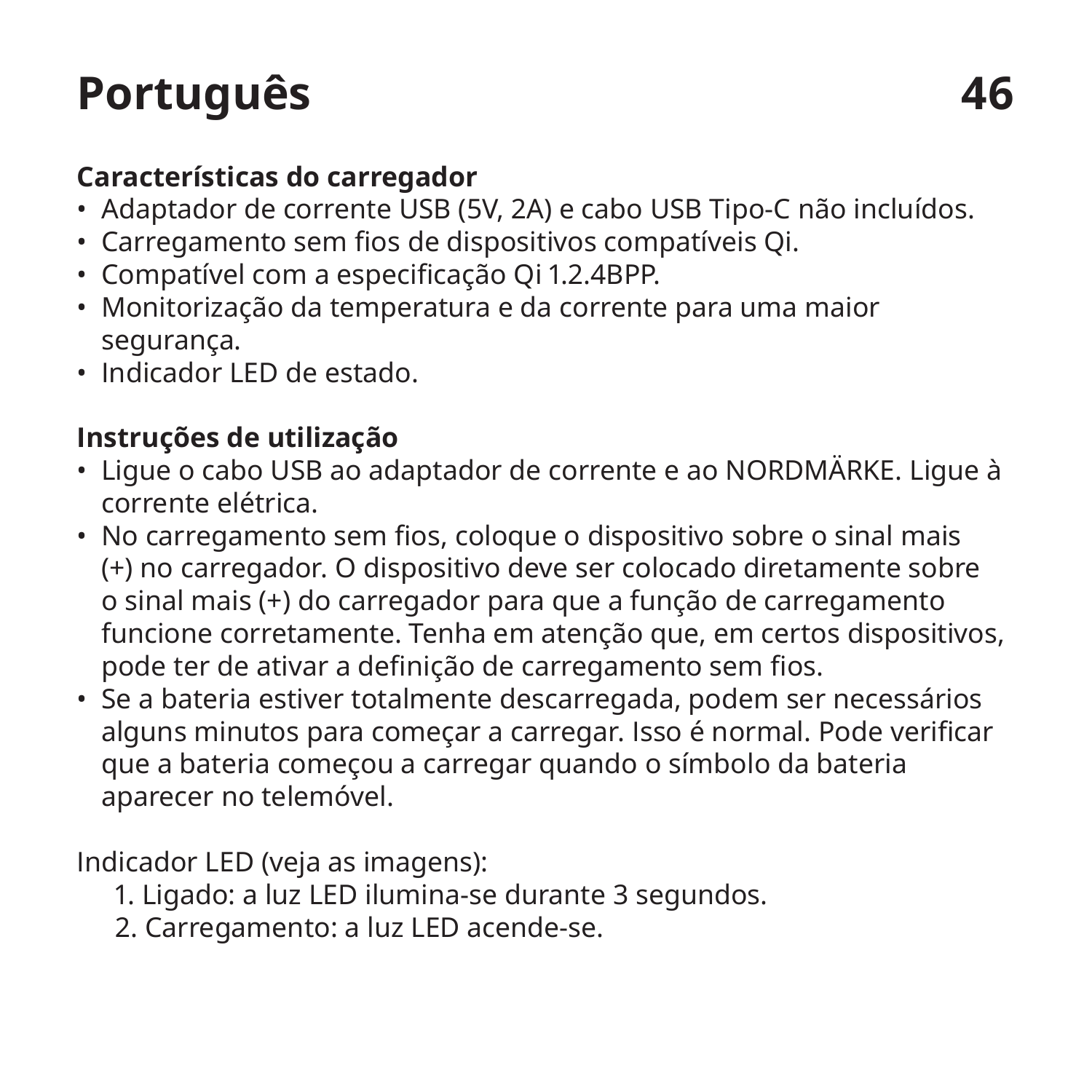- 3. Carregamento concluído: a luz LED desliga-se.
- 4. Erro: a luz LED fica intermitente.

#### **Convém saber**

- A qualidade e o comprimento do cabo LED influenciam o tempo de carregamento e o desempenho.
- Os dispositivos podem aquecer durante o carregamento. Isso é totalmente normal. Vão arrefecer gradualmente quando estiverem totalmente carregados.
- O tempo de carregamento pode variar dependendo da capacidade de carga do dispositivo, do nível de carga, da idade da bateria e da temperatura ambiente.
- Temperatura de armazenamento do carregador: entre -20°C e 25°C.
- Temperatura do carregador em funcionamento: entre 0°C e 40°C.

Desligue o carregador da corrente elétrica antes de o limpar e quando não estiver a ser utilizado.

Limpe o carregador com um pano húmido.

Nunca mergulhe o carregador dentro de água.

Consulte as medidas de precaução recomendadas e os dados técnicos na parte de trás do carregador.

#### **Guarde estas instruções para utilização futura.**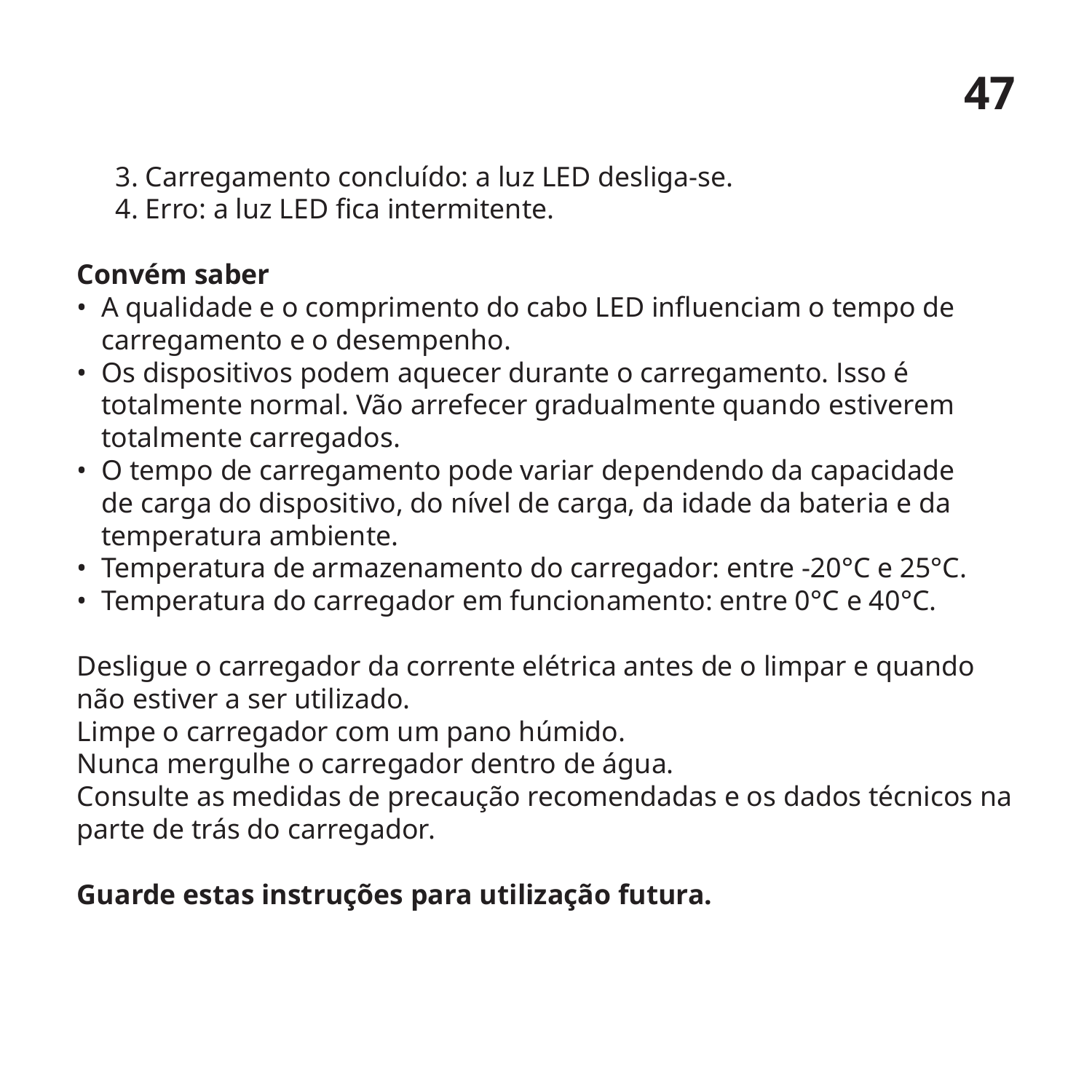#### **ATENÇÃO:**

- Carregue apenas dispositivos com compatibilidade Qi.
- A tomada elétrica deve estar próxima do aparelho e deve ser facilmente acessível.
- Utilize apenas em locais secos.
- As crianças devem ser supervisionadas para garantir que não brincam com o produto.
- Nunca utilize um cabo USB danificado ou defeituoso para o carregamento, uma vez que isto pode danificar o dispositivo.

#### **Serviços relacionados com o produto**

Não tente reparar o produto por si próprio, pois a abertura ou a remoção das coberturas podem expô-lo a pontos de voltagem perigosos ou a outros riscos.

#### **DADOS TÉCNICOS**

**Tipo:** E2011 NORDMÄRKE **Entrada:** 5V DC, 2A USB Tipo-C **Apenas ara uso no interior Frequência de funcionamento:** 113 - 148 KHz **Potência de saída:** 33dBµA/m a 3m

#### **Fabricante: IKEA of Sweden AB**

**Morada: Box 702, SE-343 81 Älmhult, SWEDEN**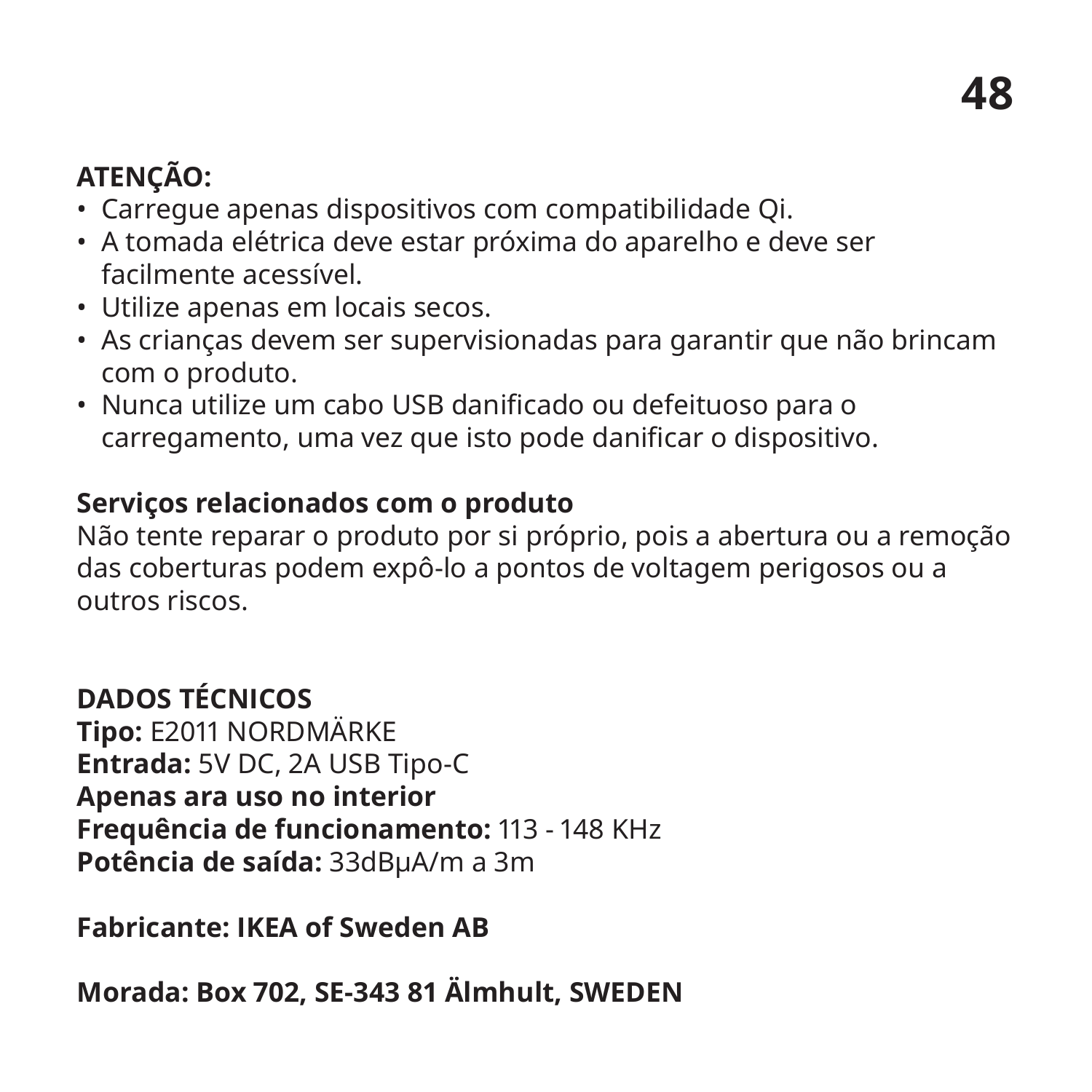## O símbolo "Qi" é marca registada do Wireless Power Consortium

#### **INFORMAÇÃO DE EXPOSIÇÃO RF**

De acordo com a regulamentação de exposição RF, em utilização normal o utilizar deve evitar estar a menos de 10 cm do dispositivo.

O símbolo do caixote do lixo com o sinal de proibição indica que esse artigo deve ser separado dos resíduos domésticos convencionais. Deve ser entregue para reciclagem de acordo com as regulamentações ambientais locais para tratamento de resíduos. Ao separar um artigo assinalado dos resíduos domésticos, ajuda a reduzir o volume de resíduos enviados para os incineradores ou aterros, minimizando o potencial impacto negativo na saúde pública e no ambiente. Para mais informações, contacte a loja IKEA perto de si.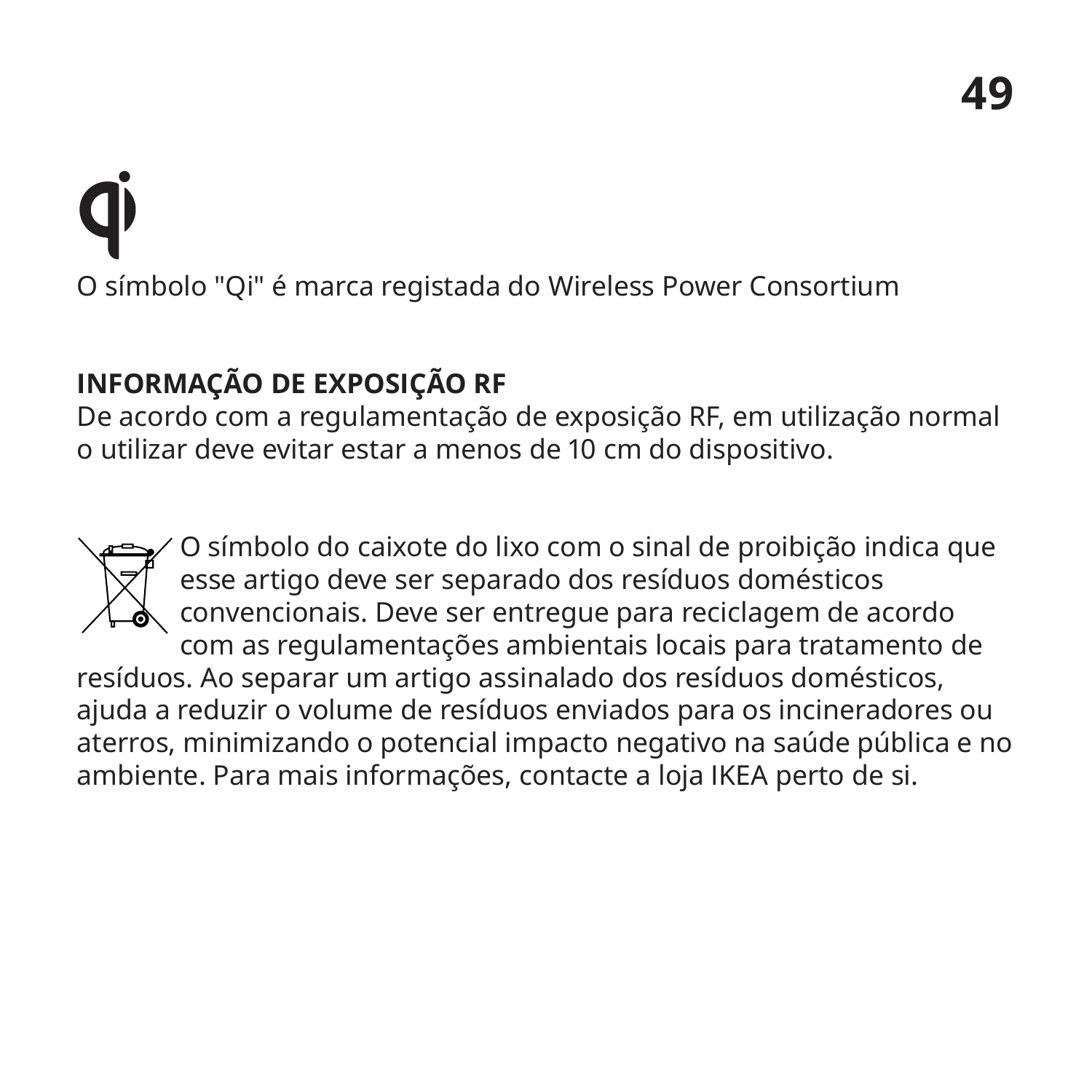## **Ελληνικα 50**

#### **Χαρακτηριστικά φορτιστή**

- Ο μετασχηματιστής USB (5V, 2A) και το καλώδιο USB τύπου C δεν περιλαμβάνονται.
- Φορτίζει ασύρματα συσκευές Qi-συμβατές.
- Συμβατό με την σήμανση Qi 1.2.4BPP.
- Οθόνη θερμοκρασίας και ισχύος για ασφάλεια.
- Ένδειξη LED.

#### **Οδηγίες χρήσης**

- Συνδέστε το καλώδιο USB στον μετασχηματιστή και το NORDMÄRKE. Συνδέστε το με την πρίζα.
- Για ασύρματη φόρτιση, τοποθετήστε τη συσκευή που θέλετε να φορτίσετε πάνω από το σύμβολο (+) στον φορτιστή. Η συσκευή πρέπει να τοποθετηθεί ακριβώς πάνω από το σύμβολο (+) του φορτιστή, για να την καλύτερη δυνατή φόρτιση. Έχετε υπόψη ότι σε μερικές συσκευές ίσως πρέπει να ενεργοποιήσετε την ασύρματη φόρτιση από τις ρυθμίσεις.
- Αν η μπαταρία σας είναι τελείως αποφορτισμένη, ίσως χρειαστεί να περάσουν μερικά λεπτά μέχρι να αρχίσει να φορτίζει. Αυτό είναι απολύτως φυσιολογικό. Μπορείτε να δείτε ότι η μπαταρία έχει αρχίσει να φορτίζει όταν το σύμβολο της μπαταρίας εμφανιστεί στο τηλέφωνό σας.

Ένδειξη LED (δείτε στις εικόνες):

- 1. Ενεργοποίηση: η ένδειξη LED ανάβει για 3 δευτερόλεπτα.
- 2. Φόρτιση: η ένδειξη LED αναμμένη.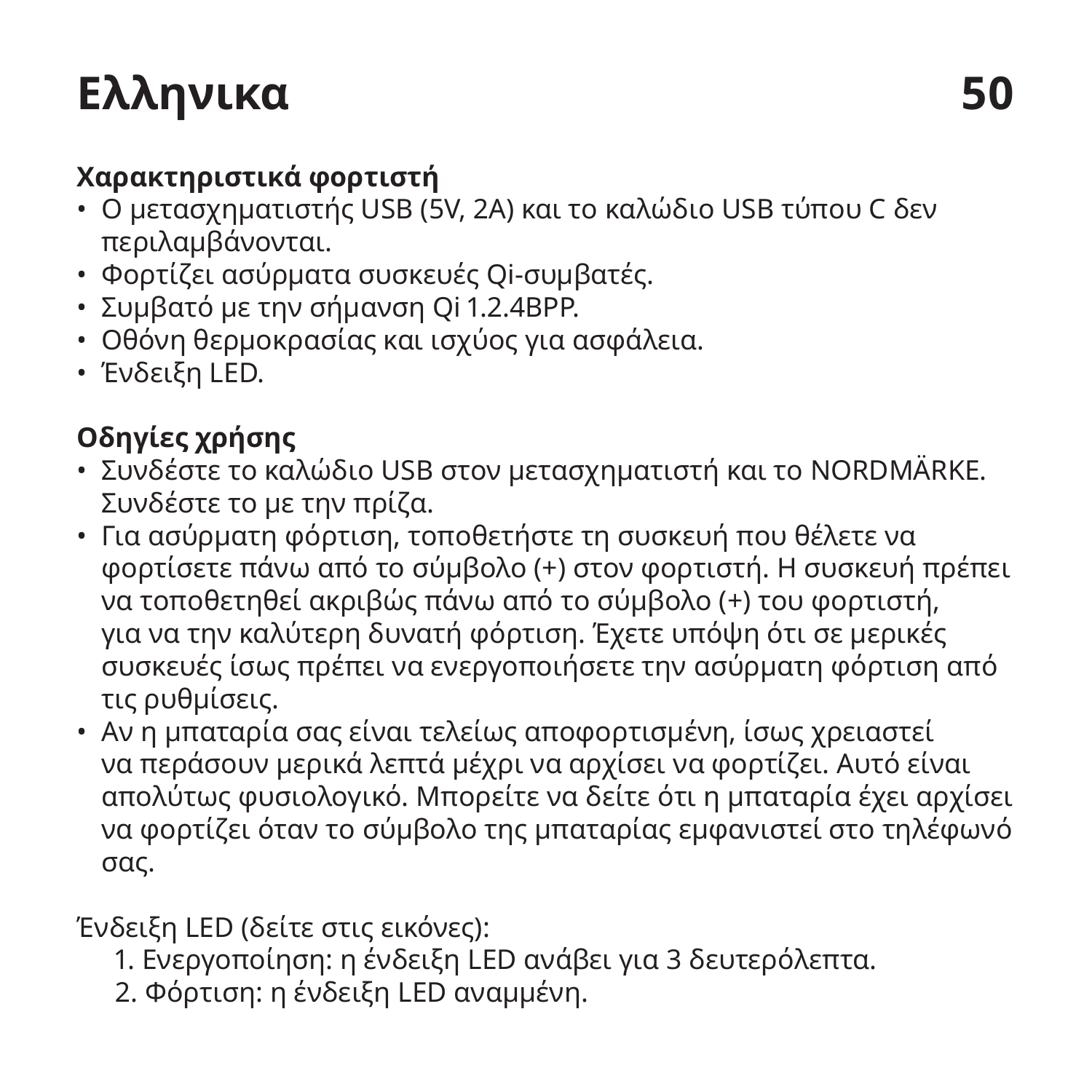- 3. Ολοκλήρωση φόρτισης: η ένδειξη LED σβήνει.
- 4. Σφάλμα: η ένδειξη LED αναβοσβήνει.

#### **Χρήσιμες πληροφορίες**

- Το μήκος του καλωδίου USB και η ποιότητά του επηρεάζουν την ταχύτητα φόρτισης και την απόδοση.
- Οι συσκευές μπορεί να θερμανθούν κατά τη διάρκεια της φόρτισης: αυτό είναι απόλυτα φυσιολογικό και θα αρχίσουν να κρυώνουν σταδιακά αμέσως μετά την πλήρη φόρτιση.
- Ο χρόνος φόρτισης μπορεί να διαφοροποιείται ανάλογα την χωρητικότητα της μπαταρίας της συσκευής, το επίπεδο της φόρτισης, την ηλικία της μπαταρίας και τη θερμοκρασία του περιβάλλοντος.
- Θερμοκρασία αποθήκευσης φορτιστή: -20°C to 25°C.
- Θερμοκρασία λειτουργίας φορτιστή: 0°C to 40°C.

Αποσυνδέστε τον φορτιστή από την πηγή ενέργειας πριν τον καθαρίσετε και όταν δεν τον χρησιμοποιείτε.

Για να καθαρίσετε τον φορτιστή, σκουπίστε με ένα νωπό πανί.

Μην βυθίζετε τον φορτιστή στο νερό.

Προτεινόμενα μέτρα προστασίας και τεχνικά δεδομένα: δείτε στο πίσω μέρος του φορτιστή.

#### **Φυλάξτε αυτές τις οδηγίες για μελλοντική χρήση.**

#### **ΠΡΟΕΙΔΟΠΟΙΗΣΗ:**

• Φορτίζετε μόνο συσκευές που είναι Qi-συμβατές.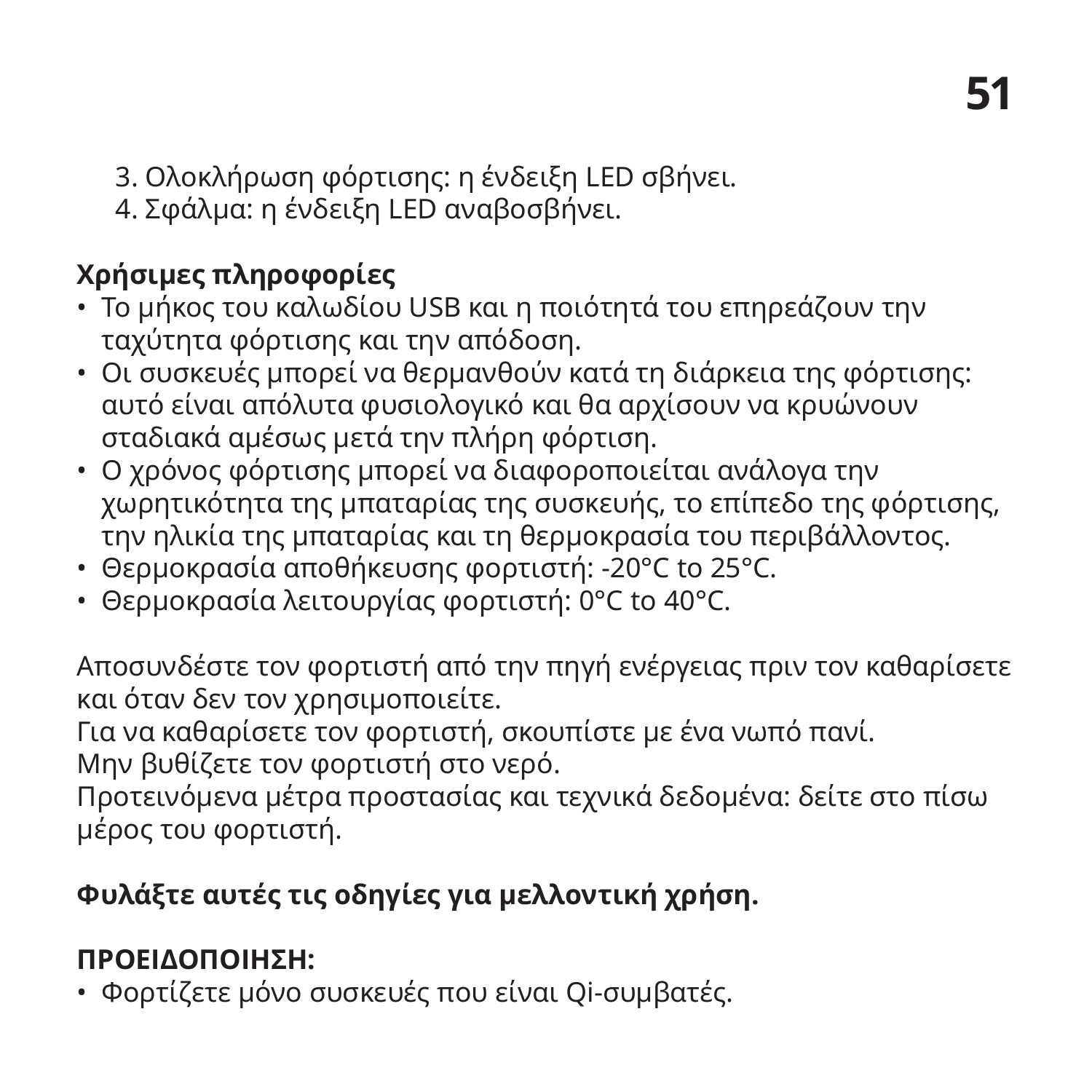- Η πρίζα πρέπει να είναι κοντά στον εξοπλισμό και να έχετε εύκολη πρόσβαση σε αυτή.
- Χρησιμοποιείτε μόνο σε στεγνές περιοχές.
- Τα παιδιά θα πρέπει να είναι υπό επίβλεψη για να βεβαιωθείτε ότι δεν παίζουν με το προϊόν.
- Μην χρησιμοποιείτε ένα ελαττωματικό ή χαλασμένο καλώδιο USB για φόρτιση, καθώς μπορεί να βλάψει τη συσκευή σας.

#### **Επισκευή προϊόντος**

Μην προσπαθήσετε να επισκευάσετε αυτό το προϊόν μόνοι σας, καθώς το άνοιγμα ή η αφαίρεση καλύμματος μπορεί να σας εκθέσει σε επικίνδυνα επίπεδα τάσης ή άλλους κινδύνους.

#### **ΤΕΧΝΙΚΕΣ ΠΛΗΡΟΦΟΡΙΕΣ**

**Τύπος:** E1815 LIVBOJ **Είσοδος:** 5V DC, 2A USB Type-C **Μόνο για χρήση σε εσωτερικούς χώρους Συχνότητα λειτουργίας:** 113 - 148 KHz **Ισχύς εξόδου:** 33 dBµA/m at 3m

**Κατασκευαστής: IKEA of Sweden AB**

**Διεύθυνση: Box 702, SE-343 81 Älmhult, SWEDEN**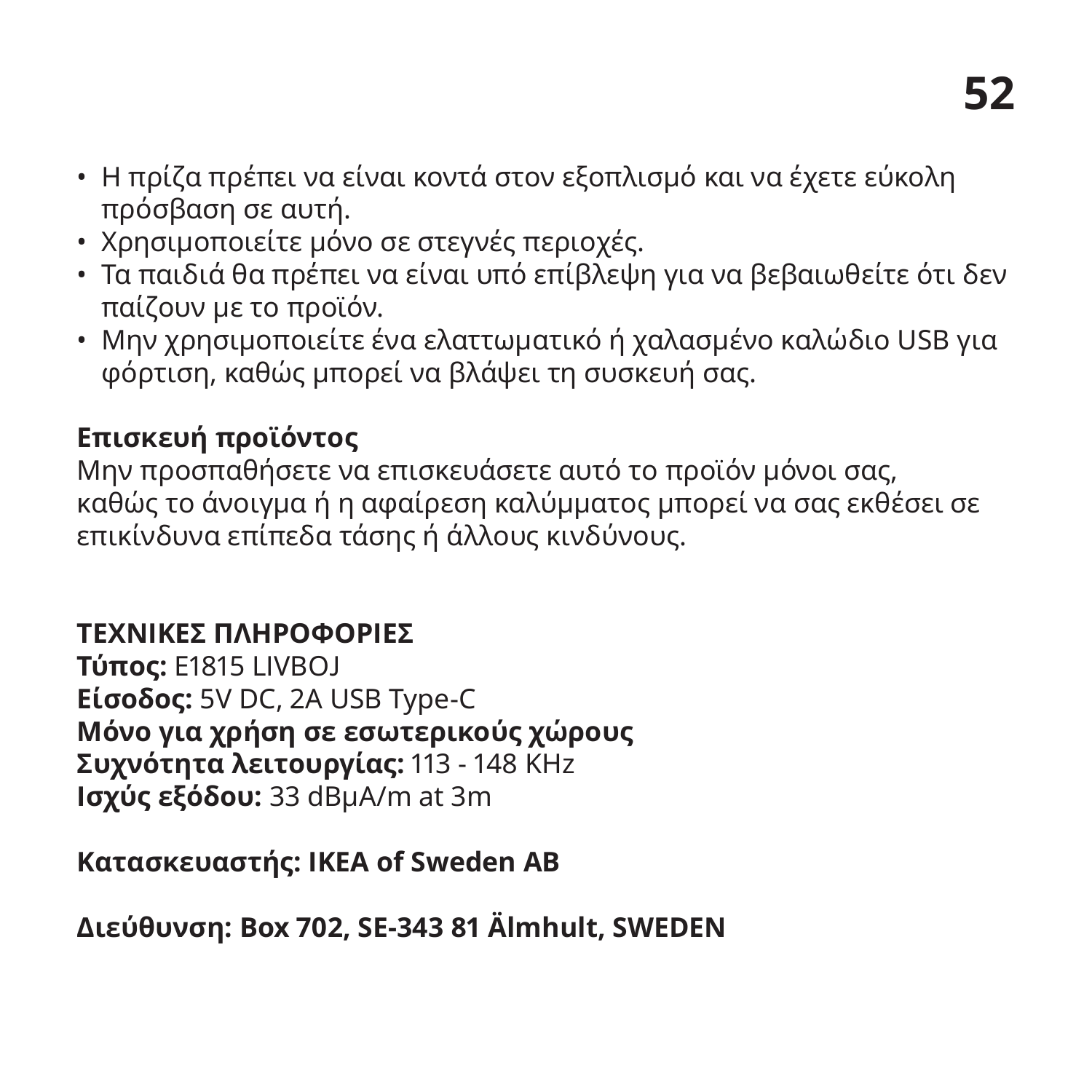Το σύμβολο 'Qi' είναι ένα εμπορικό σήμα της Wireless Power Consortium.

#### **ΠΛΗΡΟΦΟΡΙΕΣ ΓΙΑ ΤΗΝ ΕΚΘΕΣΗ RF**

Σύμφωνα με τους κανονισμούς για την έκθεση σε πεδία Ραδιοσυχνοτήτων (RF), υπό κανονικές συνθήκες λειτουργίας ο τελικός χρήστης θα πρέπει να αποφεύγει να είναι πιο κοντά από 10 cm από τη συσκευή.

Το σύμβολο με το διαγραμμένο τροχήλατο κάδο υποδεικνύει ότι το προϊόν χρειάζεται ειδική διαχείριση απόρριψης αποβλήτων. Το προϊόν πρέπει να ανακυκλωθεί σύμφωνα με τους τοπικούς περιβαλλοντικούς κανονισμούς. Διαχωρίζοντας ένα προϊόν με αυτό το σύμβολο, συμβάλλετε στη μείωση του όγκου των αποβλήτων που στέλνονται στα αποτεφρωτήρια ή στους χώρους υγειονομικής ταφής και μειώνετε τις αρνητικές συνέπειες στην υγεία και το περιβάλλον. Για περισσότερες πληροφορίες, απευθυνθείτε σε ένα κατάστημα ΙΚΕΑ.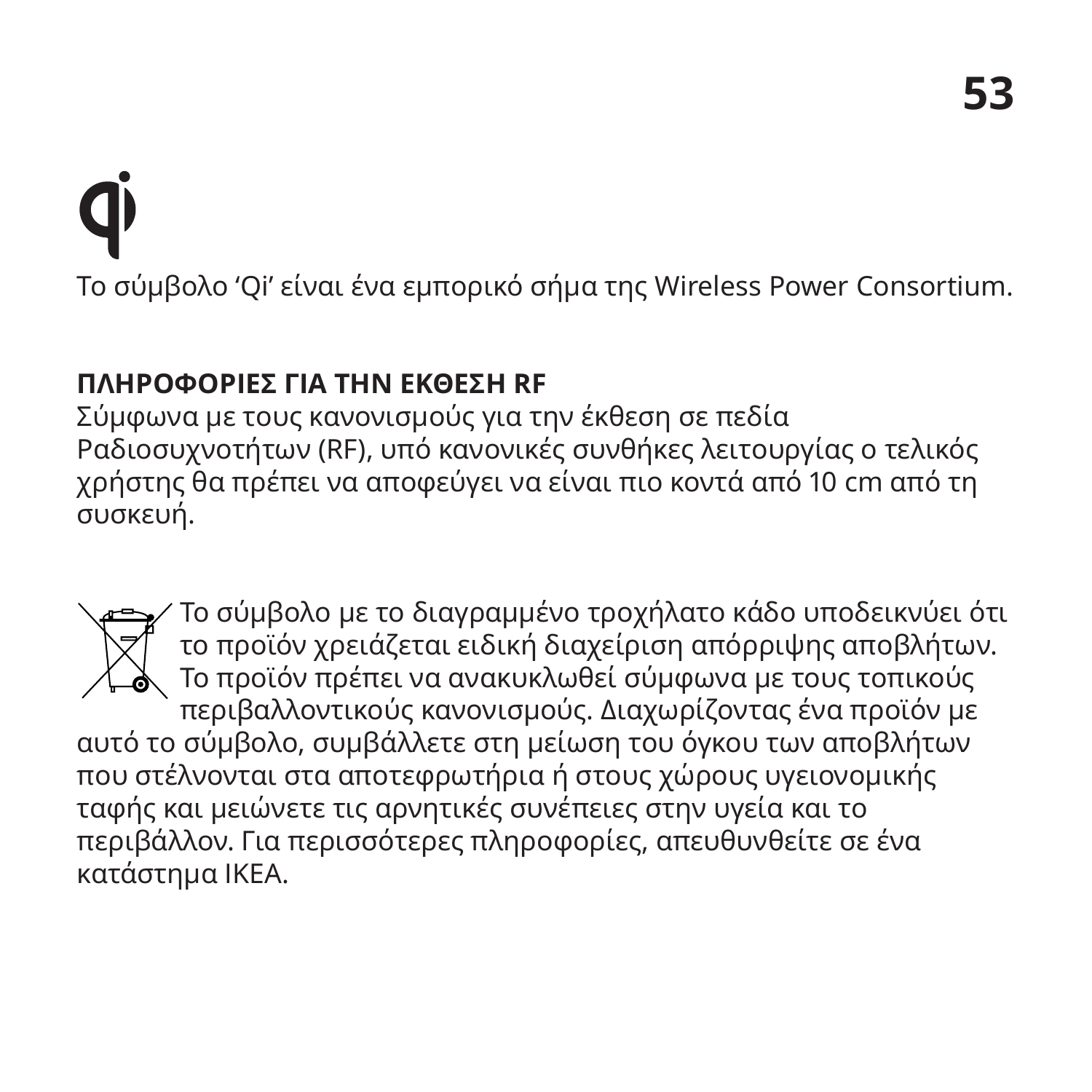## **Türkçe 54**

#### **Şarj özellikleri**

- USB güç adaptörü (5V, 2A) ve USB C Tipi kablo dahil değildir.
- Qi uyumlu cihazları kablosuz olarak şarj eder.
- Qi 1.2.4BPP teknik özellikleriyle uyumlu.
- Güvenlik için sıcaklık ve güç monitörü.
- LED durum göstergesi.

#### **Kullanım talimatları**

- USB kablosunu güç adaptörüne ve NORDMÄRKE'a bağlayın. Duvardaki prize takın.
- Kablosuz şarj için, şarj edilecek cihazı şarj cihazındaki artı işaretinin (+) üstüne yerleştirin. Şarj işlevinin en iyi şekilde çalışması için cihazın doğrudan şarj cihazındaki artı işaretinin (+) üzerine yerleştirilmesi gerekir. Bazı cihazlarda, kablosuz şarjı ayarlarında etkinleştirmeniz gerekebileceğini unutmayın.
- Piliniz tamamen boşalmışsa, şarj etmeye başlaması birkaç dakika sürebilir. Bu tamamen normaldir. Pil simgesi telefonunuzda göründüğünde, pil şarj edilmeye başlamıştır.

#### LED göstergesi (resimlere bakın):

- 1. Güç açık: LED 3 saniye boyunca yanar.
- 2. Şarj: LED açık.
- 3. Şarj tamamlandı: LED kapalı.
- 4. Hata: LED yanıp sönüyor.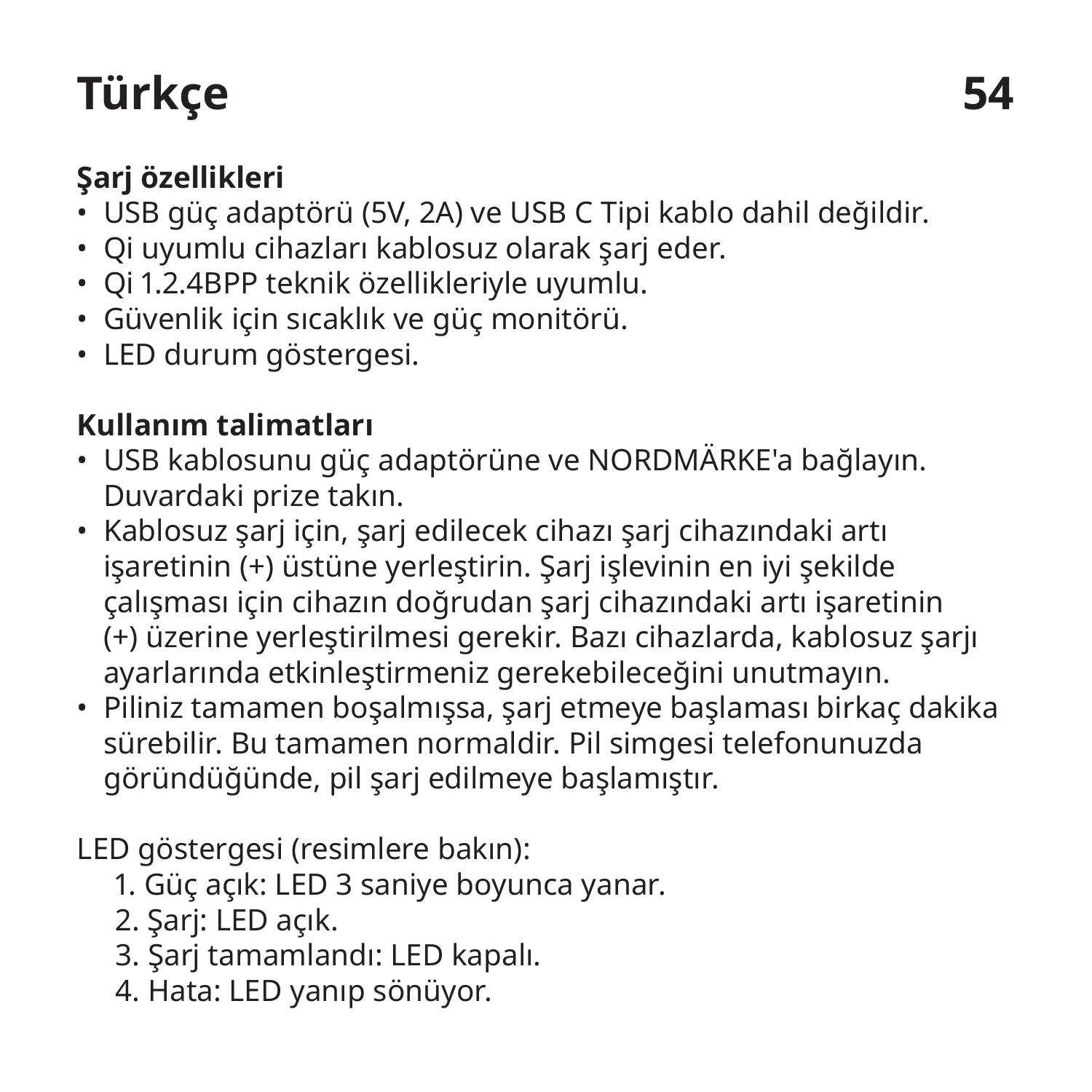#### **Bilmekte fayda var**

- USB kablo uzunluğu ve kalitesi şarj hızını ve performansını etkiler.
- Cihazlar şarj sırasında ısınabilir; bu tamamen normaldir ve tamamen şarj olduktan sonra yavaş yavaş soğuyacaktır.
- Şarj süresi, cihazın pil kapasitesine, şarj seviyesine, pilin yaşına ve çevredeki sıcaklığa bağlı olarak değişebilir.
- Şarj cihazının saklama sıcaklığı: -20°C ile 25°C aralığında
- Şarj cihazının çalışma sıcaklığı: 0°C ile 40°C aralığında

Temizlemeden önce ve kullanılmadığında şarj cihazını elektrik kaynağından çıkarın.

Şarj cihazını temizlemek için nemli bir bezle silin.

Şarj cihazını asla suya batırmayın.

Önerilen ihtiyati önlemler ve teknik veriler: şarj aletinin arkasına bakın.

#### **Bu talimatları ileride kullanmak üzere saklayın.**

#### **UYARI!**

- Sadece Qi uyumlu cihazları şarj edin.
- Duvar prizi cihazın yanında bulunmalı ve kolayca erişilebilir olmalıdır.
- Sadece kuru yerlerde kullanın.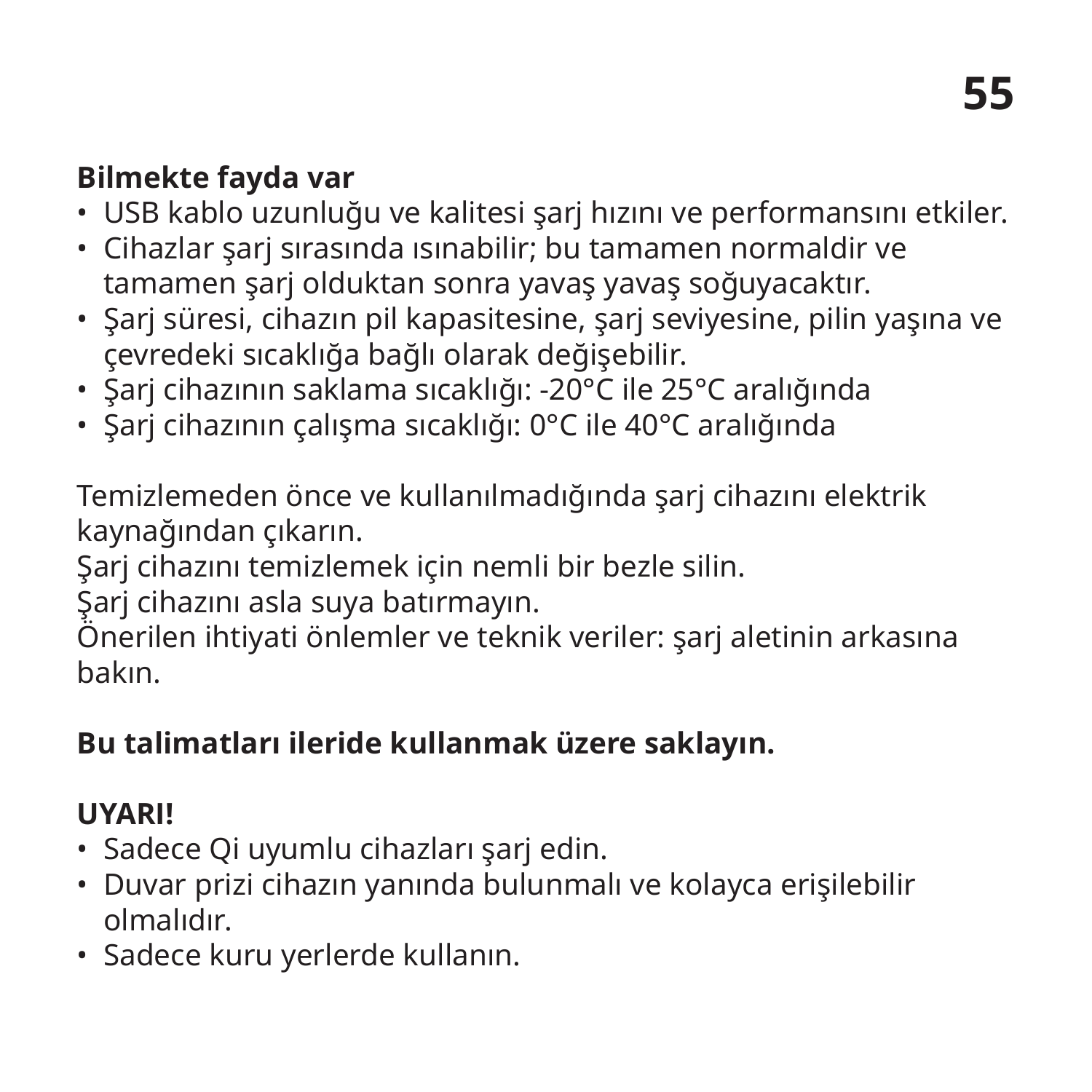- Ürünle oynamadıklarından emin olmak için çocuklar denetlenmelidir.
- Cihaza zarar verebileceği için, şarj işleminde asla hasar görmemiş veya hatalı bir USB kablosu kullanmayın.

#### **Ürün servisi**

Bu ürünü kendiniz tamir etmeye çalışmayın, kapakların açılması veya çıkarılması sizi tehlikeli voltaja veya diğer risklere maruz bırakabilir.

**TEKNİK BİLGİ Tip:** E2011 NORDMÄRKE **Giriş:** 5V DC, 2A USB Tip-C **Sadece iç mekan kullanımı Çalışma frekansı:** 113 - 148 KHz **Çıkış gücü:** 3m'de 33 dBµA/m

**Üretici: IKEA İsveç AB**

**Adres: Box 702, SE-343 81 Älmhult, İSVEÇ**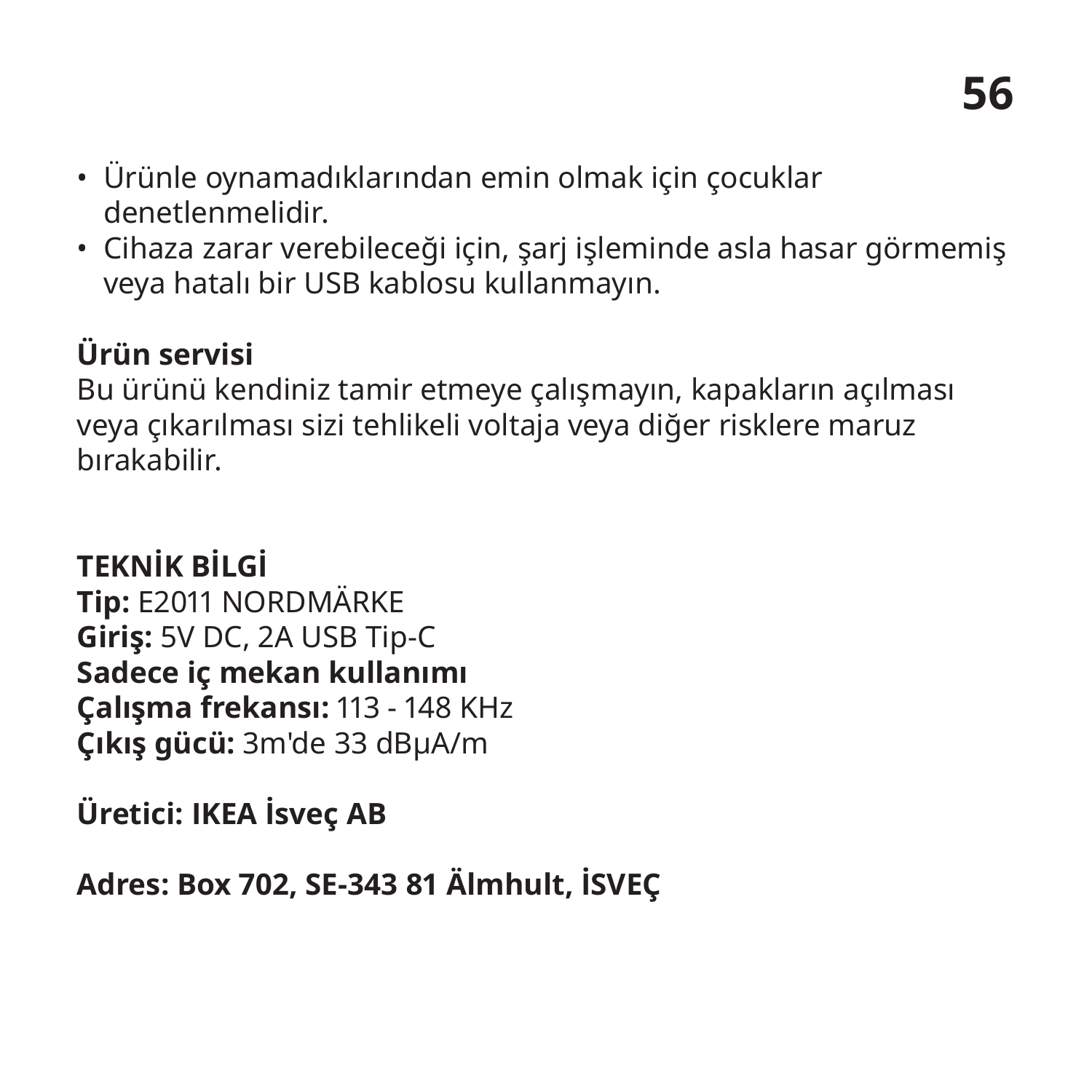# 'Qi' sembolü Kablosuz Güç Konsorsiyumu ticari markasıdır.

#### **RF MARUZ KALMA HAKKINDA BİLGİ**

Radyo frekansa (RF) maruz kalma yönetmeliklerine göre kullanıcı, normal kullanım koşulları altında, cihaza 10 cm mesafeden daha yakın olmaktan kaçınmalıdır.

Üzerinde çarpı işareti bulunan tekerlekli çöp kutusu sembolü, o ürünün ev atıklarından ayrı olarak çöpe atılması  $\sqrt{ }$  gerektiğini belirtir. Ürün, çöpe atılması gerektiğinde geri dönüşüm için yerel çevre düzenlemesi kurallarına uygun olarak çöpe veya toplama noktalarına bırakılmalıdır. Bu sembole sahip ürünlerin doğru bir şekilde çöpe atılması, yakma veya depolanma için gönderilen atık miktarının azalmasına ve insan sağlığı ve çevre üzerindeki olası olumsuz etkilerini en aza indirmeye yardımcı olacaktır. Daha fazla bilgi için, IKEA mağazası ile irtibata geçiniz.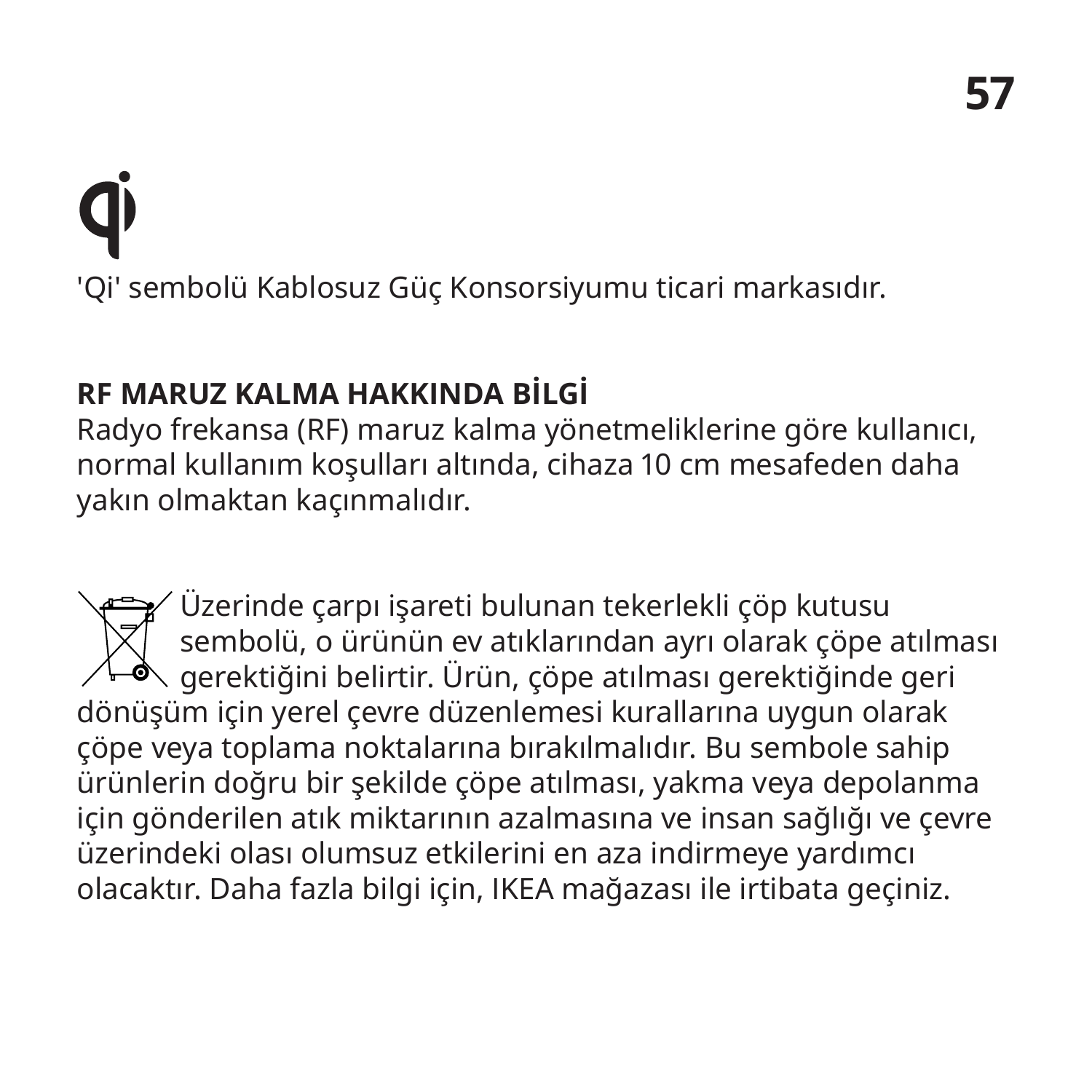#### **من المفيد معرفته**

- يؤثر طول سلك الـUSB وجودته عىل سرعة الشحن واألداء.
- قد تصبح الأجهزة ساخنة أثناء الشحن. وهذا أمر طبيعي تماماً حيث أنها سوف تبرد تدريجياً مرة أخرى بعد انتهاء الشحن.
- قد تختلف مدة الشحن وفقاً لسعة بطارية الجهاز، مستوى الشحن، عمر البطارية ودرجة حرارة المنطقة المحيطة.
	- درجة حرارة تخزين الشاحن: -20 ° إىل 25 ° مئوية.
	- درجة حرارة تشغيل الشاحن: 0 ° إىل 40 ° مئوية.

افصل الشاحن من مصدر الطاقة قبل التنظيف وعندما لا يكون قيد الاستخدام. لتنظيف الشاحن، امسحه بقطعة قماش رطبة. لا تقم أبداً بغمر الشاحن في الماء. التدابير الاحترازية الموصى بها والبيانات الفنية. أنظر الجزء الخلفي من الشاحن.

#### **يرجى حفظ هذه التعليمات الستخدامها في المستقبل.**

### **تحذير:** • يشحن فقط الأجهزة المتوافقة مع Ql خاصية الشحن السريع.<br>• يجب أن يكون مقبس الحائط موجوداً بالقرب من الجهاز مع امكانية الوصول إليه

- بسهولة.
	-
	- استخدم الجهاز في اماكن جافة فقط.<br>• يجب مراقبة الأطفال للتأكد من أنهم لا يعبثون بالجهاز.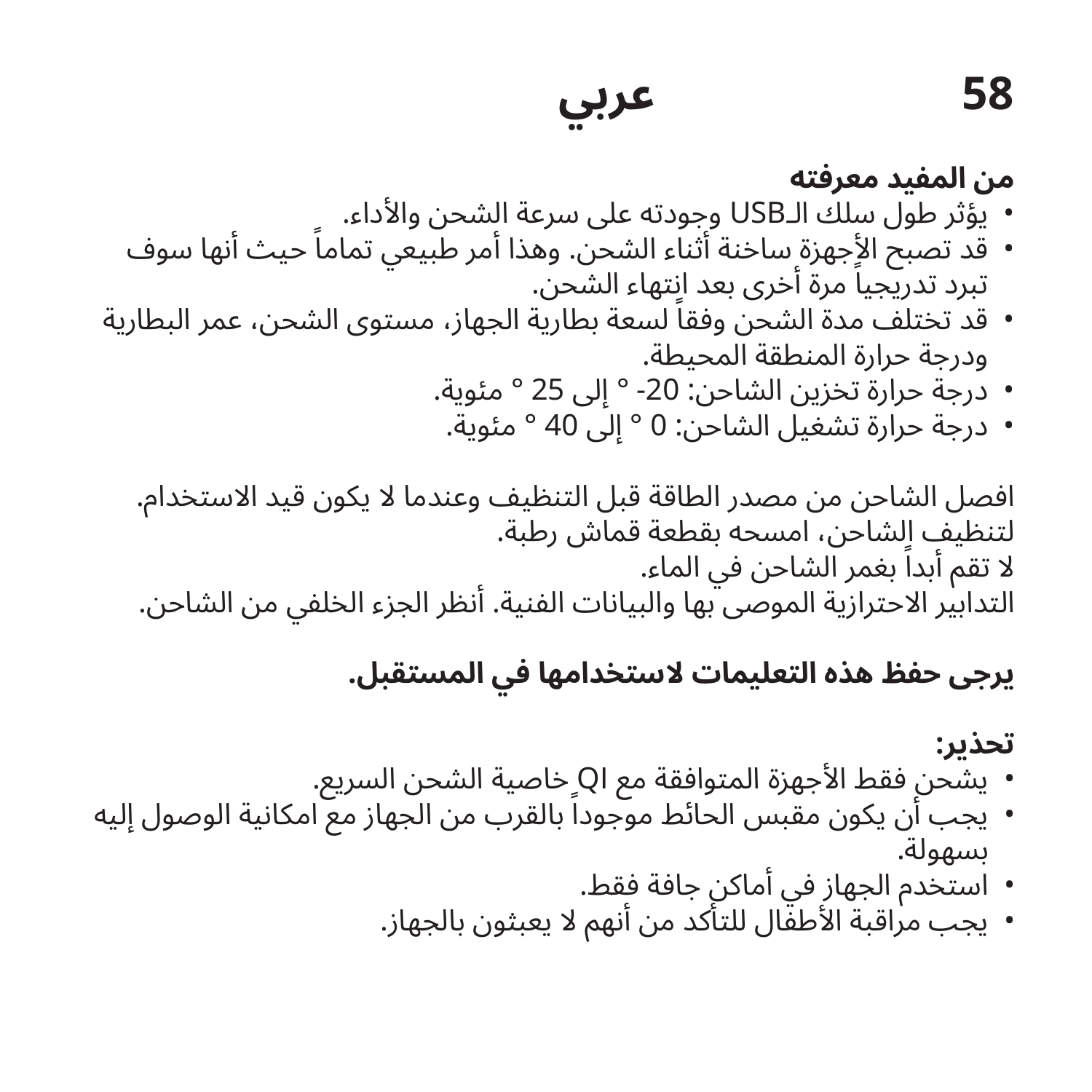#### **مميزات الشاحن**

- محول الطاقة )5 فولط, 2 أمبير( USB و سلك C-USB غير متضمنان.
	- يشحن السلكيا األجهزة المتوافقة مع QI خاصية الشحن السريع
		- متوافق مع مقاييس BPP1.2.4 Qi.
		- تقنية مراقبة الحرارة والطاقة للسالمة.
			- مؤشر LED لعرض الحالة.

#### **تعليمات االستخام**

- قم بتوصيل سلك USB بمحول الطاقة ثم إىل NORDMÄRKE. قم بتوصيله بمقبس الحائط.
- للشحن الالسلكي، ضع الجهاز الذي تريد شحنه فوق عالمة )+( عىل الشاحن. يجب وضع الجهاز مباشّرة فوق علامة (+) على الشاحن لكي تعمل وظيفة الشحن بشكل مثالي. ينبغي مراعاة أنه قد تضطر إىل تفعيل الشحن الالسلكي في إعدادات بعض الأجهزة .
	- إذا كانت البطارية فارغة تماماً، فقد يستغرق الأمر بضع دقائق قبلٍ أن تبدأ عملية الشحن. وهذا أمر طبيعي تماماً. يمكنك أن ترى أن البطّارية قد بدأت بالشحن عندما يظهر رمز البطارية عىل الجهاز.

مؤشر LED( أنظر األشكال(. 1 ّ . الطاقة مفعلة: لمبة LED تضيء لمدة 3 ثوان. .2 جاري الشحن: لمبة LED مضاءة. .3 تم الشحن: لمبة LED مطفأة. . ً .4 خطأ: لمبة LED تصدر وميضا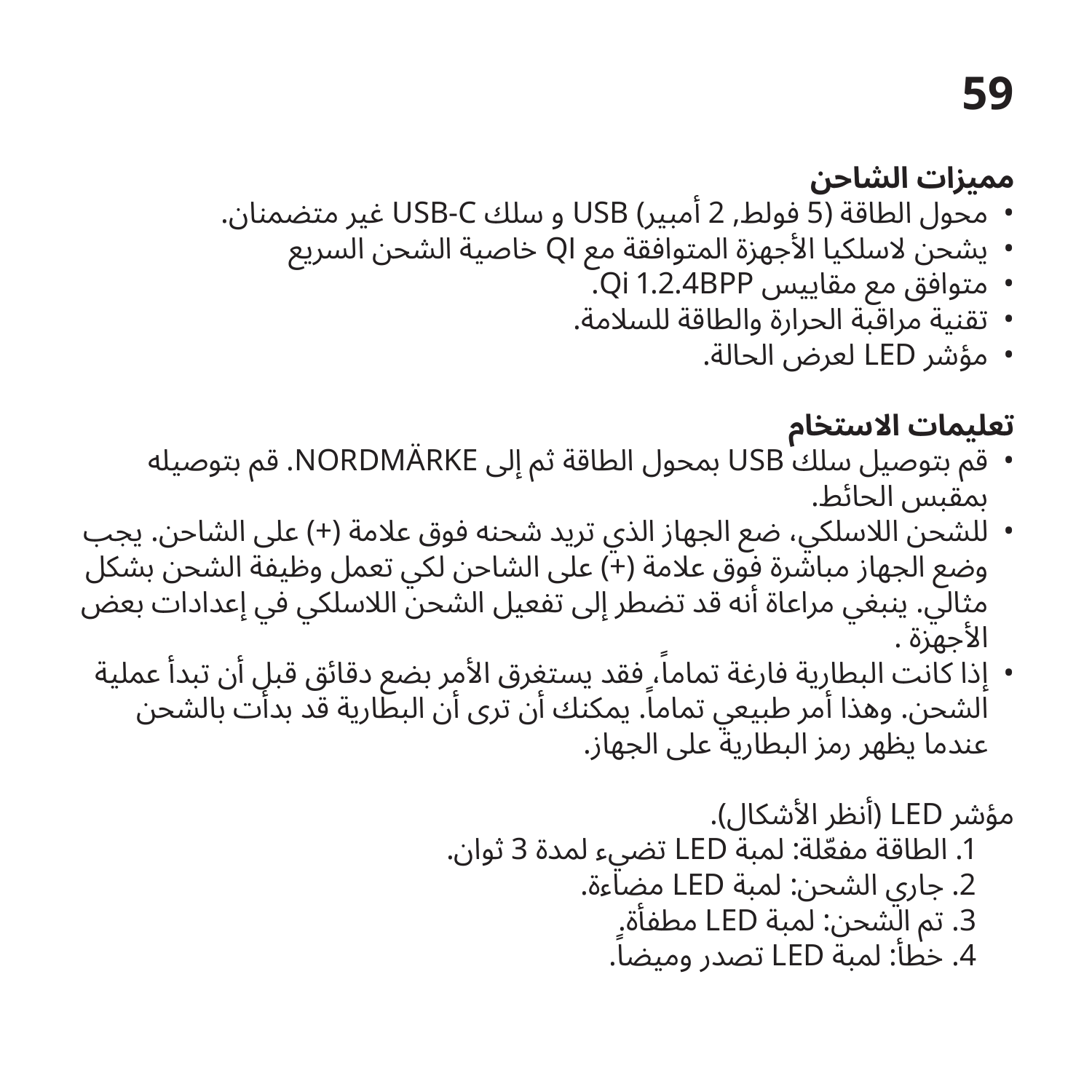## d)

رمز 'Qi 'هو عالمة تجارية للمجموعة التي تدعم الشحن الالسلكي.

#### **معلومات عن التعرض للموجات الالسلكية** وفقا للوائح التعرض للموجات الالسلكية، في عمليات التشغيل العادية ينبغي للمستخدم النهائي اإلمتناع عن اإلقتراب من الجهاز أقل من 10 سم.



الرمز الذي يُظهر حاوية نفايات مشطوبة يشيرإلى أنه يجب التخلص من المنتج الرمز الذي يَظهر حاويه نفايات مشطوبه يشيرإلى انه يجب التخلص من المنتج<br>بشكل منفصل عن النفايات المنزلية. ينبغي تسليم هذا المنتج لإعادة تدويره وفقاً لألنظمة البيئية المحلية للتخلص من النفايات. من خالل قيامك بفصل منتج يحمل هذه العلامة من النفايات المنزلية، فسوف تساعدين على تقليل حجم النفايات التي ترسل إىل المحارق أو تدفن في األرض وبالتالي تقللي من أي تأثير سلبي محتمل على صحة الإنسان والبيئة. لمزيد من المعلومات، يرجى الاتصال على معرض ايكيا.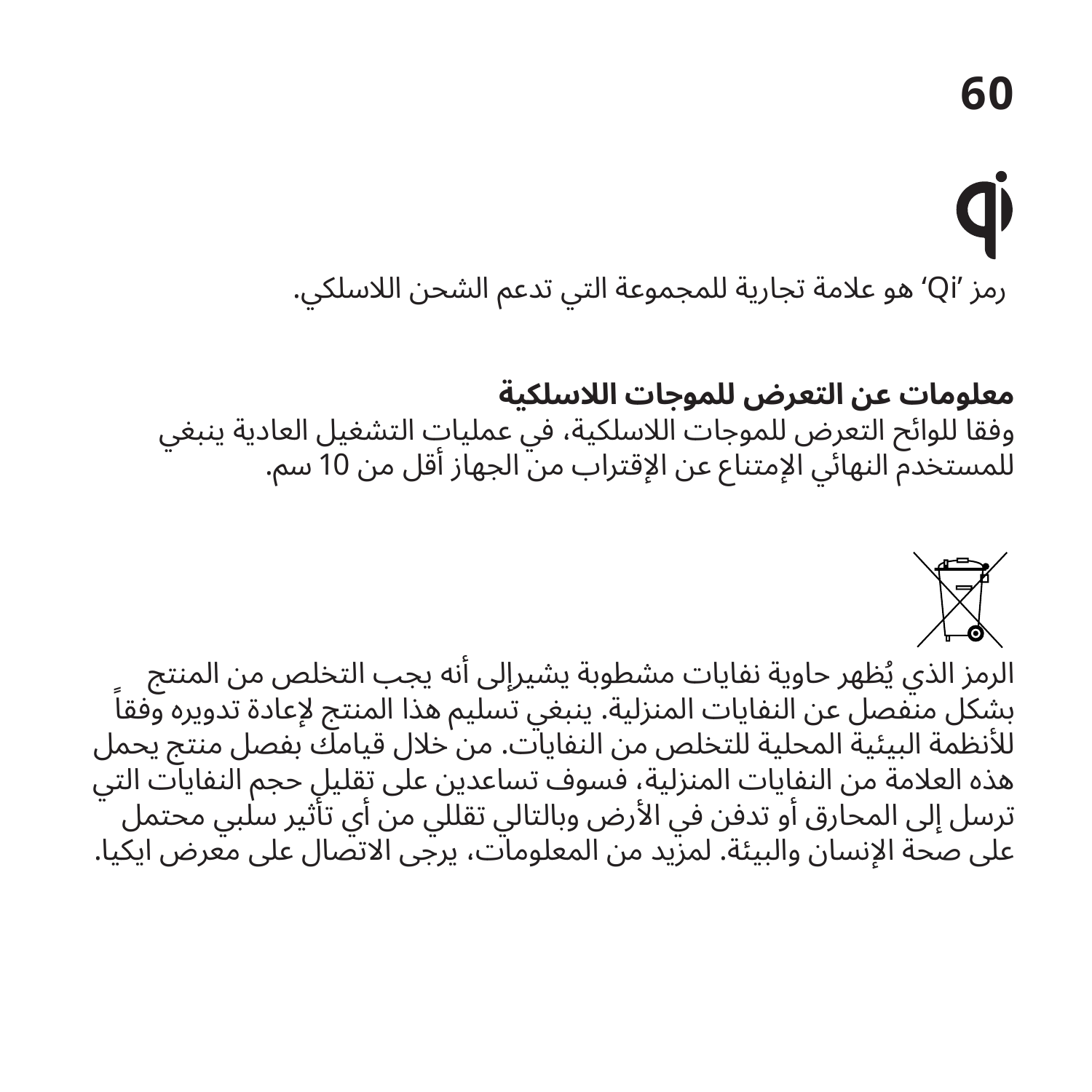• لا تستخدم أبداً سلك USB تالف للشحن، لأن ذلك يمكن أن يؤدي إلى تلف الجهاز وإلحاق الضرر به.

**صيانة المنتج** لا تحاول إصلاح هذا المنتج بنفسك، لأن فتح أو إزالة الغطاء قد يعرضك إلى نقاط جهد خطرة أو غيرها من المخاطر.

> **البيانات الفنية** E2011 NORDMÄRKE **:النوع** 2A USB Type-C ،فولط 5 **:الدخل لالستعمال الداخلي فقط تردد التشغيل:** 113 - 148 كيلوهرتز dBµA/m at 3m 33 **:الطاقة خرج**

**الشركة المصنعة: ايكيا السويد AB**

**Box 702, SE-343 81 Älmhult :العنوان**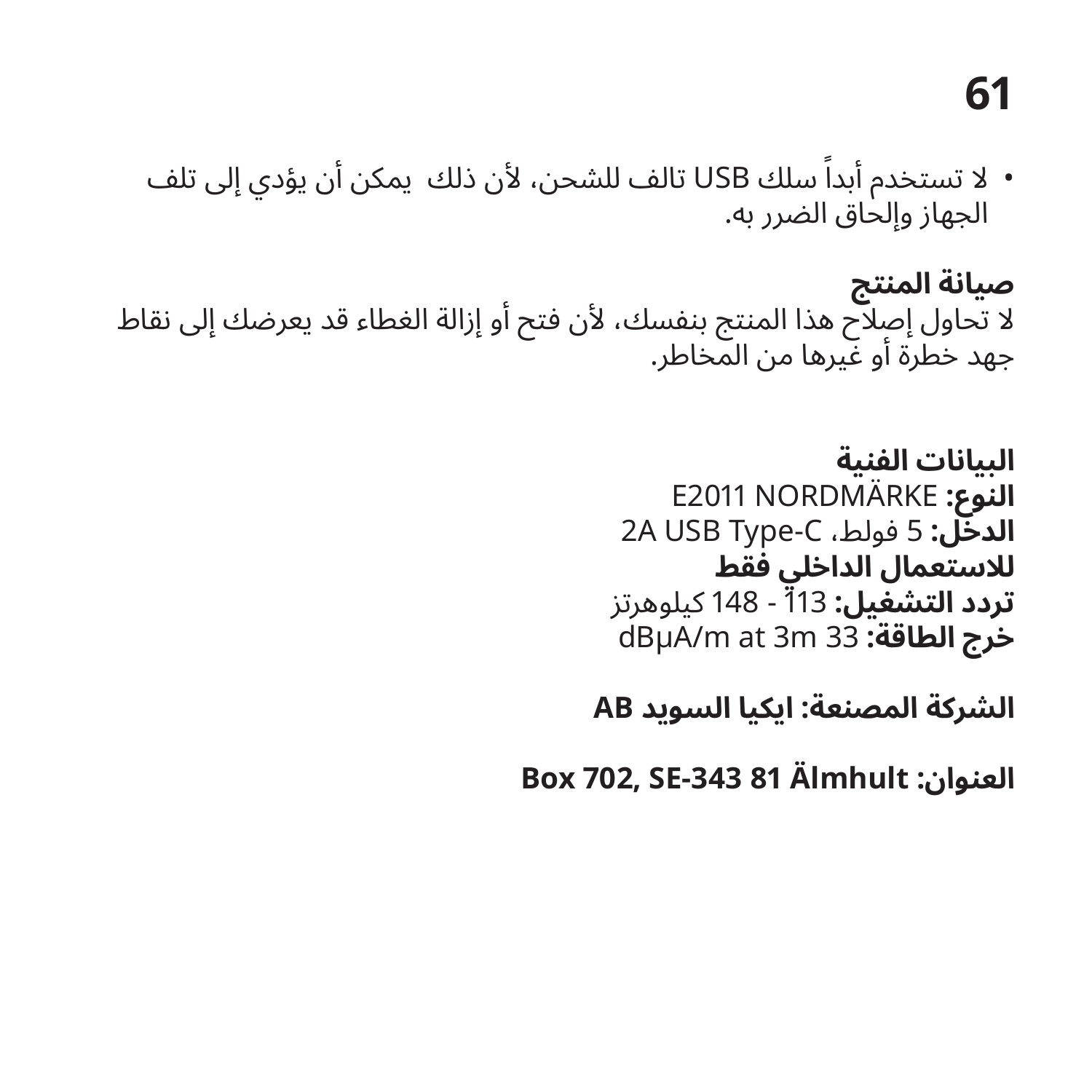## **Italiano 62**

#### **Caratteristiche del caricabatteria**

- Adattatore USB (5V, 2A) e cavo USB C non inclusi.
- Ricarica i dispositivi QI-compatibili in modalità wireless.
- Compatibile con specifica Qi 1.2.4BPP.
- Controllo di temperatura e alimentazione per la massima sicurezza.
- Indicatore di stato a LED.

#### **Istruzioni per l'uso**

- Collega il cavo USB all'adattatore e a NORDMÄRKE. Inserisci la spina nella presa elettrica.
- Per la ricarica in modalità wireless, appoggia il dispositivo da caricare sul segno più (+) del caricabatteria. Per una ricarica ottimale, il dispositivo deve essere collocato direttamente sopra il segno più (+) del caricabatteria. N.B. Alcuni dispositivi potrebbero richiedere l'attivazione della ricarica wireless nelle impostazioni.
- Se la tua batteria è completamente scarica, può volerci qualche minuto prima che inizi a ricaricarsi. La ricarica si avvia quando appare il simbolo della batteria sul tuo telefono.

Indicatore a LED (vedi illustrazioni):

1. Accensione: il LED si illumina per 3 secondi;

2. Ricarica: LED acceso;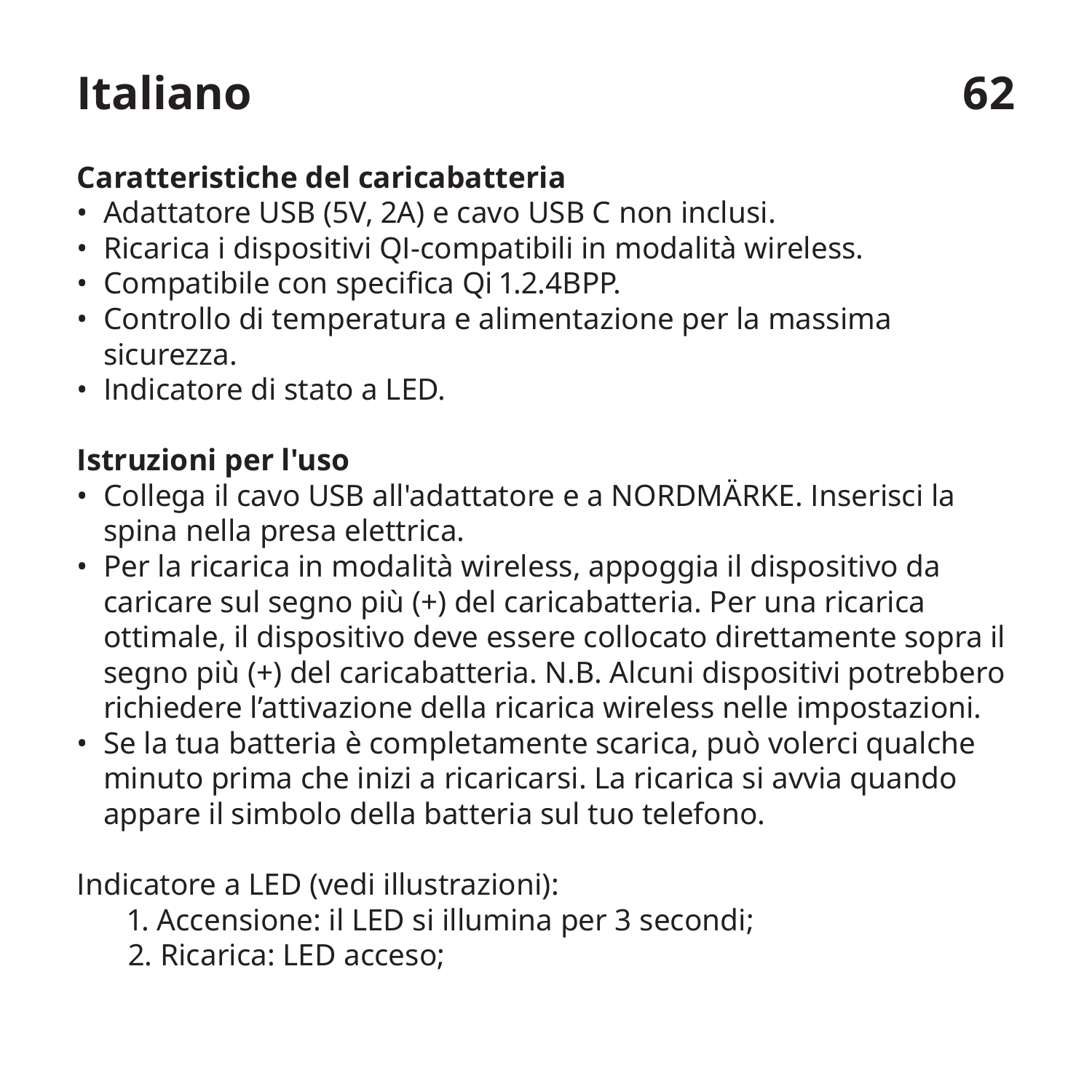- 3. Ricarica completata: LED spento;
- 4. Errore: LED lampeggiante.

#### **Utile da sapere**

- La lunghezza e la qualità del cavo USB incidono sulla velocità e sulle prestazioni di ricarica.
- Durante la ricarica i dispositivi possono scaldarsi: è normale. La temperatura si abbassa gradualmente una volta terminata la ricarica.
- Il tempo di ricarica può variare in base alla capacità della batteria del dispositivo, al livello di carica, all'età della batteria e alla temperatura dell'ambiente circostante.
- Temperatura nell'ambiente d'immagazzinamento: da -20°C a  $25^{\circ}C$ .
- Temperatura di funzionamento del caricabatteria: da 0°C a 40°C.

Scollega il caricabatteria dalla presa elettrica prima di pulirlo e quando non viene utilizzato.

Usa un panno umido per pulire il caricabatteria.

Non immergere mai il caricabatteria nell'acqua.

Misure precauzionali raccomandate e dati tecnici: vedi il retro del caricabatteria.

#### **Conserva queste istruzioni per ulteriori consultazioni.**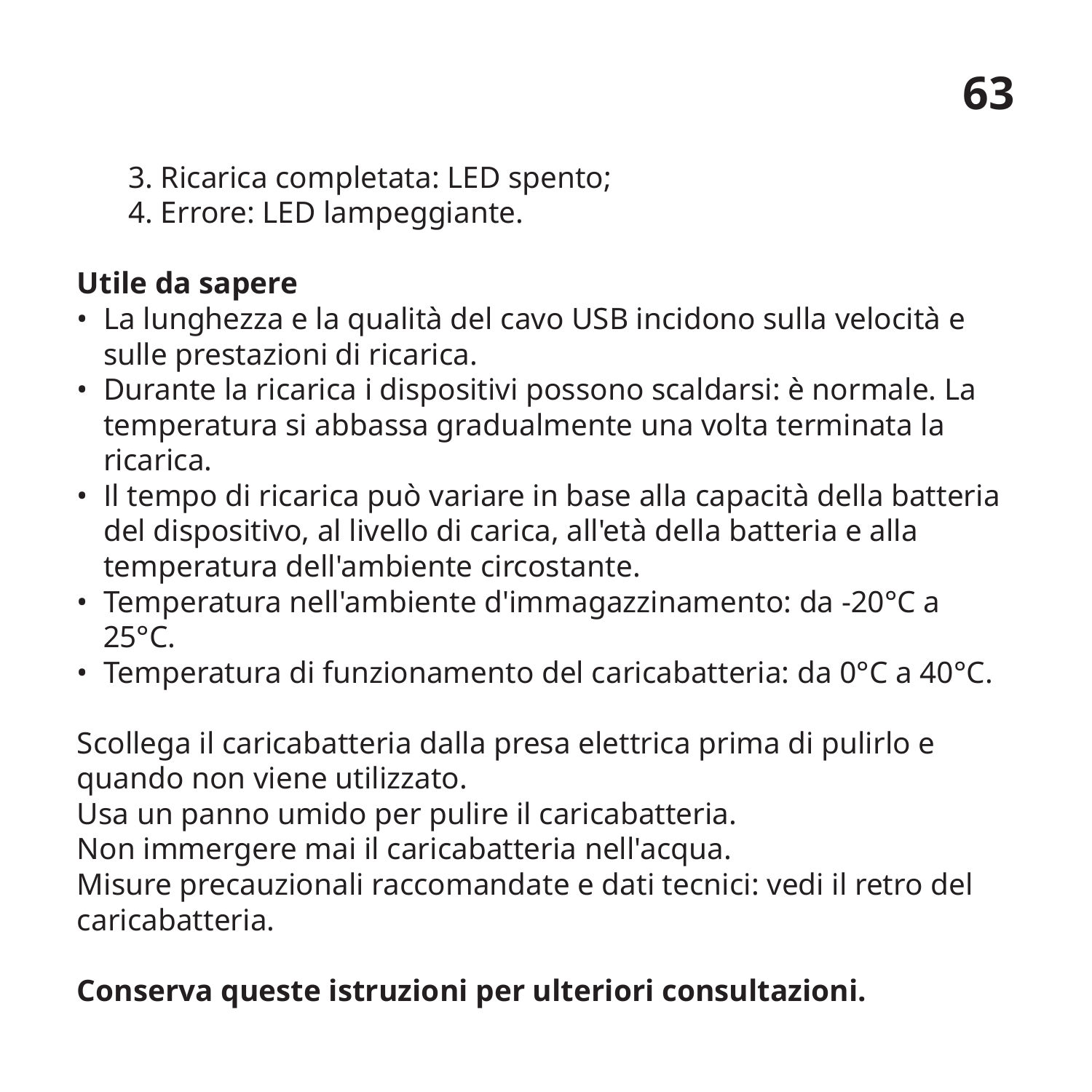#### **AVVERTENZE:**

- Usa il caricabatteria solo con dispositivi Qi-compatibili.
- La presa di corrente deve essere situata in prossimità del prodotto e deve essere facilmente accessibile.
- Usa il caricabatteria in luoghi asciutti.
- È necessaria la supervisione di un adulto per assicurarsi che i bambini non giochino con il caricabatteria.
- Non usare mai un cavo USB guasto o difettoso per la ricarica, poiché potresti danneggiare il prodotto e i tuoi dispositivi.

#### **Riparazione del prodotto**

Non provare a riparare da solo questo prodotto, poiché l'apertura o la rimozione delle coperture può esporti al rischio di scossa elettrica o ad altri rischi.

#### **SPECIFICHE TECNICHE**

**Tipo:** E2011 NORDMÄRKE **Ingresso:** 5V DC, 2A USB tipo C **Solo per interni Frequenza operativa:** 113 - 148 KHz **Potenza in uscita:** 33 dBµA/m a 3m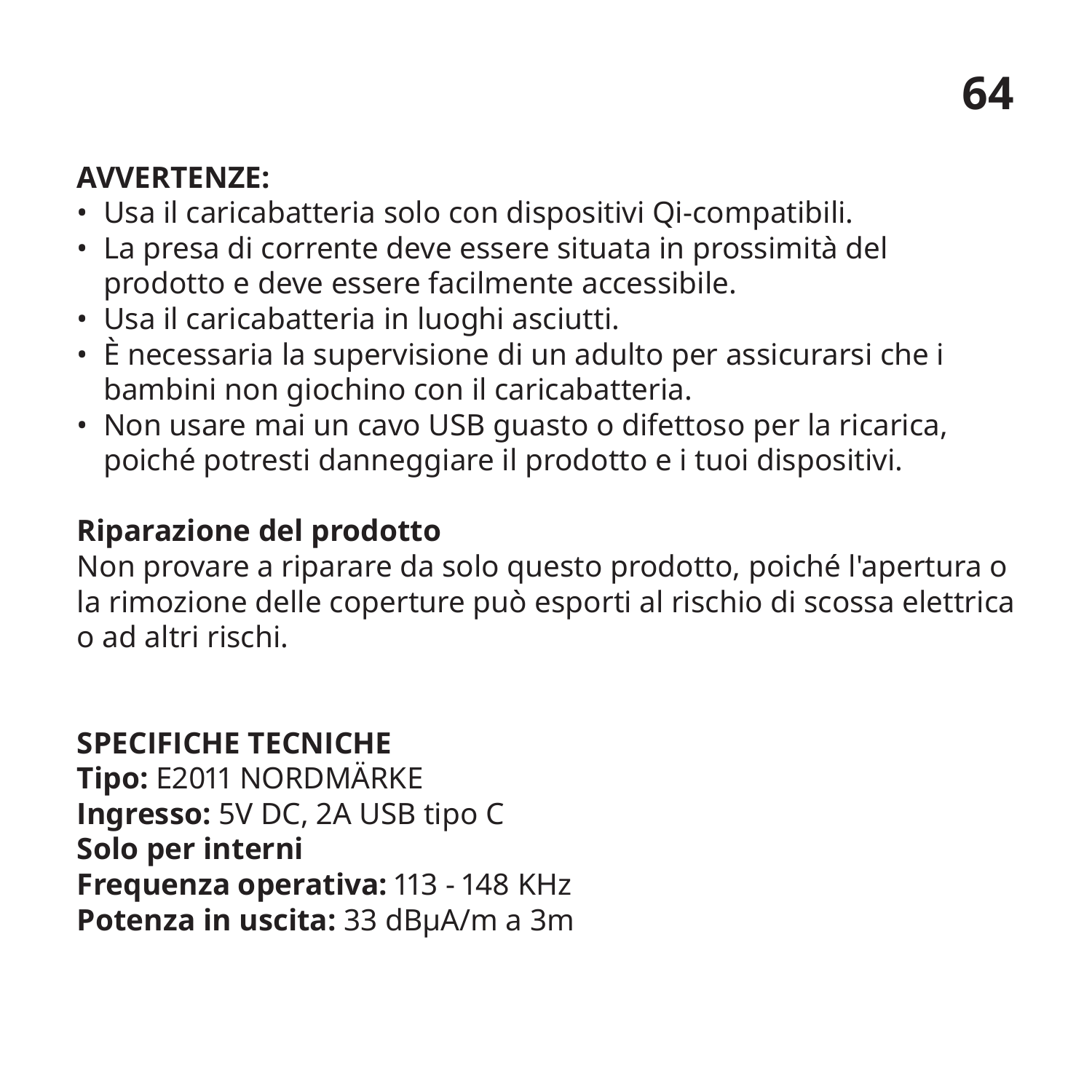#### **Produttore: IKEA of Sweden AB**

#### **Indirizzo: Box 702, SE-343 81 Älmhult, SVEZIA**

Il simbolo "Qi" è il marchio registrato di Wireless Power Consortium.

#### **INFORMAZIONI SULL'ESPOSIZIONE A RF**

In base alle normative relative all'esposizione alle radiofrequenze (RF), durante il normale funzionamento l'utente deve mantenere una distanza di almeno 10 cm dall'apparecchio.

Il simbolo del cassonetto barrato indica che il prodotto non può essere eliminato con i comuni rifiuti domestici. Il  $\backslash$  prodotto dev'essere riciclato nel rispetto delle norme ambientali locali per lo smaltimento dei rifiuti. Separando un prodotto contrassegnato da questo simbolo dai rifiuti domestici, aiuterai a ridurre il volume dei rifiuti destinati agli inceneritori o alle discariche, minimizzando così qualsiasi possibile impatto negativo sulla salute umana e sull'ambiente. Per saperne di più, contatta il negozio IKEA più vicino a te.